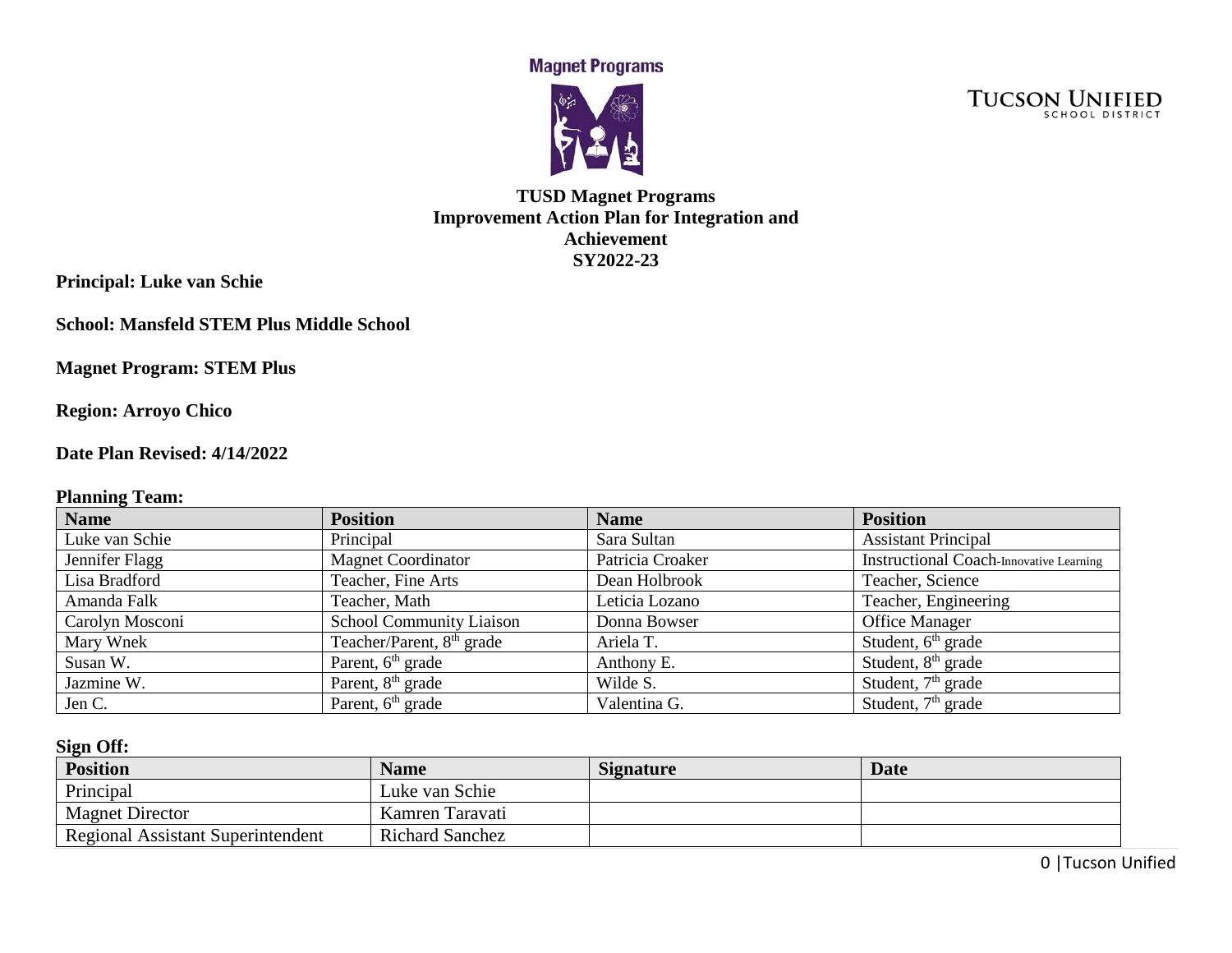### **I. Magnet School Profile (page 2)**

- A. Mission
- B. School Summary
- C. Vision
- D. Core Values
- E. School Profile
- F. Achievement Data

### **II. Goals for Magnet School Effectiveness (page 9)**

- A. Integration
- B. Achievement
- C. Academic Achievement for African American and Latino Students

### **III. Integration (page 11)**

- A. Gaps in Integration
- B. SMART Goal for Integration
- C. Goal Attainment
	- 1. Strategies to Achieve SMART Goal
	- 2. Action Steps to Implement Strategies

### **IV. Overall Student Achievement (page 17)**

- A. Gaps in Student Achievement
- B. SMART Goals for Overall Student Achievement
- C. Goal Attainment
	- 1. Strategies to Achieve SMART Goals
	- 2. Action Steps to Implement Strategies

## **V. Academic Performance for African American and Latino Students (page 29)**

- A. Gaps in USP subgroups performance (African American and Latino)
- B. SMART Goals for Reducing Achievement Gaps
- C. Goal Attainment
	- 1. Strategies to Achieve SMART Goals
	- 2. Action Steps to Implement Strategies
- **VI. Magnet School Budget (page 38)**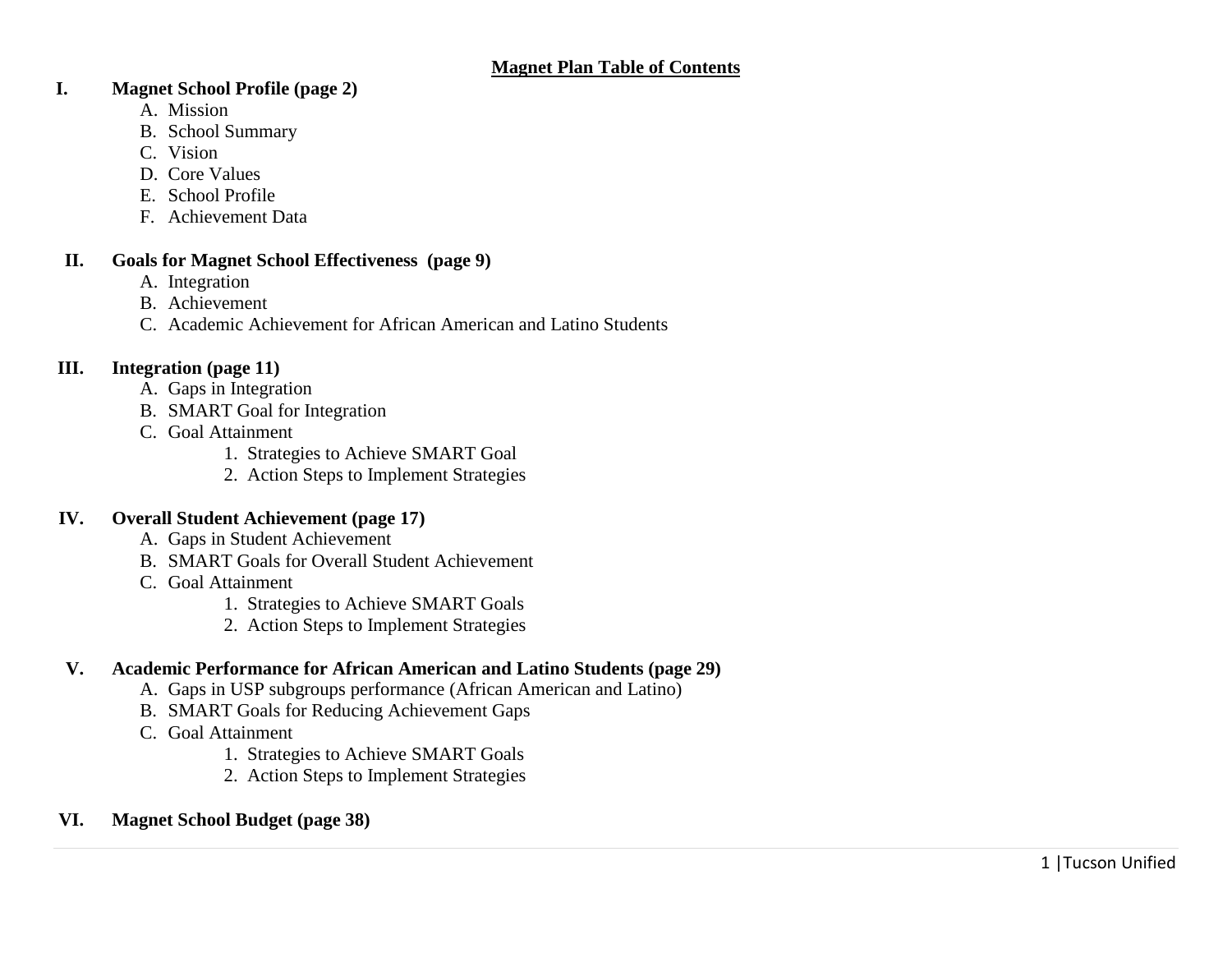### **I. Magnet School Profile**

#### **A. Mission**

Mansfeld is a community dedicated to student academic and personal success, for today, and the future, through STEM education, with an emphasis on diversity and inclusivity

#### **B. School Summary**

Mansfeld STEM Plus Middle Magnet School is currently a B-rated, integrated school. Mansfeld is also a nationally recognized Magnet School of Excellence (Magnet Schools of America) and a state recognized A+ School of Excellence (Arizona Educational Foundation). Mansfeld's programmatic theme is STEM (Science, Technology, Engineering, and Math). In order to best prepare the diverse student population for a variety of educational opportunities and career choices, Mansfeld has selected 17 STEM practices to embed into the curriculum. Students engage in these STEM practices in every lesson in every class, including electives. Students also engage in quarterly integrated STEM units in all classes, so students apply STEM thinking across subject areas. Mansfeld is proud to offer a 7-period school day, which allows all students to take a STEM core class, plus two electives of their choice, along with the core classes of Language Arts, Math, Social Studies, and Science. As a STEM Plus school, Mansfeld offers a variety of electives, including Physical Education, Visual Arts, Band, Orchestra, Guitar, Spanish, and Science Olympiad. Throughout all of these classes, students utilize practices of scientists, technicians, engineers, and mathematicians (STEM) to work through all types of problems creatively. These foundational processes teach analytical thinking and problem solving that will make all students successful in furthering their future educational, vocational, and professional pursuits.

C. Mansfeld was the recipient of a new Verizon Innovative Learning (VILS) Lab grant in the 2020-2021 SY. This grant will build a new Immersive Media Lab on campus that will allow students to engage in 3D modeling and printing and virtual and augmented reality. In addition, Mansfeld has submitted an application to extend a VILs iPad grant that was received in 2019-2020, which provides all students and teachers with an iPad. It also provides coaching support and professional development for Mansfeld teachers in the areas of technology integration and project based learning (PBL).

#### **D. Vision**

Mansfeld will be an A-rated, nationally recognized and certified STEM magnet school and state-recognized A+ School of Excellence that attracts racially, economically, and culturally diverse students who are challenged and supported to achieve academic excellence. All students have the supports they need to succeed, and all students engage in rigorous STEM thinking in each class throughout every day at Mansfeld. Technology is deeply and richly integrated throughout the curriculum, so that students experience innovative opportunities to build technology skills. Families feel deeply connected to the school and are valuable partners in their children's education. Community STEM partners, including academic institutions, STEM-related nonprofit organizations, local businesses, and industry groups, enhance the educational opportunities available to students and expand students' vision for college and career. When students leave Mansfeld, they are curious, innovative problem-solvers who are ready to tackle the demands of high-performing high schools throughout Southern Arizona.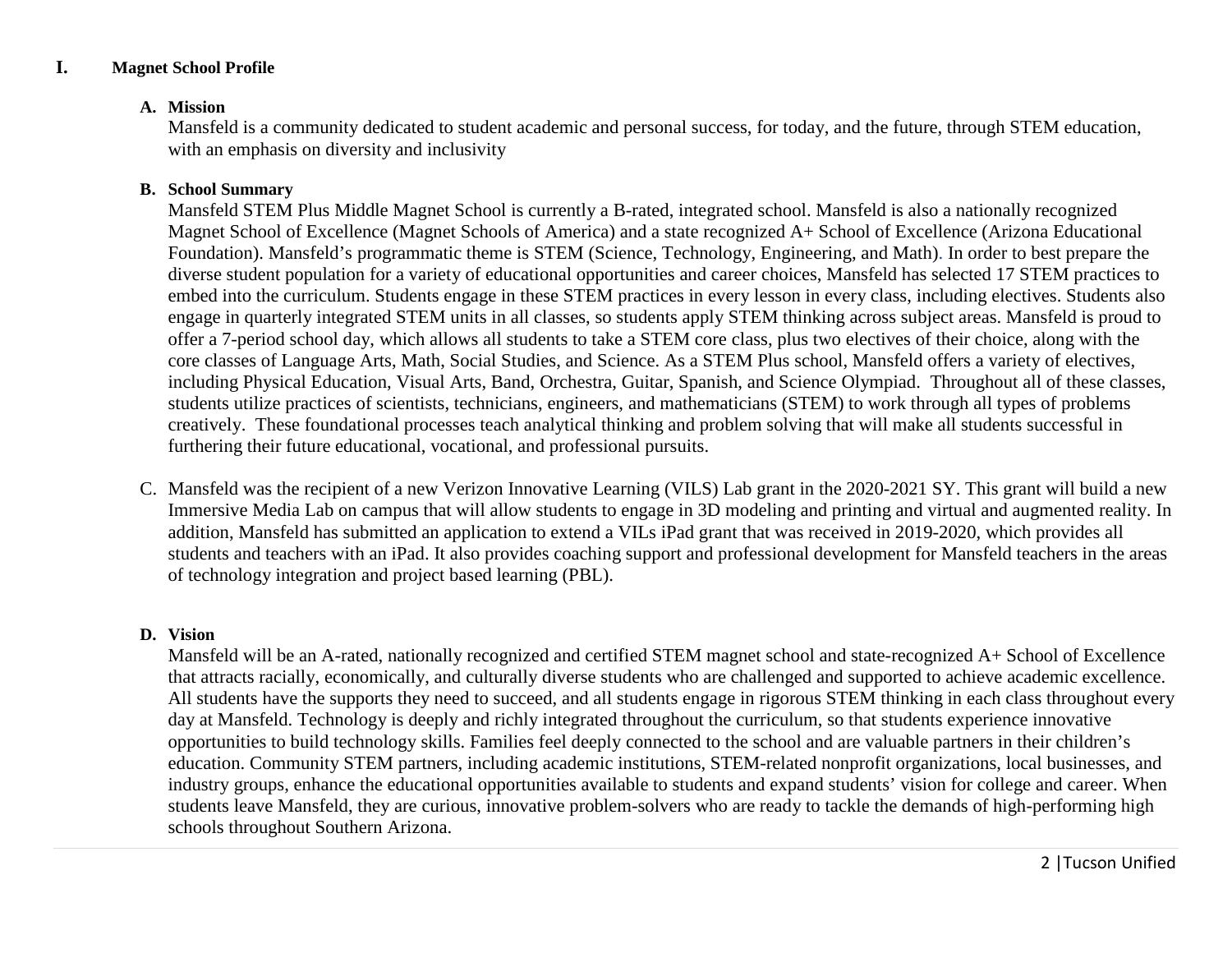- **D. Core Values:** Mansfeld's Collective Commitments are:
	- We will create a culture of success with consistent policies and scaffolding in order to encourage perseverance and independence by:
		- o Allowing students to redo work to show mastery
		- o Allowing students to make test corrections to demonstrate mastery
		- o Accepting late work/alternative assignments so students can show mastery (cut off at teacher discretion)
	- We will hold ourselves and our students to high expectations by providing clear rubrics so that students can produce quality work by:
		- o Creating rubrics for projects and major assignments
		- o Using concrete and specific language in rubrics
		- o Including descriptions to levels of performance for criteria
	- We will provide a culturally relevant curriculum by utilizing real world, interdisciplinary, and STEM connections to prepare students for high school and beyond by:
		- o Creating and implementing lessons and units that allow students to see the "WiiFM"
		- o Creating and implementing 4+ STEM units
		- o Embedding the STEM practices into daily lessons
	- We will increase complexity by providing open-ended opportunities to show mastery by:
		- o Gradually increasing complexity of tasks
		- o Using project menus to allow for student choice
		- o Using open ended questions to encourage student thinking
	- We will encourage students to become intrinsically motivated and take ownership of their academic success by providing a variety of formative assessment tools so both teachers and students can reflect and analyze their progress by:
		- o Using projects, essays, tests, etc. to assess mastery
		- o Encouraging students to become self-reflective and focus on a growth mindset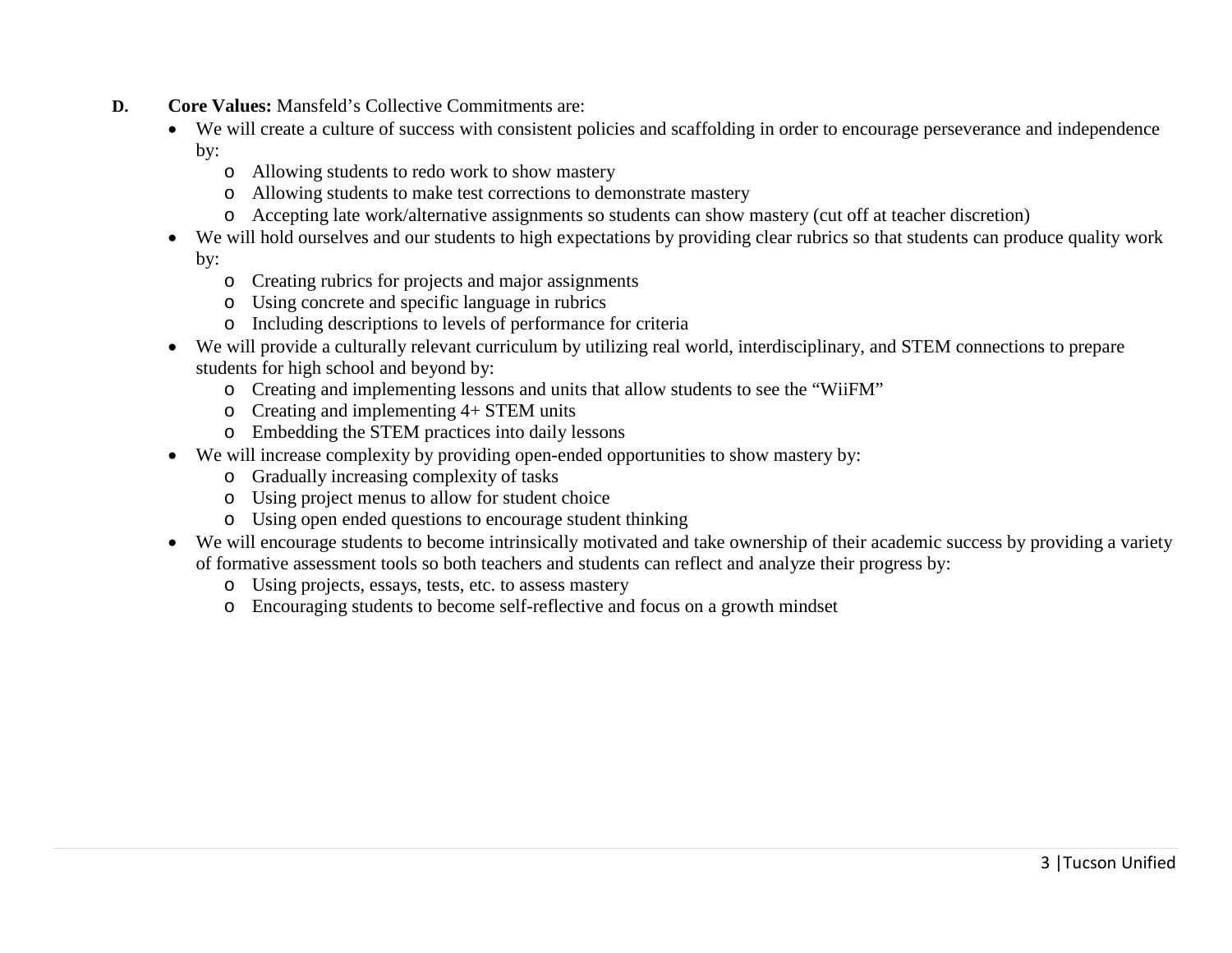## **E. School Profile**

| 2018-19 Letter Grade | 2021-22 Integration Status | <b>Magnet Theme</b>         |
|----------------------|----------------------------|-----------------------------|
|                      | Integrated                 | <sup>1</sup> Plus<br>`TEM . |

| <b>Student Profile</b>    |                       |                            |                                        |                          |                                         |  |  |
|---------------------------|-----------------------|----------------------------|----------------------------------------|--------------------------|-----------------------------------------|--|--|
| <b>Mobility</b><br>(Rate) | Absenteeism<br>(Rate) | <b>Promotion</b><br>(Rate) | <b>F&amp;RL</b><br>(% of FRL Students) | EL<br>(% of EL Students) | Ex Ed<br>% of ExEd<br><b>Students</b> ) |  |  |
| 8.71                      |                       |                            | 63.4%                                  | 7.8%                     | 11.3%                                   |  |  |

| <b>School Integration Profile (USP Ethnicity)</b>  |     |         |             |                  |             |                 |             |                    |             |                           |         |              |             |
|----------------------------------------------------|-----|---------|-------------|------------------|-------------|-----------------|-------------|--------------------|-------------|---------------------------|---------|--------------|-------------|
| 2021-22<br>$40th$ Day                              |     | White   |             | African American |             | Hispanic/Latino |             | Native<br>American |             | Asian/Pacific<br>Islander |         | Multi Racial | Total       |
|                                                    | N   | $\%$    | $\mathbf N$ | $\%$             | $\mathbf N$ | $\%$            | $\mathbf N$ | $\%$               | $\mathbf N$ | $\%$                      | N       | $\%$         | $\mathbf N$ |
| Enrollment                                         | 142 | 16%     | 93          | 10%              | 594         | 65%             | 27          | 3%                 | 20          | 2%                        | 31      | 3%           | 907         |
| Non-neighborhood<br>%                              |     |         |             |                  |             |                 |             |                    |             |                           |         |              | NA          |
| USP Integration Range $+/-15\%$ District ES Avg    |     |         |             |                  |             |                 |             |                    |             |                           |         |              |             |
|                                                    |     | 6-36%   |             | $0 - 25%$        |             | 44-70%          |             | $0-19%$            | $0-17%$     |                           |         | $0-19%$      |             |
| Future Integration Range $+/-25\%$ District ES Avg |     |         |             |                  |             |                 |             |                    |             |                           |         |              |             |
|                                                    |     | $0-45%$ |             | $0 - 35\%$       |             | 35-70%          |             | $0-29%$            | $0 - 27%$   |                           | $0-29%$ |              |             |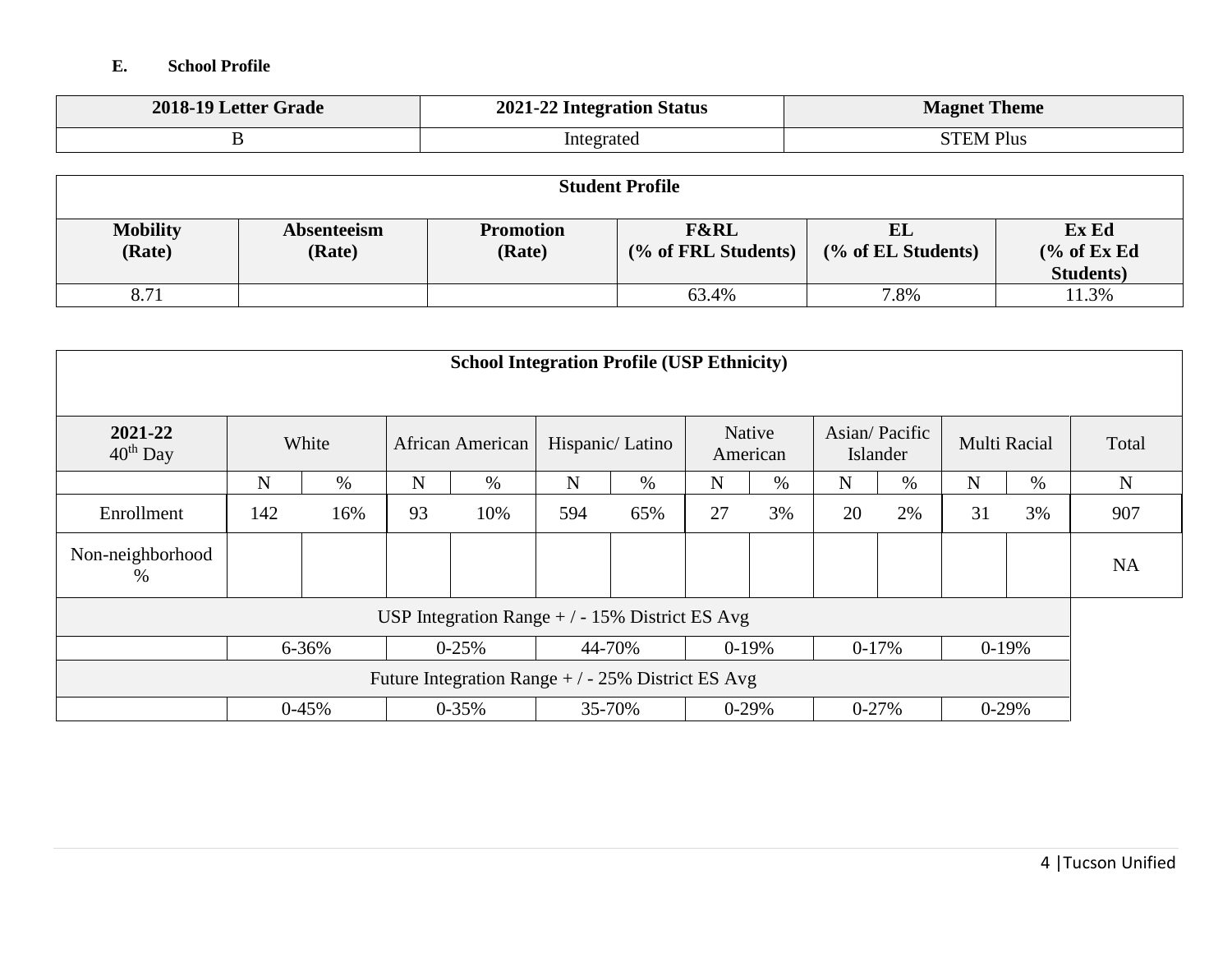## **F. Achievement Data**

|                 | 3 Years of ELA Percent Proficiency by Grade |          |               |               |          |               |                                 |               |                      |
|-----------------|---------------------------------------------|----------|---------------|---------------|----------|---------------|---------------------------------|---------------|----------------------|
| <b>ELA</b>      | 2017<br>Gr. 6                               | 2017 Gr. | 2017<br>Gr. 8 | 2018 Gr.<br>6 | 2018 Gr. | 2018<br>Gr. 8 | 2019 Gr.<br>6                   | 2019<br>Gr. 7 | 2019<br>Gr. 8        |
| State MS Avg    | 41%                                         | 44%      | 34%           | 39%           | 45%      | 39%           | 42%                             | 41%           | 38%                  |
| District MS Avg | 26%                                         | 30%      | 21%           | 23%           | 31%      | 24%           | 27%                             | 26%           | 24%                  |
| Mansfeld MS Avg | 34%                                         | 38%      | 25%           | 35%           | 45%      | 30%           | 38%<br>$*2017 - 2018 = AZMerit$ | 37%           | 39%<br>$2019 = AZM2$ |

|                 | 3 Years of Math Percent Proficiency by Grade |          |               |               |               |               |               |               |               |
|-----------------|----------------------------------------------|----------|---------------|---------------|---------------|---------------|---------------|---------------|---------------|
| Math            | 2017<br>Gr. 6                                | 2017 Gr. | 2017<br>Gr. 8 | 2018 Gr.<br>6 | 2018 Gr.<br>7 | 2018 Gr.<br>8 | 2019 Gr.<br>6 | 2019<br>Gr. 7 | 2019<br>Gr. 8 |
| State MS Avg    | 41%                                          | 34%      | 29%           | 43%           | 36%           | 31%           | 41%           | 38%           | 32%           |
| District MS Avg | 21%                                          | 20%      | 13%           | 24%           | 20%           | 21%           | 23%           | 22%           | 18%           |
| Mansfeld MS Avg | 37%                                          | 32%      | 34%           | 39%           | 37%           | 35%           | 41%           | 35%           | 43%           |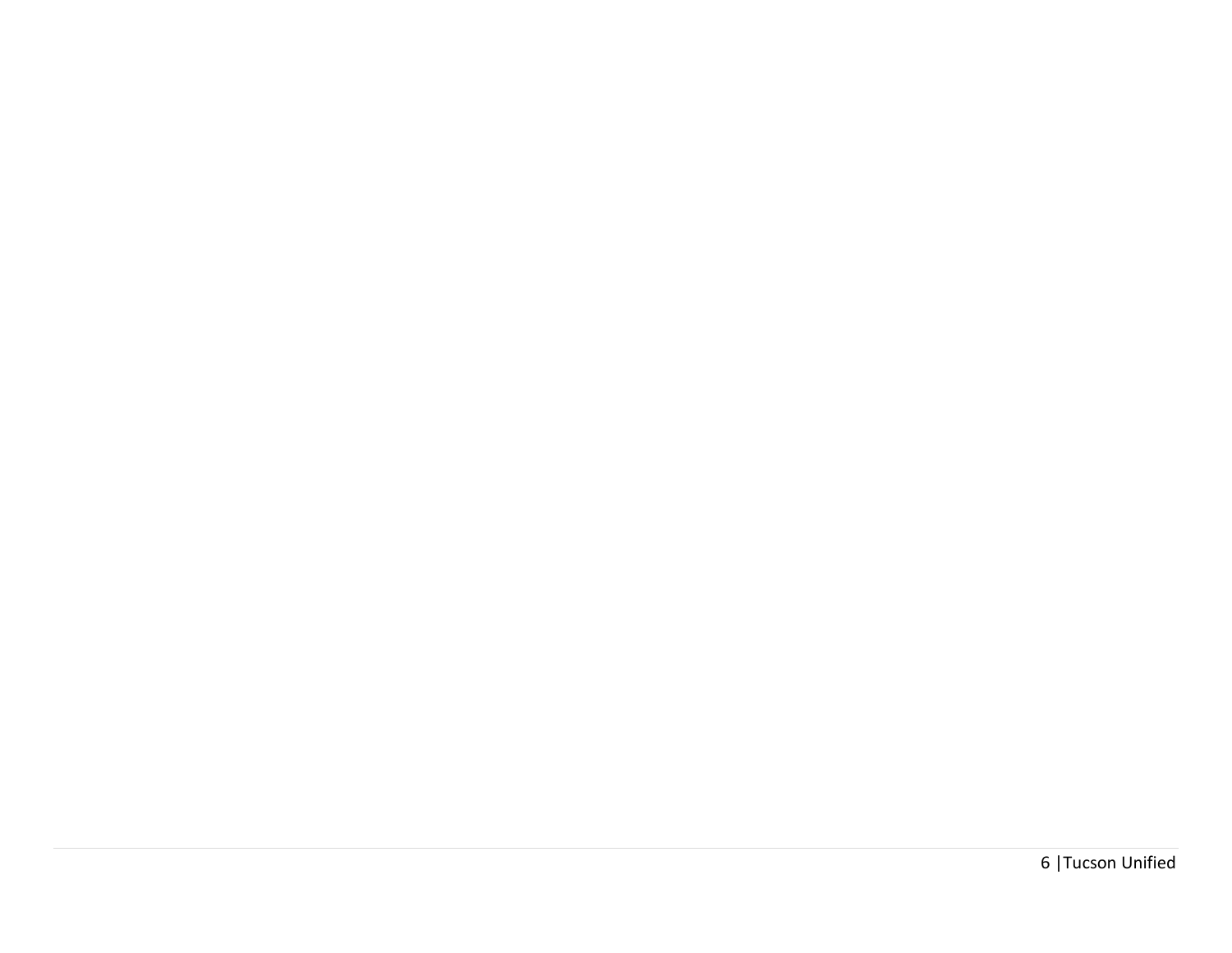|                | <b>African American</b> |           | <b>Hispanic</b>  |         |           | Anglo     |         |           |           |
|----------------|-------------------------|-----------|------------------|---------|-----------|-----------|---------|-----------|-----------|
|                | $18-19$                 | $20 - 21$ | $21 - 22$        | $18-19$ | $20 - 21$ | $21 - 22$ | $18-19$ | $20 - 21$ | $21 - 22$ |
| Grade 6        | 22.9                    | 31        | $\boldsymbol{0}$ | 30.8    | 31.9      | 24        | 65.1    | 76.9      | 60        |
| <b>Grade 7</b> | 32.1                    | 24.3      | 16               | 45.3    | 33        | 21        | 65      | 69.4      | 52        |
| Grade 8        | 18.5                    | 33.3      | $\boldsymbol{0}$ | 31.1    | 38.6      | 20        | 43.3    | 51.2      | 47        |

# **ELA**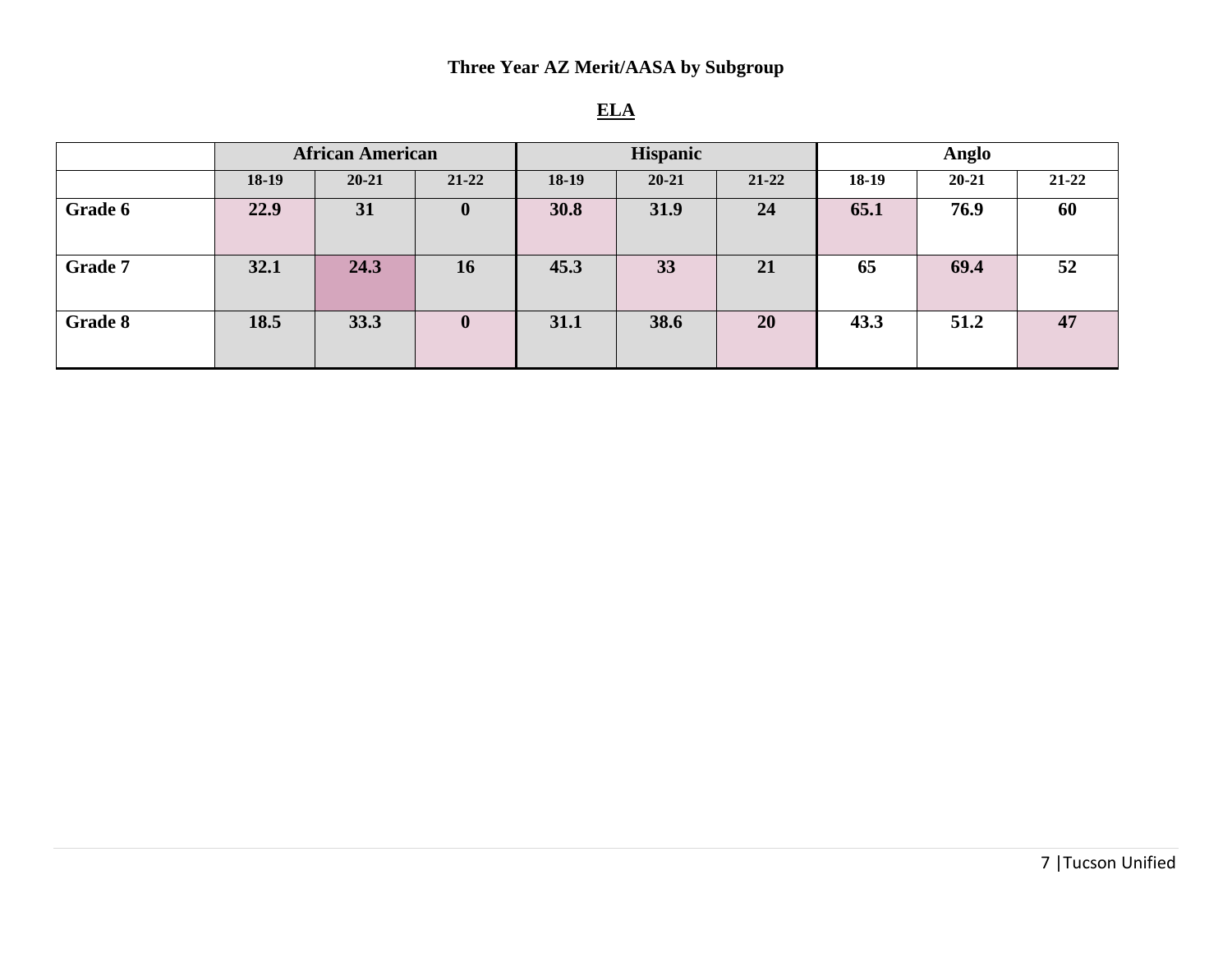### **Math**

|                | <b>African American</b> |           |              | <b>Hispanic</b> |           |           | Anglo   |           |           |
|----------------|-------------------------|-----------|--------------|-----------------|-----------|-----------|---------|-----------|-----------|
|                | $18-19$                 | $20 - 21$ | 21-22        | $18-19$         | $20 - 21$ | $21 - 22$ | $18-19$ | $20 - 21$ | $21 - 22$ |
| Grade 6        | 22.9                    | 34.5      | $\mathbf{0}$ | 36.5            | 35.6      | 10        | 78.1    | 74.4      | 36        |
| <b>Grade 7</b> | 32.1                    | 21.1      | 16           | 35.8            | 29.5      | <b>11</b> | 51.2    | 68.3      | 38        |
| Grade 8        | 27.6                    | 48.1      | $\mathbf{0}$ | 43.4            | 49.6      | 9         | 55.3    | 68.4      | 27        |
| <b>WS</b>      |                         |           |              |                 |           |           |         |           |           |

18-19 and 20-21= AZM2 test; 21-22 data = AASA. Numbers smaller than 10 are represented by an asterisk to ensure student privacy.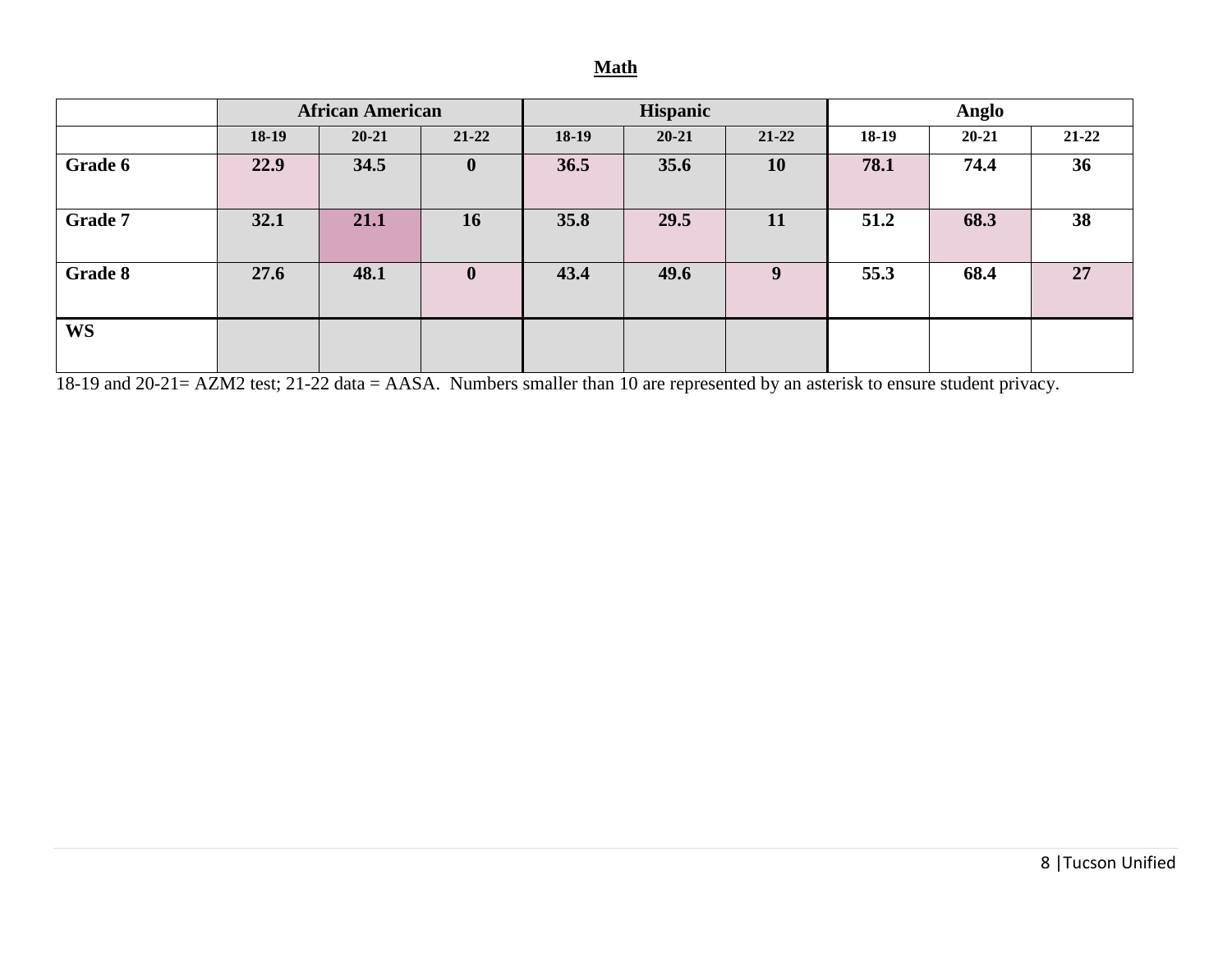| Overall 2018-19 AzMERIT Percent Proficiency by USP Ethnicity |            |      |  |  |  |  |
|--------------------------------------------------------------|------------|------|--|--|--|--|
| <b>USP</b> Ethnicity                                         | <b>ELA</b> | Math |  |  |  |  |
| White                                                        | 66%        | 70%  |  |  |  |  |
| African American                                             | 28%        | 32%  |  |  |  |  |
| Hispanic                                                     | 35%        | 39%  |  |  |  |  |
| Native American                                              | 10%        | 17%  |  |  |  |  |
| Asian-PI                                                     | 46%        | 50%  |  |  |  |  |
| Multi-Racial                                                 | 29%        | 40%  |  |  |  |  |
| All                                                          | 38%        | 43%  |  |  |  |  |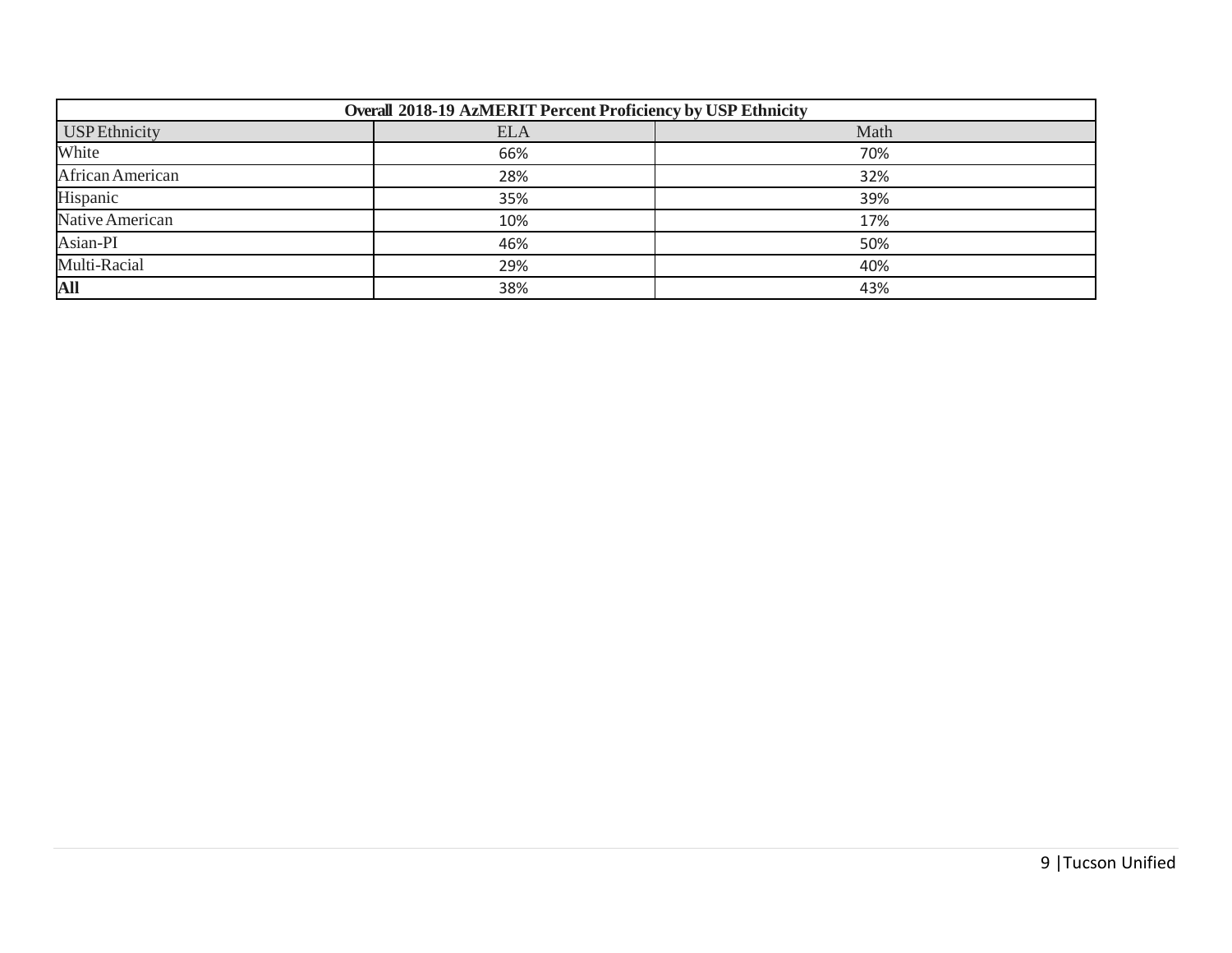## **II. DISTRICT GOALS FOR MAGNET SCHOOL EFFECTIVENESS**

## **1. Integration**

The District uses two measures for determining whether a magnet school is Integrated or making progress towards integration:

**Meeting the 70% and +/- 25% thresholds for an Integrated School.** A magnet school is Integrated when no racial or ethnic group exceeds 70% of total enrollment; and when no single racial or ethnic group varies from the district average for the school's grade level (Elementary, Middle, K-8, High) by more than +/- 15 percentage points.

**Progress towards integration.** A magnet school is making progress towards integration when the entry-grade enrollment is Integrated, and when the school maintains this integration through the next two grades.

### **2. Student Achievement**

The academic student achievement goal for all magnet schools and programs shall be to attain a state letter grade "A" or "B" or a TUSD "MagnetMeritB" grade. A magnet school that receives a state letter grade "C" may still receive a MagnetMeritB grade if it reaches a minimum of 4 points based on the criteria below. A magnet school that receives a state letter grade "C" that does not reach a minimum of 4 points, or that receives a state letter grade of "D" or "F," will be put on a targeted academic improvement plan.

**Proficiency: Criteria 1 = 2 Points.** Compare a C magnet school's proficiency rate to the district's lowest B school proficiency rate. If the C magnet school has a higher proficiency rate than the lowest B school proficiency rate of district schools, the C magnet school meets the criteria.

**Growth: Criteria 2 = 2 Points.** Compare a C magnet school's growth rate to the district's lowest B school growth rate (K-8 model for ES, K8, and MS and HS model for HS). If the C magnet school has a higher growth percent than the lowest B school growth percent, the C magnet school meets the criteria.

**Minimally Proficient (MP): Criteria 3 = 2 Points.** Compare the percent of MP students in C magnet schools with the district average MP for each school type (ES, K8, MS, and HS). If the percent of MP students is lower in the C magnet school than the district average, then the school meets the criteria. (1 point for ELA and 1 Point for Math).

**Free and Reduced Lunch (FRL): Criteria 4 = 1 Point.** If a magnet school has an FRL rate that is higher than the district average (2019-20 100<sup>th</sup> Day TUSD average K-12 = 62.40%), the school meets the criteria.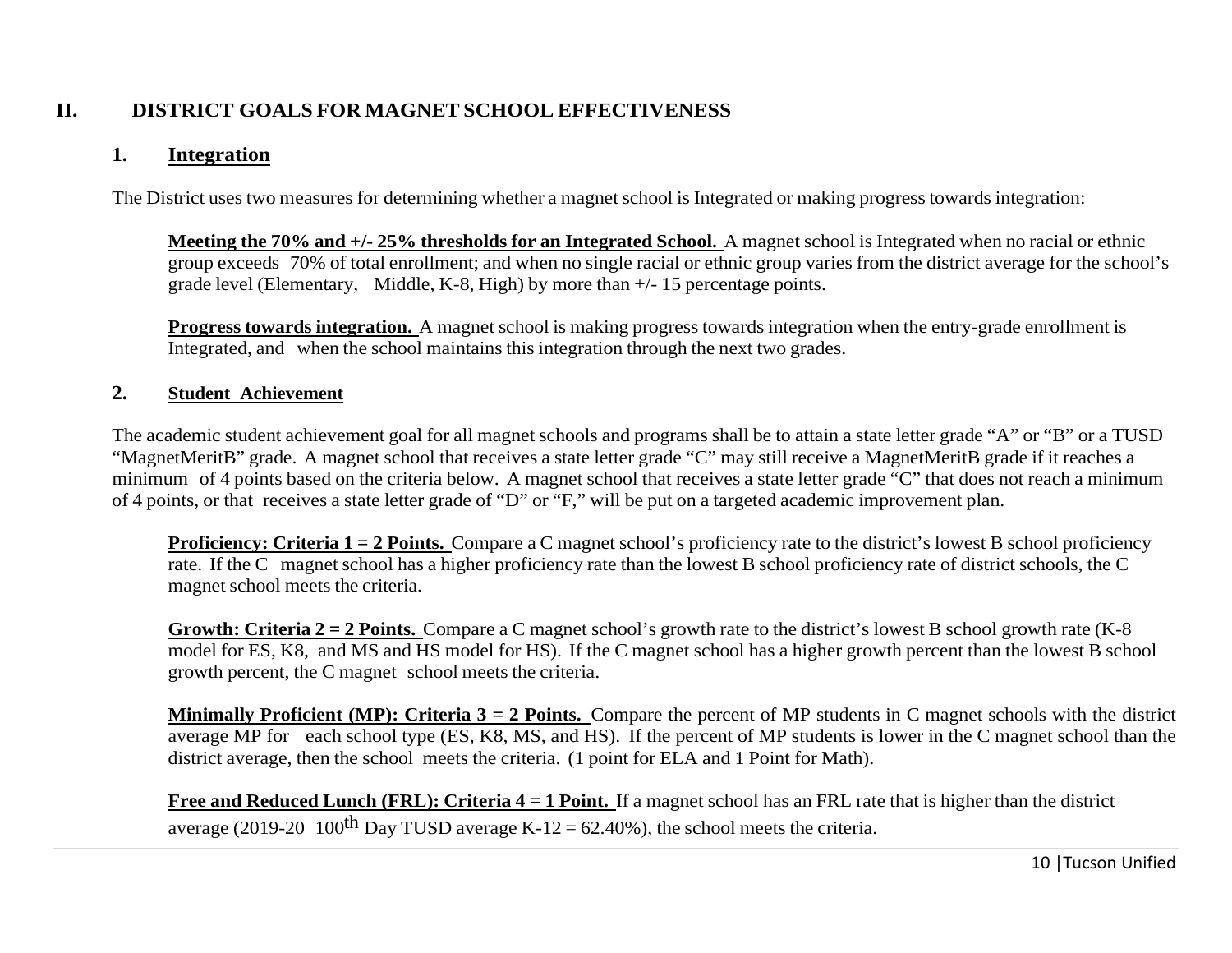## **3. Academic Performance (African American and Latino Students)**

- a. Gaps, Compared to District Cohorts. Whether state test scores for African American and Latino students in a particular school exceed the average test scores of African American and Latino students in TUSD schools with similar grade structures.
- b. Gaps, Compared to White Students. The size of the achievement gap in mathematics and English/Language Arts (ELA) comparing test scores of white students to those of African American and Latino students.
- c. Narrowing or Eliminating Gaps. The extent to which the school has narrowed or eliminated achievement gaps.
- d. Improving Performance. Improvement in proficiency rates for African American and Latino students.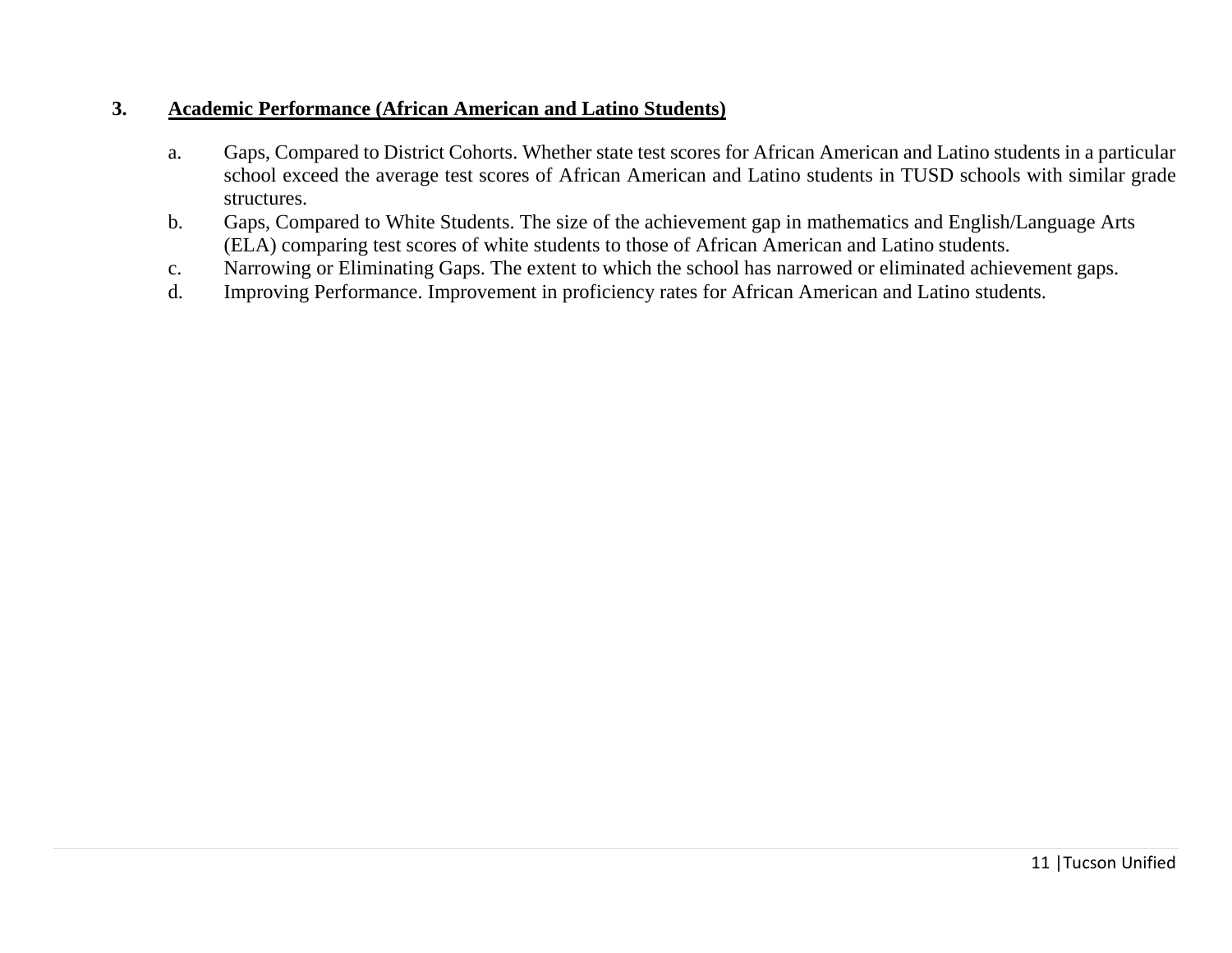### **III. INTEGRATION**

#### **A. Integration: Gap Analyses**

## **Interpretive Summary - Integration Gap Analysis**

There are data points and key information to support the site gap analysis. This information will help to identify needs to continue integrating the school. This includes:

- The site currently has a "B" label as measred by the Arizona Department of Education, A-F accountability model. Having a label of "A" or "B" inherently attracts more families who want to enroll at the site. Therefore, one need is to continue increasing overall student academic performance to achieve an "A" label to attract more families and **secure** existing families.
- Mansfeld is fully integrated overall. Digging deeper into each grade level, all grade levels are within **25%** of the district percentage for that grade level.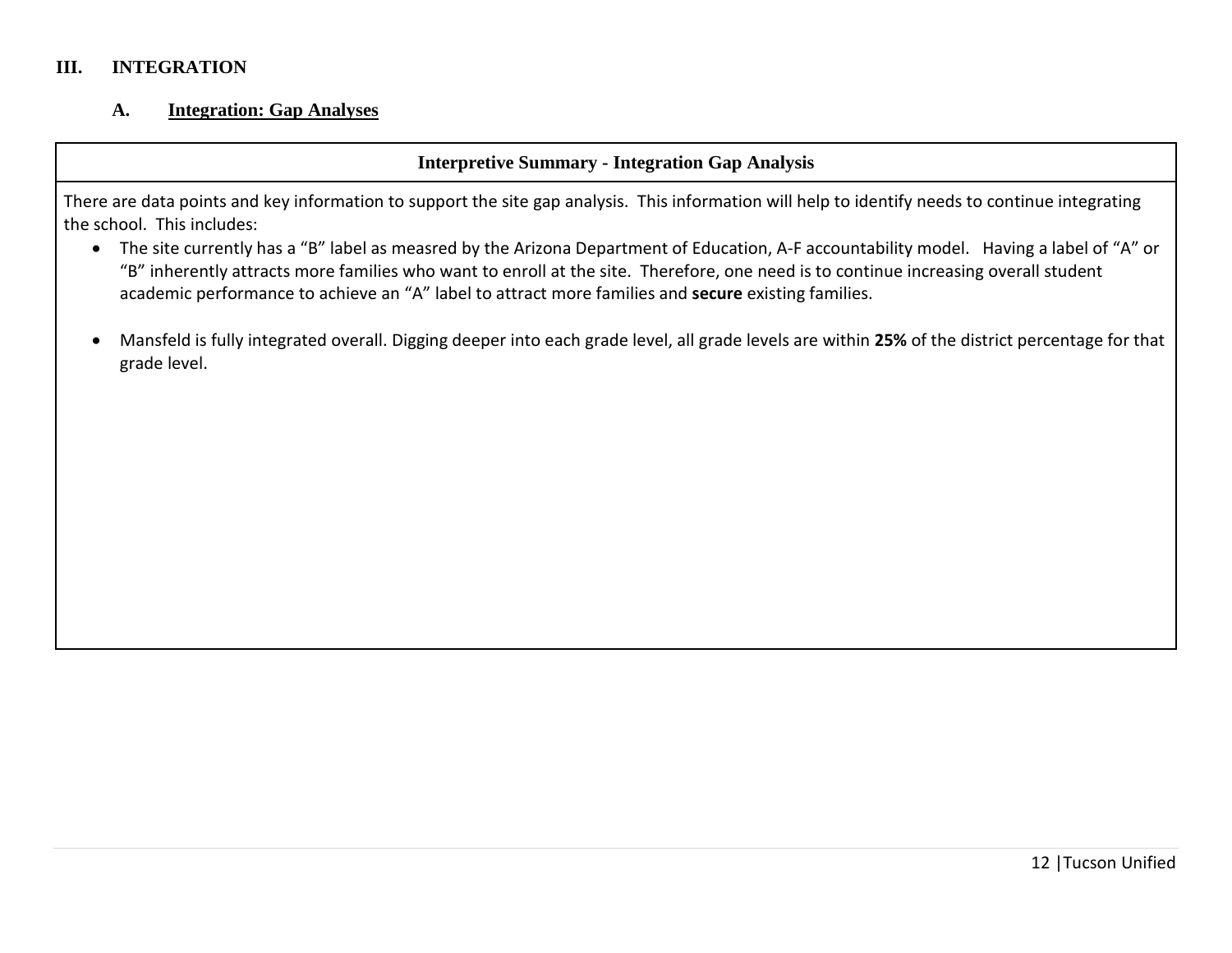|                                                                                                                                                                                              | <b>Root Cause Analysis</b>                                                                                                                                                                                                                                                                                                                                                           |                                                                                                            |
|----------------------------------------------------------------------------------------------------------------------------------------------------------------------------------------------|--------------------------------------------------------------------------------------------------------------------------------------------------------------------------------------------------------------------------------------------------------------------------------------------------------------------------------------------------------------------------------------|------------------------------------------------------------------------------------------------------------|
| <b>Identify Top Three Causes of these Gaps</b>                                                                                                                                               | <b>Identify the Surface Causes</b>                                                                                                                                                                                                                                                                                                                                                   | <b>Identify Deep Causes</b>                                                                                |
| 1. The student achievement gap among<br>ethnic groups has not been narrowed or<br>eliminated.                                                                                                | 1. Lack of district SEL curriculum per<br>grade level to facilitate teacher's<br>implementation in alignment with<br>student achievement. Lack of master<br>teachers/instructional coaches training<br>the staff effectively that includes job-<br>embedded professional development,<br>coaching, follow-up, and evaluation of<br>the curriculum and instruction<br>implementation. | The growth and performance of<br>students of color are not being<br>accelerated.                           |
| 2. Hispanic student enrollment is above<br>70% in $8th$ grade and is approaching<br>70% in $6th$ grade.                                                                                      | 2. The diversity of neighborhood students<br>who enroll and the number of magnet<br>seats available was not increased.                                                                                                                                                                                                                                                               | 2. Lack of advocating for the number of<br>magnet seats available.                                         |
| Gaps in performance persist on<br>3.<br>benchmark and end-of-year assessments<br>between White/Caucasian students and<br>African American, Hispanic/Latino, and<br>Native American students. | 3. Mansfeld is not proactively recruiting<br>and supporting underrepresented<br>students to enroll in ALES.                                                                                                                                                                                                                                                                          | 3. The enrollment of underrepresented<br>students is not correlate with the total<br>enrollment threshold. |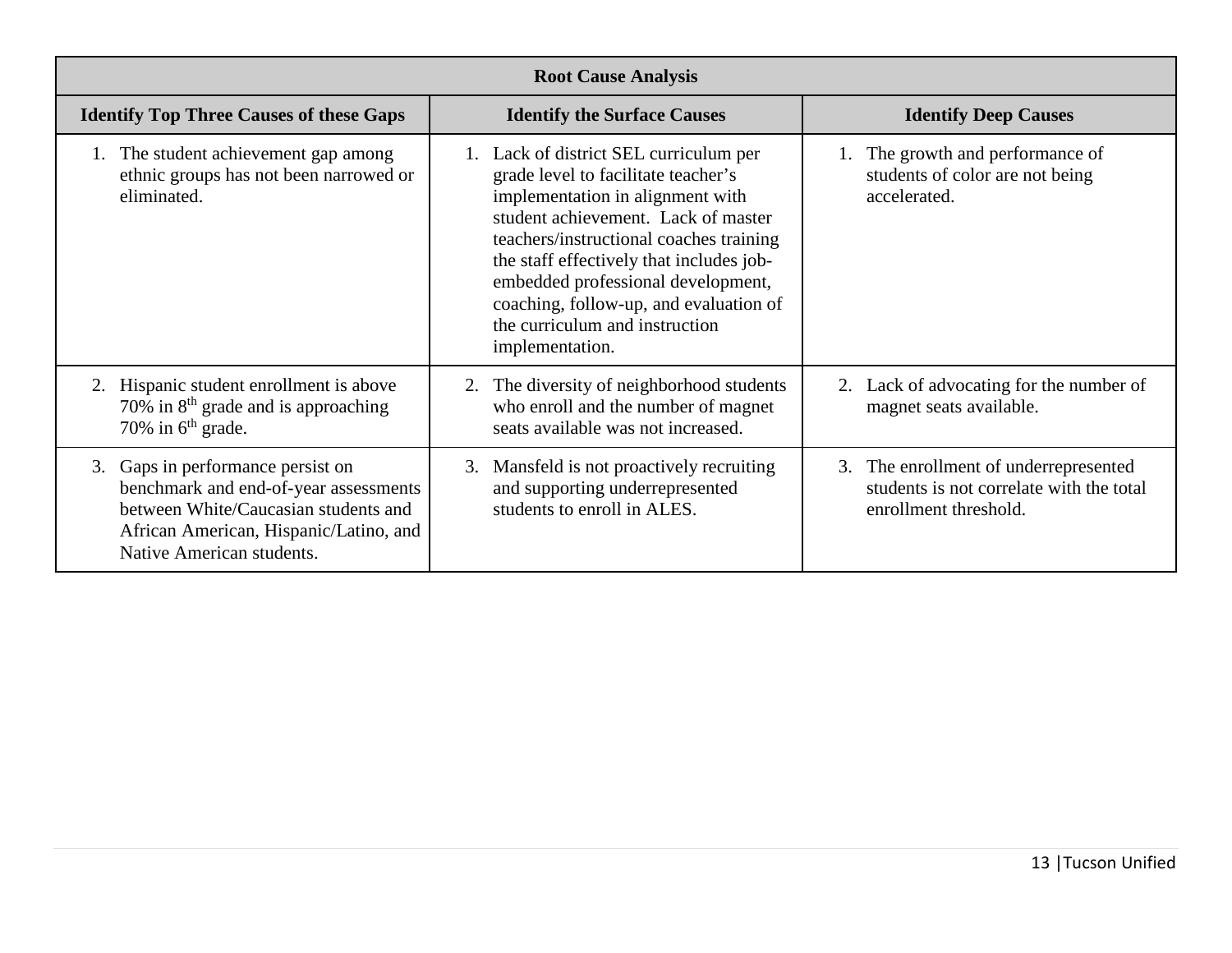# **B. SMART Goal for Integration**

| <b>SMART Goal Statement</b>                                                               | <b>Evidence to Be Used to Assess Progress and Accomplishment</b>                                |
|-------------------------------------------------------------------------------------------|-------------------------------------------------------------------------------------------------|
| Goal 1: By November 1 <sup>st</sup> , 2023, Mansfeld will remain an integrated<br>school. | Enrollment data, disaggregated by race/ethnicity<br>Recruitment plan<br>Magnet seat allocations |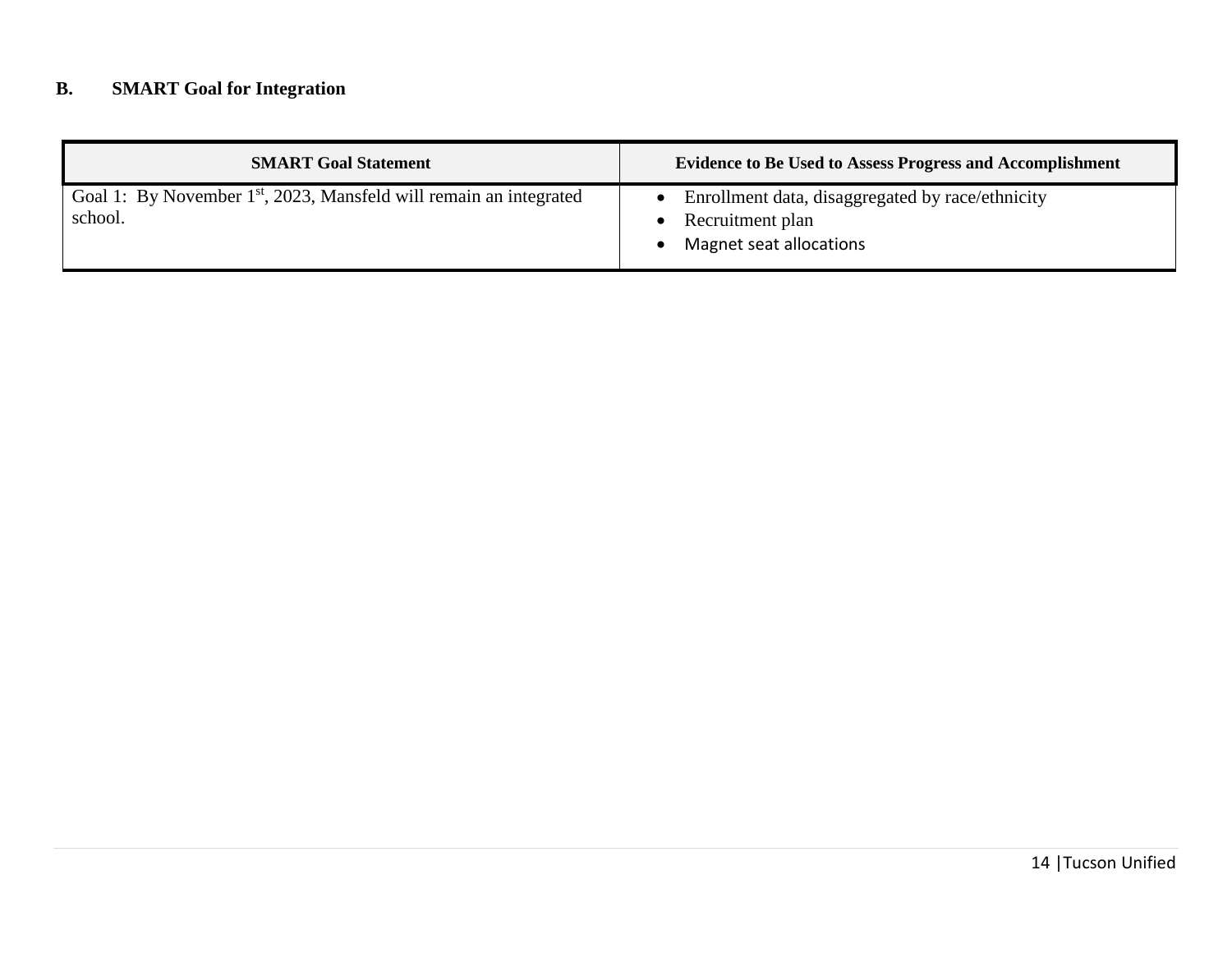## **C. Goal Attainment**

### **1. Strategies to Achieve SMART Goal**

| <b>Strategies that help Magnet School Achieve Integration SMART Goal</b>                                                 |                                                                                                                                                                                                                                                                                                                                                                                                                                                                                                                                                                                                                                                                                                                                                                                           |  |  |  |  |
|--------------------------------------------------------------------------------------------------------------------------|-------------------------------------------------------------------------------------------------------------------------------------------------------------------------------------------------------------------------------------------------------------------------------------------------------------------------------------------------------------------------------------------------------------------------------------------------------------------------------------------------------------------------------------------------------------------------------------------------------------------------------------------------------------------------------------------------------------------------------------------------------------------------------------------|--|--|--|--|
| <b>Strategies</b>                                                                                                        | <b>Strengths and Obstacles</b>                                                                                                                                                                                                                                                                                                                                                                                                                                                                                                                                                                                                                                                                                                                                                            |  |  |  |  |
| Increase enrollment of students who support integration goals,<br>through recruitment, theme integration, and marketing. | <b>Strengths:</b><br>1. Strong school reputation and popularity, full enrollment, integrated<br>school<br>2. Strong relationships in magnet department and School Community<br>Services department<br>3. Targeted recruitment plan and existing relationships with targeted<br>elementary schools<br>4. Academic excellence and theme recognition<br>5. Additional magnet department support to eliminate the tension<br>between GATE school choice and magnet school choice<br><b>Constraints:</b><br>1. The allotment of magnet seat available to improve integration has<br>steadily been declining<br>2. School tours and in-person recruitment events have temporarily been<br>negatively impacted by the Covid pandemic<br>3. School choice decisions ultimately rest with families |  |  |  |  |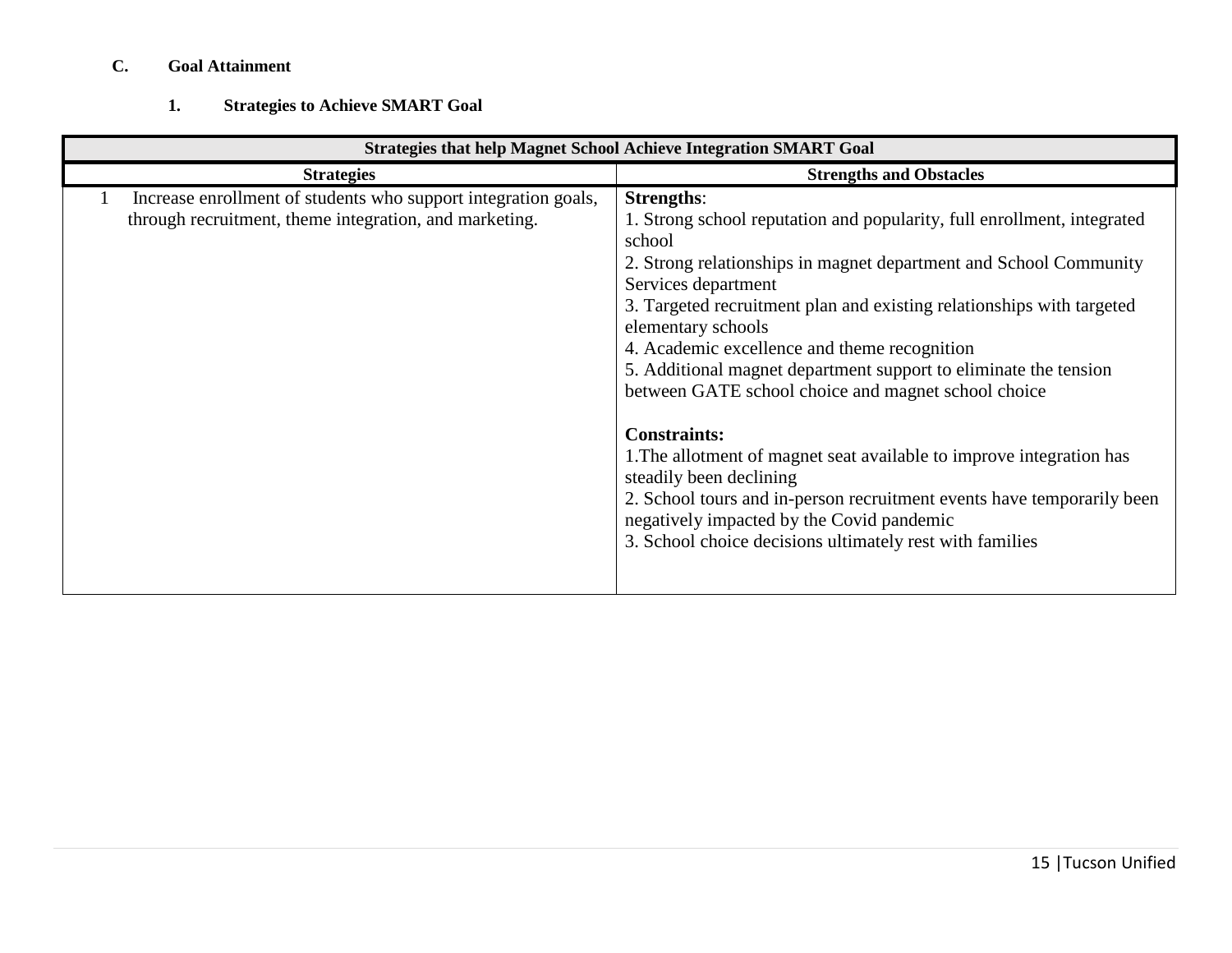## **2. Action Steps to Implement Strategies**

| Action Steps to Implement, Monitor and Assess Improvement Strategies for Integration SMART Goal                                                                                                                                                                                    |                                                             |                                        |                                                       |                                 |                                         |
|------------------------------------------------------------------------------------------------------------------------------------------------------------------------------------------------------------------------------------------------------------------------------------|-------------------------------------------------------------|----------------------------------------|-------------------------------------------------------|---------------------------------|-----------------------------------------|
| Strategy 1: Increase enrollment of students who support integration goals, through recruitment, theme integration, and marketing.                                                                                                                                                  |                                                             |                                        |                                                       |                                 |                                         |
| <b>Action Steps to Implement Strategy</b>                                                                                                                                                                                                                                          | Person(s) to<br><b>Carry Out</b><br><b>Tasks</b>            | <b>Timeline/Target</b><br><b>Dates</b> | <b>Resources Needed</b>                               | <b>Monitoring</b>               | <b>Evidence of</b><br><b>Assessment</b> |
| 1. Magnet Coordinator, in collaboration<br>with school leadership, will identify<br>decision-makers and hold initial<br>conversations to understand constraints<br>and explore possible options to increase<br>enrollment of students who support<br>integration goals             | Magnet<br>Coordinator,<br>with school<br>leadership<br>team | May 2023                               | Personnel contacts                                    | Quarterly<br>enrollment reports | Sign in sheets from<br>meetings         |
| 2. Magnet Coordinator, in collaboration<br>with school leadership, will brainstorm<br>and evaluate possible steps to increase<br>enrollment of students who support<br>integration goals                                                                                           | Magnet<br>Coordinator,<br>with school<br>leadership<br>team | May 2022-<br>October 2023              | Personnel contacts                                    | Quarterly<br>enrollment reports | Sign in sheets from<br>meetings         |
| 4. Magnet coordinator will develop and<br>implement marketing and recruitment<br>plan that emphasizes neighborhood<br>students who will support integration<br>goals, continuing partnership and<br>outreach to Same Hughes, Tully,<br>Carrillo, Lineweaver, and<br>Fruchthendler. | Magnet<br>Coordinator                                       | July-October<br>2022                   | Recruitment<br>materials, mileage,<br>time off campus | Quarterly<br>enrollment reports | Sign in sheets from<br>meetings         |
| 5. Magnet coordinator will attend<br>recruitment events at neighborhood<br>schools and targeted non-neighborhood<br>schools, including middle school nights,<br>literacy nights, Love of Reading events,<br>and district recruitment events.                                       | Magnet<br>Coordinator                                       | July-December<br>2022                  | Recruitment<br>materials, mileage,<br>time off campus | Quarterly<br>enrollment reports | Sign in sheets from<br>meetings         |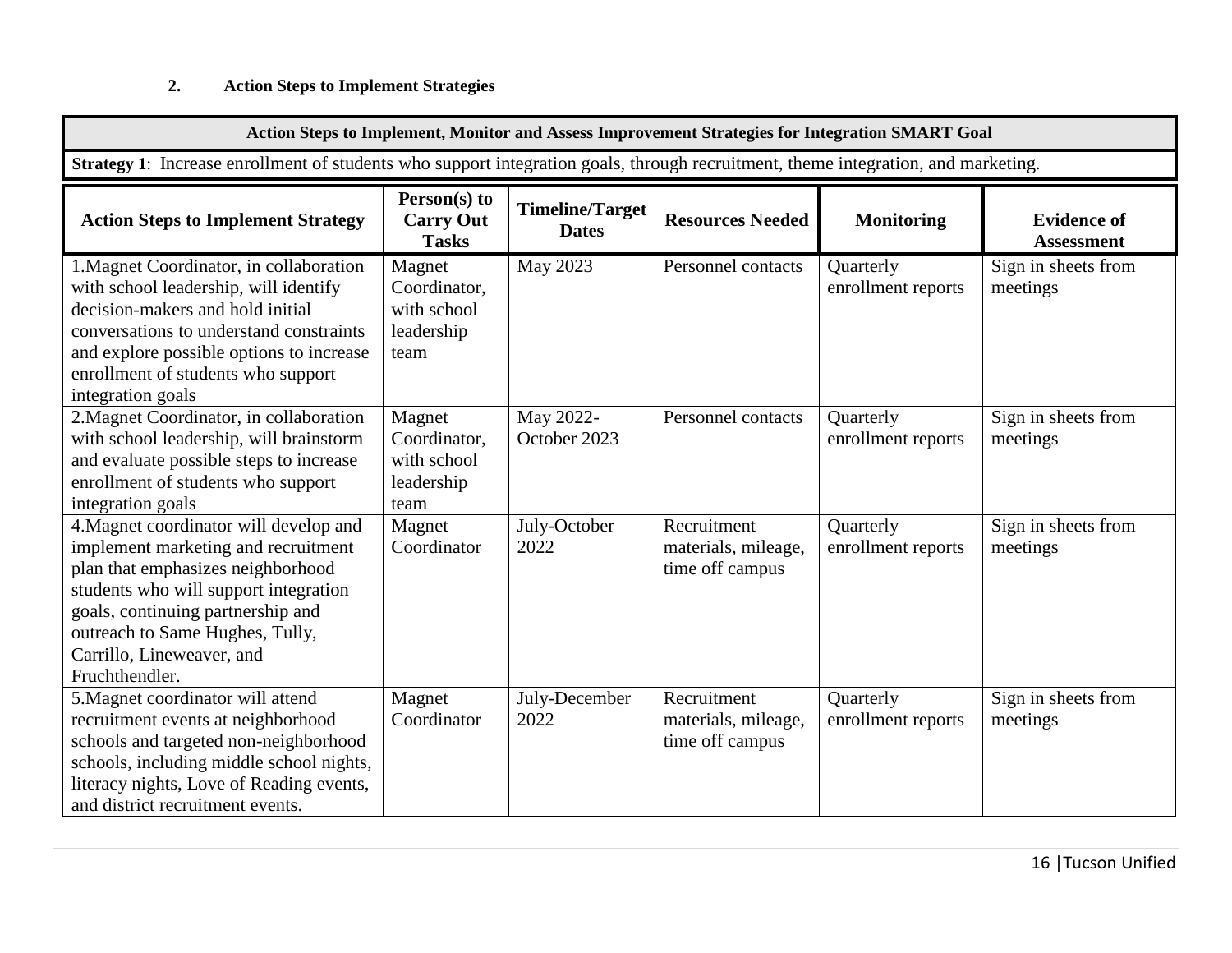| 6. Magnet Coordinator will collaborate    | Magnet      | July 2022-May | Marketing     | Quarterly          | Sign in sheets from |
|-------------------------------------------|-------------|---------------|---------------|--------------------|---------------------|
| with principal and leadership team to     | Coordinator | 2023          | materials     | enrollment reports | meetings            |
| strategically identify areas for school-  |             |               |               |                    |                     |
| based recruitment, provide marketing      |             |               |               |                    |                     |
| materials, and engage in recruitment      |             |               |               |                    |                     |
| opportunities [such as visits to          |             |               |               |                    |                     |
| preschool parent nights, community        |             |               |               |                    |                     |
| centers, fitness centers, places of       |             |               |               |                    |                     |
| worship].                                 |             |               |               |                    |                     |
| 8. Magnet coordinator will provide        | Magnet      | January-April | Teacher       | Quarterly          | Sign in sheets from |
| campus tours and shadowing                | Coordinator | 2023          | participation | enrollment reports | meetings            |
| opportunities for interested students and |             |               |               |                    |                     |
| registered neighborhood students to       |             |               |               |                    |                     |
| encourage matriculation.                  |             |               |               |                    |                     |
| 10. The Communication Department          | District    | July 2022-May | Marketing     | Quarterly          | Sign in sheets from |
| will provide marketing materials          |             | 2023          | materials     | enrollment reports | meetings            |
| appropriate to support the school's       |             |               |               |                    |                     |
| branding and activities. Materials        |             |               |               |                    |                     |
| include banners, posters, brochures, and  |             |               |               |                    |                     |
| other school specific materials.          |             |               |               |                    |                     |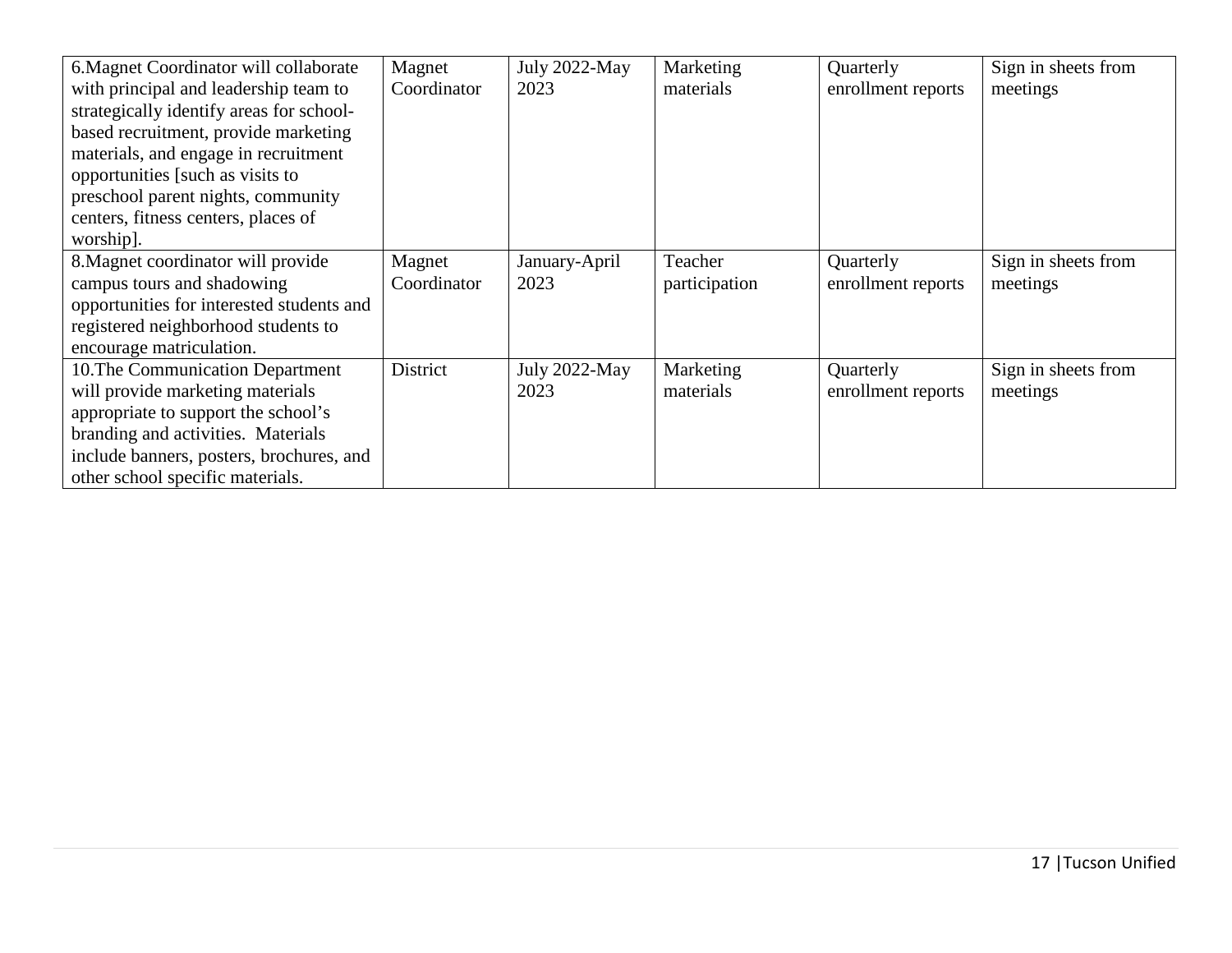### **IV. Overall Student Achievement**

## **A Gaps in Student Achievement**

### **Interpretive Summary of Overall Student Achievement Data (see page 4-8).**

There are multiple data points and key information to support the site academic gap analysis. This information will help to identify needs to increase overall school academic performance. This data summary includes:

- $\bullet$  6<sup>th</sup> Grade ELA Proficiency 38%
- $7<sup>th</sup>$  Grade ELA Proficiency 37%
- $8<sup>th</sup>$  Grade ELA Proficiency 39%
- $6<sup>th</sup>$  Grade Math Proficiency 41%
- $7<sup>th</sup>$  Grade Math Proficiency 35%
- 8<sup>th</sup> Grade Math Proficiency 43%

Note that all student outcomes above are from the 18-19 AZ Merit. This data set was used to ensure validity and effective goal setting as the AZM2 assessment from 20-21 did not reflect enough student testers to ensure the upmost validity. That said, this data indicates similar needs in both ELA and Mathematics. From a grade level perspective, there is a more pronounced need in 7<sup>th</sup> grade.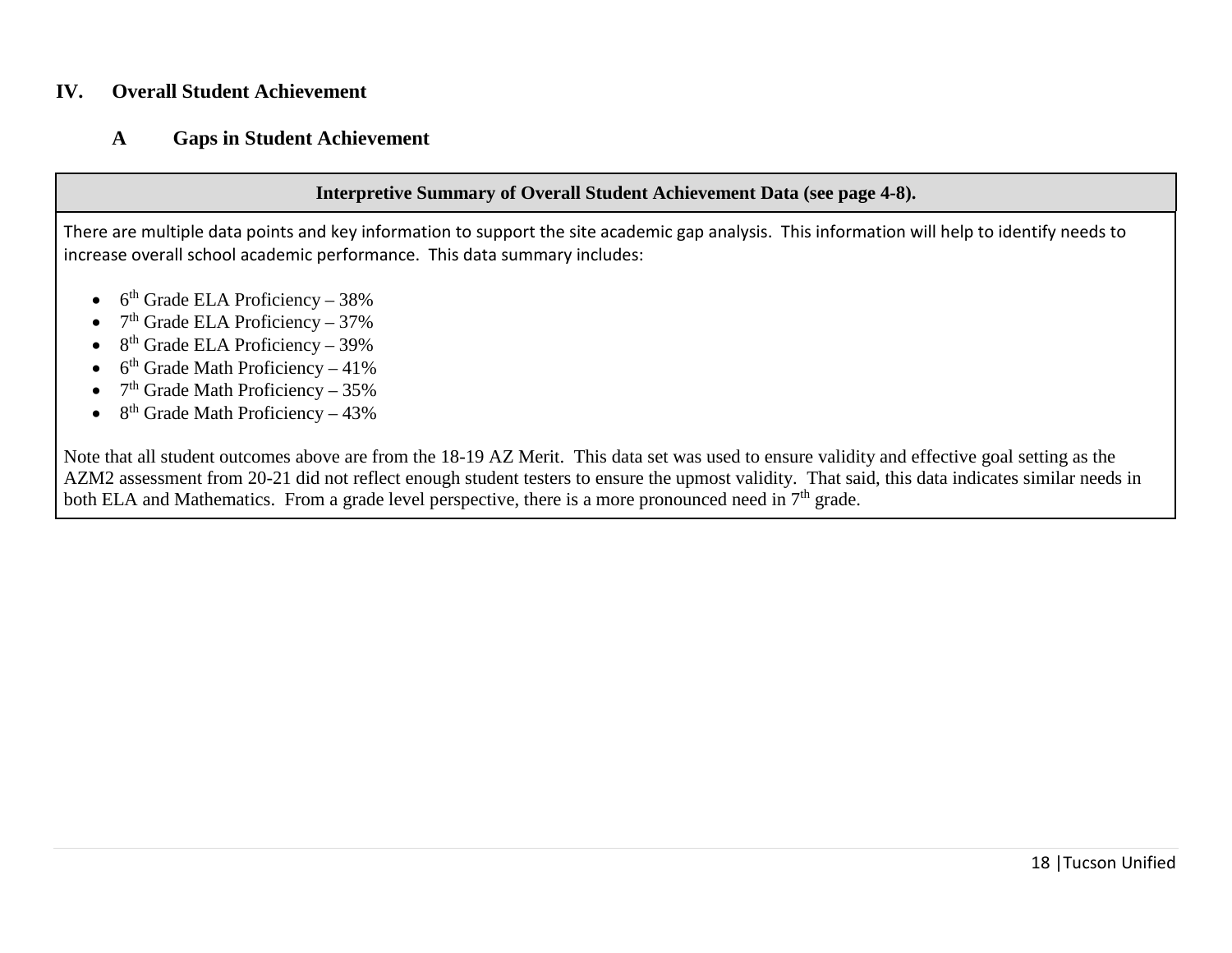| <b>Root Cause Analysis</b>             |                                                                                                          |                                                                                                           |  |  |  |  |
|----------------------------------------|----------------------------------------------------------------------------------------------------------|-----------------------------------------------------------------------------------------------------------|--|--|--|--|
| <b>Top Causes of these Gaps</b>        | <b>Deep Causes</b>                                                                                       |                                                                                                           |  |  |  |  |
| 1. Need of instructional effectiveness | 1. Need for increased instructional<br>observations with follow up feedback<br>and job embedded coaching | 1. Lack of time for job embedded<br>instructional coaching                                                |  |  |  |  |
| 2. Need of academic interventions      | 2. Need for academic interventions at the<br>Tier II and Tier III in 7 <sup>th</sup> grade               | 2. Lack of academic interventionists to<br>support Tier II and Tier III classes; need<br>for increase FTE |  |  |  |  |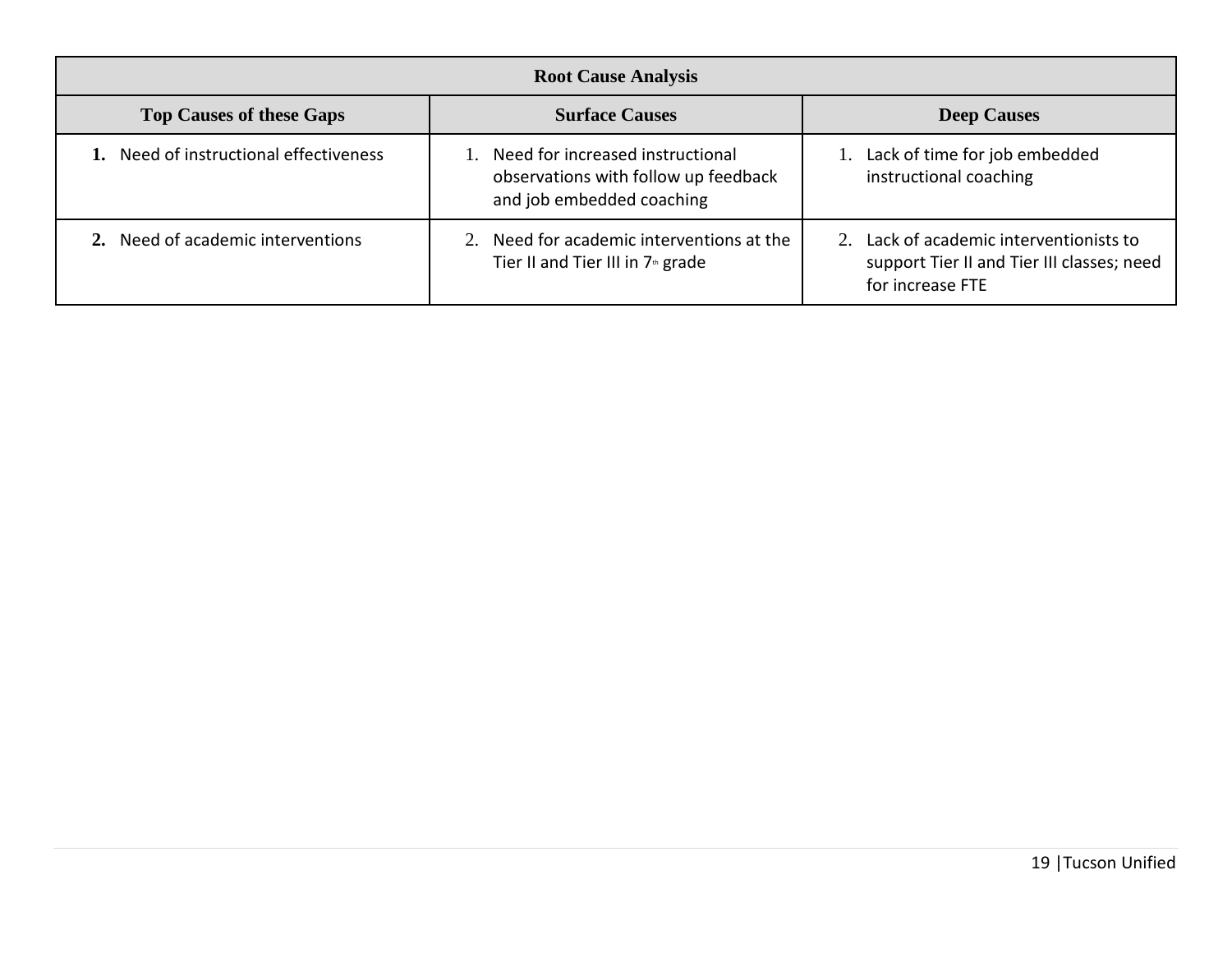## **B. SMART Goals for Overall Student Achievement**

| <b>SMART Goal Statements</b>                                                                                                             | <b>Evidence to Be Used to Assess Progress and Accomplishment</b>                                |
|------------------------------------------------------------------------------------------------------------------------------------------|-------------------------------------------------------------------------------------------------|
| 1. By June 2023, 6 <sup>th</sup> grade student ELA Proficiency will<br>increase from 38% to 41%, as measured by the AASA<br>assessment.  | AZM2 assessment data, disaggregated by race/ethnicity<br>Benchmark assessment data              |
| 2. By June $2023$ , $7th$ grade student ELA Proficiency will<br>increase from 37% to 40%, as measured by the AASA<br>assessment.         |                                                                                                 |
| 3. By June $2023.8$ <sup>th</sup> grade student ELA Proficiency will<br>increase from 39% to 42%, as measured by the AASA<br>assessment. |                                                                                                 |
| 1. By June 2023, 6 <sup>th</sup> grade student Math Proficiency will<br>increase from 41% to 44%, as measured by the AASA<br>assessment. | AZM2 assessment data, disaggregated by race/ethnicity<br>$\bullet$<br>Benchmark assessment data |
| 2. By June $2023$ , $7th$ grade student Math Proficiency will<br>increase from 35% to 38%, as measured by the AASA<br>assessment.        |                                                                                                 |
| 3. By June 2023, 8 <sup>th</sup> grade student Math Proficiency will<br>increase from 43% to 46%, as measured by the AASA<br>assessment. |                                                                                                 |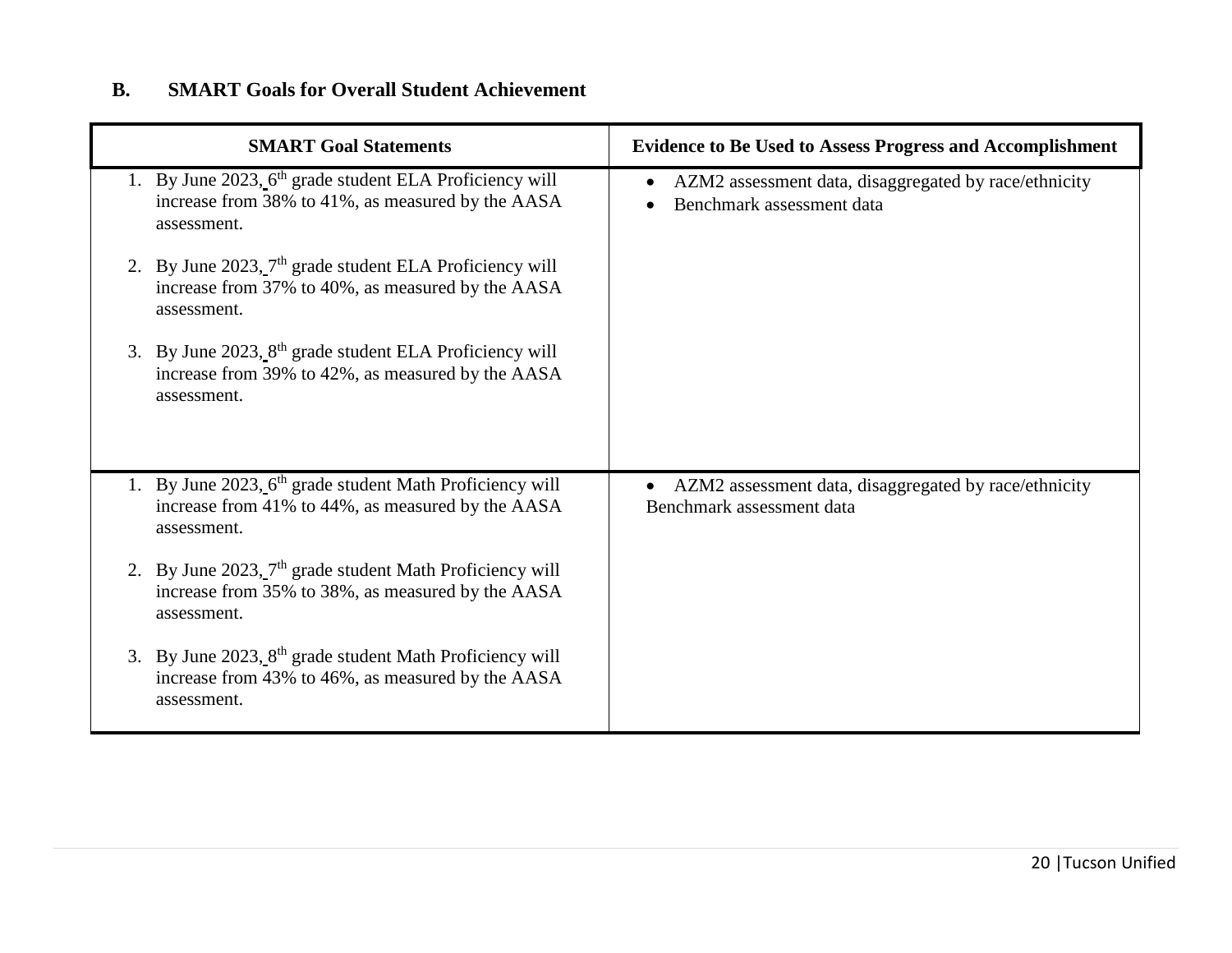# **C. Goal Attainment**

## **1. Strategies to Achieve SMART Goals.**

| <b>Strategies to Achieve SMART Goals for Overall Student Achievement</b>                                                    |                                                                                                                                                                                                                                                                                                                                                                                                                                                                                                                                                                                                                                                                                                                                                                                                                  |  |  |  |
|-----------------------------------------------------------------------------------------------------------------------------|------------------------------------------------------------------------------------------------------------------------------------------------------------------------------------------------------------------------------------------------------------------------------------------------------------------------------------------------------------------------------------------------------------------------------------------------------------------------------------------------------------------------------------------------------------------------------------------------------------------------------------------------------------------------------------------------------------------------------------------------------------------------------------------------------------------|--|--|--|
| <b>Strategies</b>                                                                                                           | <b>Strengths and Obstacles</b>                                                                                                                                                                                                                                                                                                                                                                                                                                                                                                                                                                                                                                                                                                                                                                                   |  |  |  |
| Strengthen consistency of high-quality Tier 1 instruction<br>through job-embedded coaching and professional<br>development. | <b>Supports:</b><br>7-period day provides daily PLC time to plan, monitor, and<br>$\bullet$<br>adjust instruction<br>Instructional Coach-Innovative Learning provides theme-<br>aligned technology integration coaching and professional<br>development for teachers<br>Curriculum Service Provider provides job-embedded<br>coaching, instructional support, professional development,<br>and data analysis for teachers<br>Magnet Coordinator provides job-embedded theme-aligned<br>professional development for teachers<br>Culture of excellence and theme integration<br>Existing coaching cycle, observation protocol, and peer<br>observation structure<br>Coaching support through district's monthly CIPDA<br>Academy<br>Integrated and articulated STEM curriculum, including<br>quarterly STEM units |  |  |  |
|                                                                                                                             | <b>Constraints:</b><br>Reluctance or hesitation among teachers to<br>ш<br>participate in coaching<br>Time to observe teachers and engage in<br>meaningful feedback conversations<br>3. Teachers who are new to Mansfeld need time and<br>training to build STEM context                                                                                                                                                                                                                                                                                                                                                                                                                                                                                                                                          |  |  |  |
| 2.                                                                                                                          |                                                                                                                                                                                                                                                                                                                                                                                                                                                                                                                                                                                                                                                                                                                                                                                                                  |  |  |  |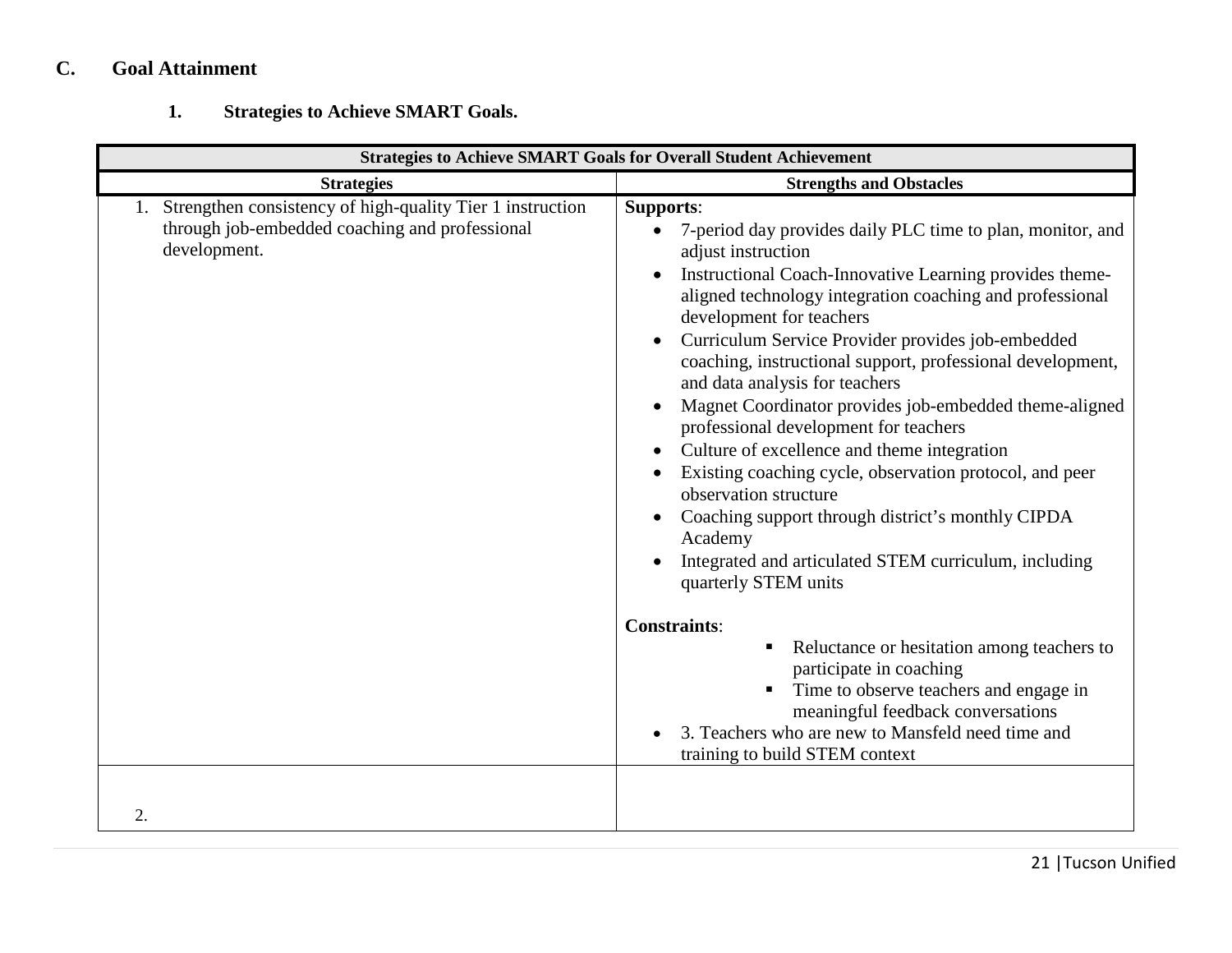| 3. Maintain and strengthen before-, during-, and after-school | <b>Supports:</b>                                                                                                                                                                                                                                                                                                                                                                                                                                                                                                                                                                                                                                                                                                                                                                   |
|---------------------------------------------------------------|------------------------------------------------------------------------------------------------------------------------------------------------------------------------------------------------------------------------------------------------------------------------------------------------------------------------------------------------------------------------------------------------------------------------------------------------------------------------------------------------------------------------------------------------------------------------------------------------------------------------------------------------------------------------------------------------------------------------------------------------------------------------------------|
| Tier 2 and 3 interventions and enrichment.                    | Existing program of diverse before- and<br>after-school STEM-related intervention and<br>enrichment opportunities<br>Culture of academic excellence and existing<br>tiered interventions<br>New dedicated MTSS role will be added in<br>2022-2023, to more strategically and<br>comprehensively identify and meet the<br>academic and behavioral needs of<br>struggling students<br>Part-Time Native American Student<br>Support Specialist housed at Mansfeld.<br><b>Full-Time Behavioral Support Specialist</b><br>works closely with students who are<br>struggling to meet expectations in the<br>classroom<br>Full-Time In-School Interventionist will be<br>filled in 2022-2023 to support students'<br>academic progress when they are in the<br><b>Responsibility Room</b> |
|                                                               | <b>Constraints:</b>                                                                                                                                                                                                                                                                                                                                                                                                                                                                                                                                                                                                                                                                                                                                                                |
|                                                               | Teacher participation<br>Historically limited strategic targeting of<br>students for interventions                                                                                                                                                                                                                                                                                                                                                                                                                                                                                                                                                                                                                                                                                 |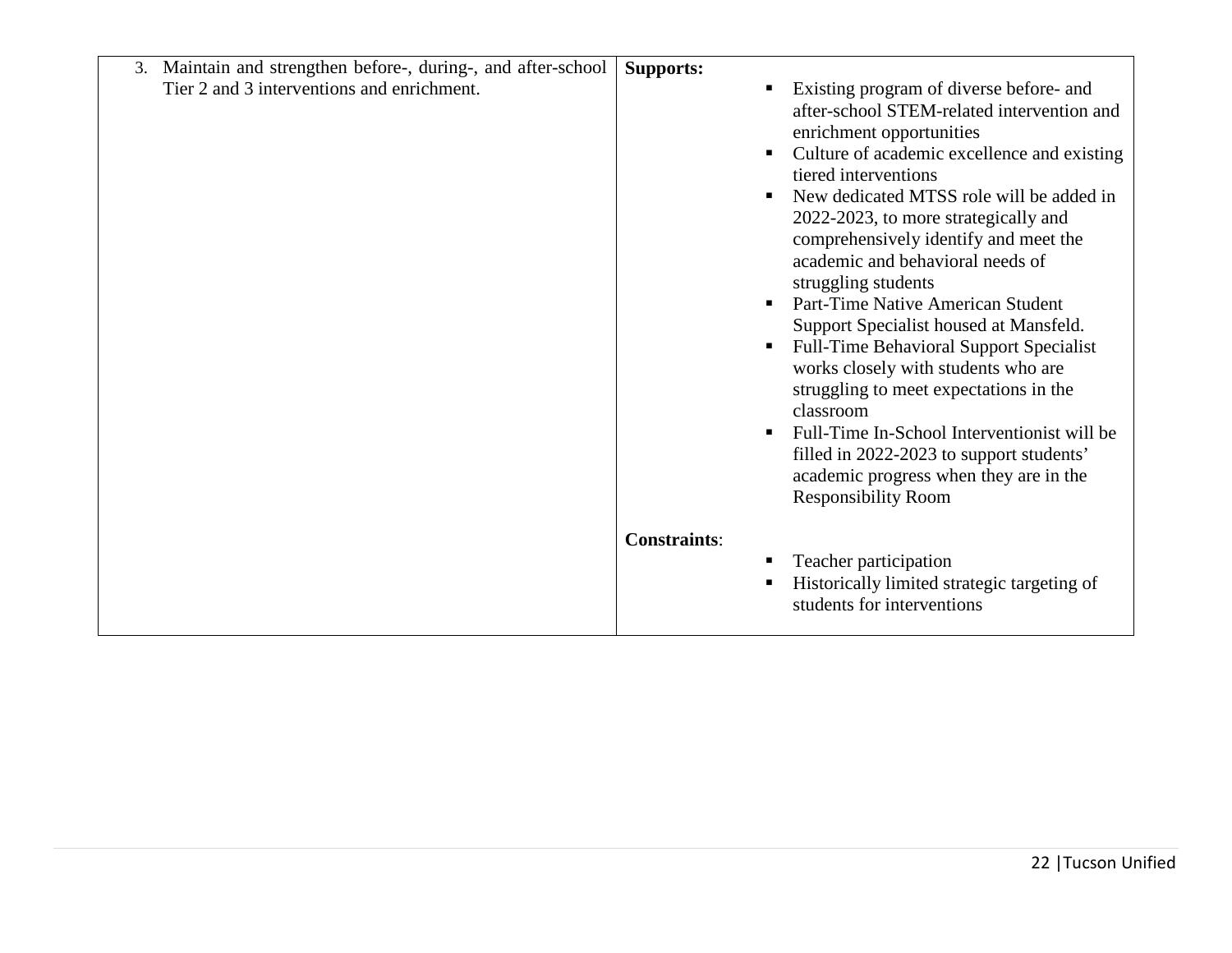# **2. Action Steps to Implement Strategies.**

| Action Steps to Implement, Monitor and Assess Strategies to Achieve SMART Goals for Overall Student Achievement: Strategy 1                                                                                                         |                                                    |                                        |                                                                                         |                                                                                                    |                                                                     |
|-------------------------------------------------------------------------------------------------------------------------------------------------------------------------------------------------------------------------------------|----------------------------------------------------|----------------------------------------|-----------------------------------------------------------------------------------------|----------------------------------------------------------------------------------------------------|---------------------------------------------------------------------|
| <b>Strategy 1:</b> Strengthen consistency of high-quality Tier 1 instruction.                                                                                                                                                       |                                                    |                                        |                                                                                         |                                                                                                    |                                                                     |
| <b>Action Steps to Implement Strategy</b>                                                                                                                                                                                           | $Person(s)$ to<br><b>Carry Out</b><br><b>Tasks</b> | <b>Timeline/Target</b><br><b>Dates</b> | <b>Resources Needed</b>                                                                 | <b>Monitoring</b>                                                                                  | <b>Evidence of</b><br><b>Assessment</b>                             |
| Mansfeld School Reform Model<br>1.<br>will implement STEM (Science,<br>Technology, Engineering, and<br>Math) practices across the<br>curriculum and use of the<br>Reteach/Enrich Model.                                             | Leadership<br>Team, Staff,<br>Faculty              | July 2022-May<br>2023                  | <b>MSA Pillars, STEM</b><br>Handbook, STEM<br>Curriculum,<br><b>Marketing Materials</b> | Quarterly progress<br>monitoring reports;<br>instructional<br>observation log;<br>CFAs; Benchmarks | Quarterly<br>benchmark<br>assessment; sign in<br>logs; observations |
| Weekly Wednesday<br>2.<br>Professional Development will<br>be provided for all Certified<br>Staff (PLC's, Theme-Based<br>Curriculum, Restorative<br>Practices, Cultural<br>Relevancy, SchoolCity, and<br>GATE-Aligned Instruction). | Principal                                          | July 2022-May<br>2023                  | <b>District PD</b><br>Calendar &<br><b>Trainings</b>                                    | Quarterly progress<br>monitoring reports;<br>instructional<br>observation log;<br>CFAs; Benchmarks | Quarterly<br>benchmark<br>assessment; sign in<br>logs; observations |
| The school PD calendar will<br>3.<br>support ongoing district<br>initiatives (district supported<br>with deployment of personnel<br>and resources) and theme<br>integration.                                                        | Principal                                          | July 2022-May<br>2023                  | District PD<br>Calendar &<br><b>Initiatives Training</b>                                | Quarterly progress<br>monitoring reports;<br>instructional<br>observation log;<br>CFAs; Benchmarks | Quarterly<br>benchmark<br>assessment; sign in<br>logs; observations |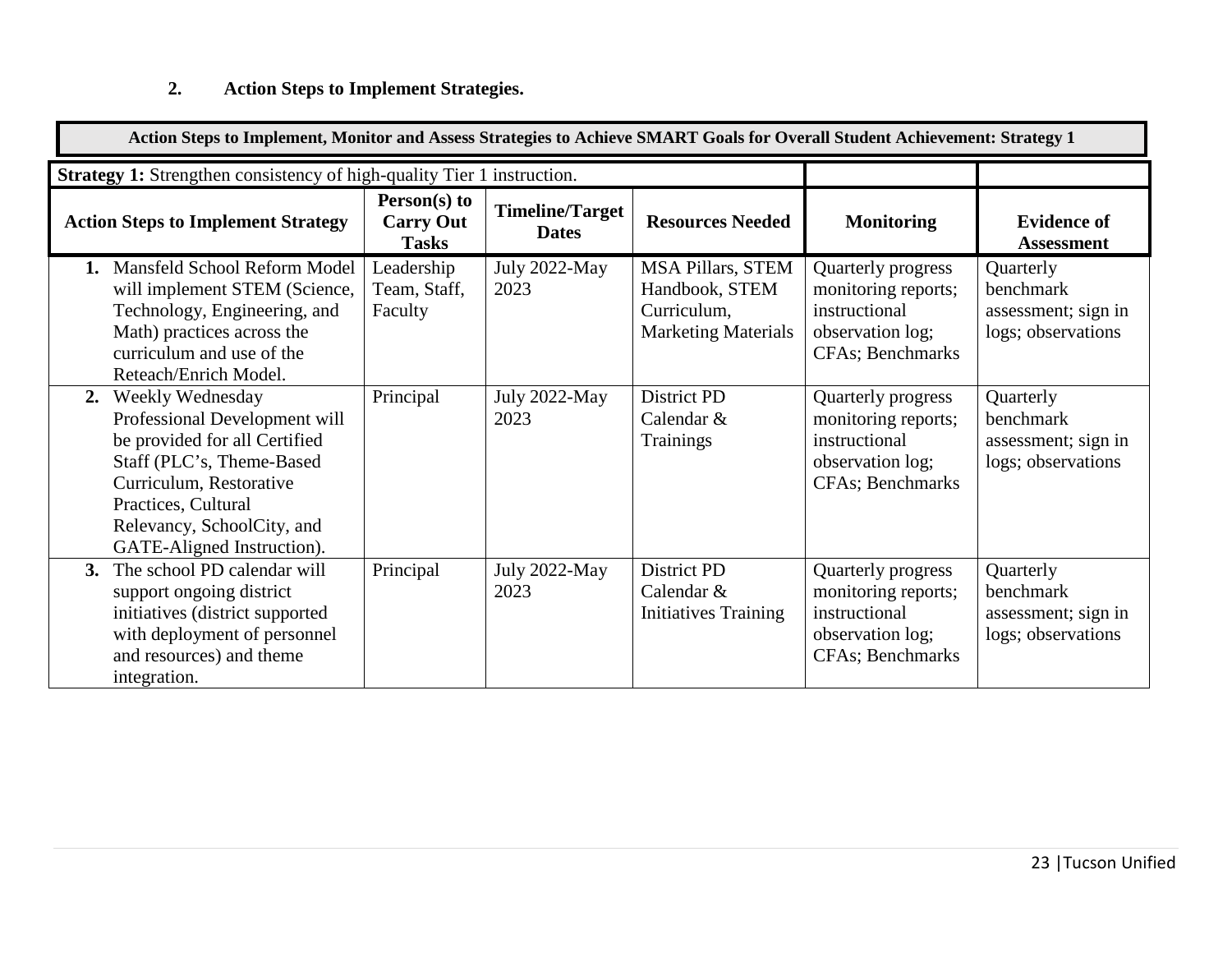| $\mathbf{4}$ | The Teacher Evaluation<br><b>Instrument</b> (Danielson<br>Framework) will be used to<br>guide pre-conferences,<br>evaluations, and post-<br>conferences. Teachers will<br>identify strengths and<br>refinements during this cycle<br>and determine and document<br>next steps for refinements with                                                                                                                  | Principal $&$<br>Evaluation<br>Designees      | July 2022-May<br>2023  | Danielson<br>Framework,<br>Training &<br>Materials, Online<br><b>Evaluation System</b> | Quarterly progress<br>monitoring reports;<br>instructional<br>observation log;<br><b>CFAs</b> ; Benchmarks | Quarterly<br>benchmark<br>assessment; sign in<br>logs; observations |
|--------------|---------------------------------------------------------------------------------------------------------------------------------------------------------------------------------------------------------------------------------------------------------------------------------------------------------------------------------------------------------------------------------------------------------------------|-----------------------------------------------|------------------------|----------------------------------------------------------------------------------------|------------------------------------------------------------------------------------------------------------|---------------------------------------------------------------------|
|              | the principal.<br>5. The leadership team (principal,<br>Magnet Coordinator,<br>Instructional Coach-Innovative,<br>CSP, MTSS Coordinator,<br>teachers, and other key<br>professional staff members) will<br>develop, articulate, and monitor<br>the Magnet Plan that will<br>include the school's top<br>priorities, action steps, evidence,<br>timeline, and responsibilities for<br>each faculty and staff member. | Leadership<br>Team                            | July 2022-May<br>2023  | <b>Magnet Plan</b>                                                                     | Quarterly progress<br>monitoring reports;<br>instructional<br>observation log;<br>CFAs; Benchmarks         | Quarterly<br>benchmark<br>assessment; sign in<br>logs; observations |
| 6.           | CSP will provide coaching and<br>support in PLCs for teachers to<br>evaluate and strengthen their<br>instruction based on student<br>performance data.                                                                                                                                                                                                                                                              | Curriculum<br>Service<br>Provider             | July 2022-May<br>2023  | <b>Protected Daily</b><br><b>PLC</b> Time                                              | Quarterly progress<br>monitoring reports;<br>instructional<br>observation log;<br>CFAs; Benchmarks         | Quarterly<br>benchmark<br>assessment; sign in<br>logs; observations |
|              | 7. Magnet coordinator will work<br>collaboratively with school<br>leadership team to revise the<br>magnet department walkthrough<br>tool to reflect STEM theme.                                                                                                                                                                                                                                                     | Magnet<br>Coordinator<br>& Leadership<br>Team | July-September<br>2022 | Magnet<br>Walkthrough Tool,<br>Leadership Team<br>Meeting                              | Quarterly progress<br>monitoring reports;<br>instructional<br>observation log;<br>CFAs; Benchmarks         | Quarterly<br>benchmark<br>assessment; sign in<br>logs; observations |
| 8.           | The principal will support<br>instruction through professional<br>development, observations with                                                                                                                                                                                                                                                                                                                    | Principal                                     | July 2022-May<br>2023  | <b>TUSD Math</b><br>Curriculum, STEM<br>Curriculum                                     | Quarterly progress<br>monitoring reports;<br>instructional                                                 | Quarterly<br>benchmark                                              |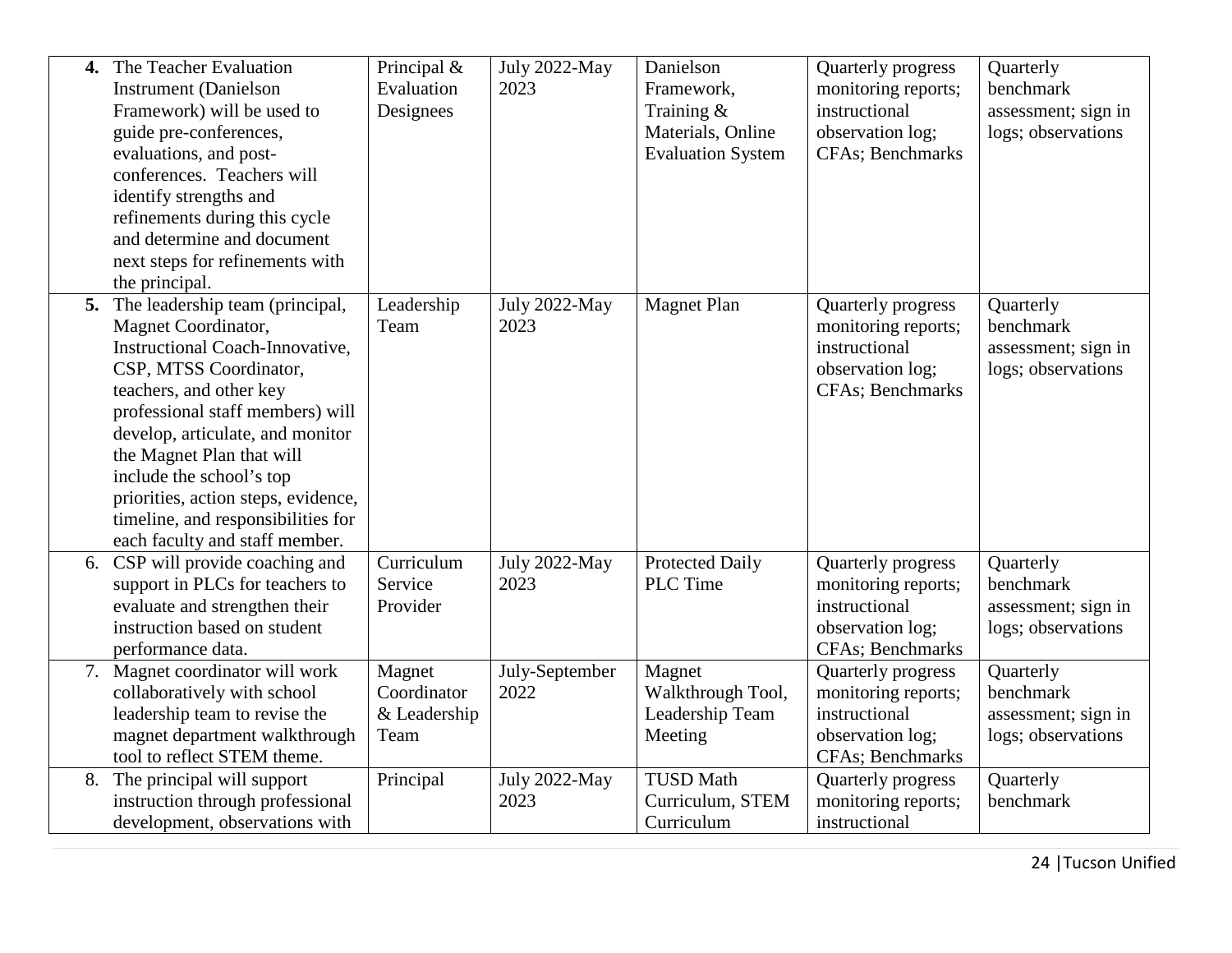| feedback, and coaching in<br>specific math strategies as<br>aligned to the TUSD Math<br>Curriculum and magnet theme.                                                                                                           |                                                                                                  |                              |                                                                                      | observation log;<br>CFAs; Benchmarks                                                               | assessment; sign in<br>logs; observations                           |
|--------------------------------------------------------------------------------------------------------------------------------------------------------------------------------------------------------------------------------|--------------------------------------------------------------------------------------------------|------------------------------|--------------------------------------------------------------------------------------|----------------------------------------------------------------------------------------------------|---------------------------------------------------------------------|
| All lessons in all classes will<br>9.<br>integrate student application of<br>STEM practices as a thinking<br>and problem-solving strategy.                                                                                     | Teachers                                                                                         | <b>July 2022-May</b><br>2023 | <b>STEM Practices,</b><br><b>STEM Curriculum,</b><br><b>STEM Units</b>               | Quarterly progress<br>monitoring reports;<br>instructional<br>observation log;<br>CFAs; Benchmarks | Quarterly<br>benchmark<br>assessment; sign in<br>logs; observations |
| 10. PLC Collaborative Teacher<br>Teams (CTTs) will be embedded<br>in the school day and teams<br>meet daily.                                                                                                                   | Magnet<br>Coordinator,<br>Instructional<br>Coach-<br>Innovative<br>Learning,<br>CSP,<br>Teachers | July 2022-May<br>2023        | 7-period bell<br>schedule, weekly<br>PLC calendar                                    | Quarterly progress<br>monitoring reports;<br>instructional<br>observation log;<br>CFAs; Benchmarks | Quarterly<br>benchmark<br>assessment; sign in<br>logs; observations |
| 11. Teachers will create a series of<br>common formative assessments<br>that are aligned to TUSD<br>Curriculum.                                                                                                                | Teachers                                                                                         | <b>July 2022-May</b><br>2023 | 7-period bell<br>schedule, weekly<br>PLC calendar,<br><b>School City</b><br>Training | Quarterly progress<br>monitoring reports;<br>instructional<br>observation log;<br>CFAs; Benchmarks | Quarterly<br>benchmark<br>assessment; sign in<br>logs; observations |
| 12. Teachers will use SchoolCity<br><b>Assessment Software to create</b><br>user-friendly results of common<br>formative assessments which are<br>provided to each team member<br>with timely evidence of student<br>learning. | Teachers                                                                                         | <b>July 2022-May</b><br>2023 | 7-period bell<br>schedule, weekly<br>PLC calendar,<br><b>School City</b><br>Training | Quarterly progress<br>monitoring reports;<br>instructional<br>observation log;<br>CFAs; Benchmarks | Quarterly<br>benchmark<br>assessment; sign in<br>logs; observations |
| 13. PLC-CTTs team members will<br>analyze common formative<br>assessments to identify students<br>who need additional<br>time/support                                                                                          | Teachers                                                                                         | July 2022-May<br>2023        | 7-period bell<br>schedule, weekly<br>PLC calendar,<br><b>School City</b><br>Training | Quarterly progress<br>monitoring reports;<br>instructional<br>observation log;<br>CFAs; Benchmarks | Quarterly<br>benchmark<br>assessment; sign in<br>logs; observations |
| 14. STEM focused PLC-CTTs,<br>facilitated by Magnet                                                                                                                                                                            | Magnet<br>Coordinator,                                                                           | July 2022-May<br>2023        | 7-period bell<br>schedule, weekly                                                    | Quarterly progress<br>monitoring reports;                                                          | Quarterly<br>benchmark                                              |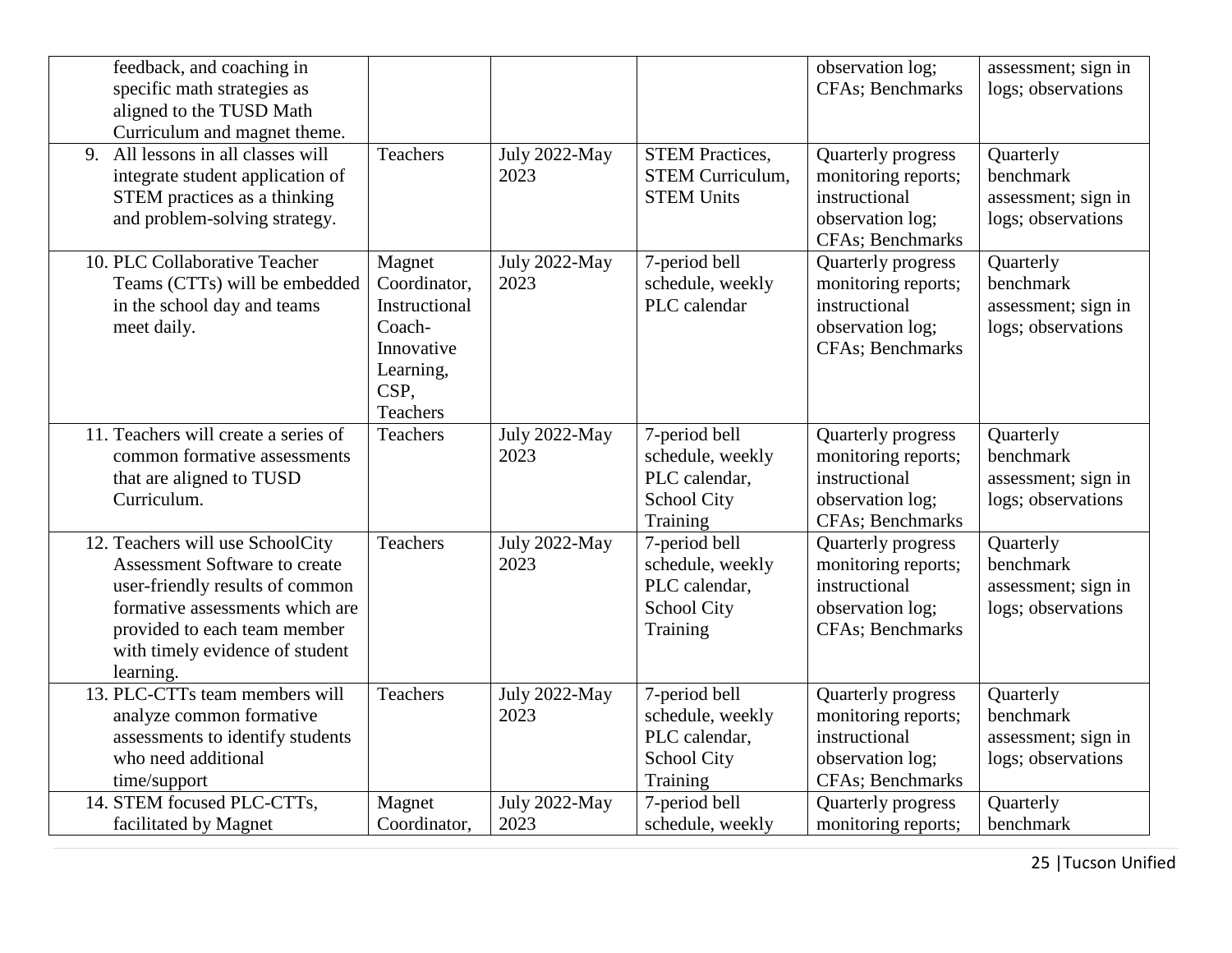| Coordinator and Instructional<br>Coach-Innovative Learning, will<br>meet weekly to review and<br>analyze STEM curriculum and<br>revise STEM units based on<br>student past performances and<br>the EQuIP (Educators<br>Evaluating the Quality of<br><b>Instructional Products) Rubric.</b> | Instructional<br>Coach-<br>Innovative<br>Learning,<br>CSP,<br><b>Teachers</b>  |                       | PLC calendar,<br><b>STEM Curriculum,</b><br><b>STEM Units,</b><br><b>EQuIP Rubrics</b> | instructional<br>observation log;<br>CFAs; Benchmarks                                              | assessment; sign in<br>logs; observations                           |
|--------------------------------------------------------------------------------------------------------------------------------------------------------------------------------------------------------------------------------------------------------------------------------------------|--------------------------------------------------------------------------------|-----------------------|----------------------------------------------------------------------------------------|----------------------------------------------------------------------------------------------------|---------------------------------------------------------------------|
| 15. Principal and school leadership<br>team will use structured systems<br>for monitoring the efficiency<br>and effectiveness of PLC grade<br>level/course teamwork (mutually<br>developed with teachers,<br>structured systems for PLC team<br>support).                                  | Principal                                                                      | July 2022-May<br>2023 | PLC Agendas, Sign-<br>in Sheets, Notes                                                 | Quarterly progress<br>monitoring reports;<br>instructional<br>observation log;<br>CFAs; Benchmarks | Quarterly<br>benchmark<br>assessment; sign in<br>logs; observations |
| 16. The principal, Instructional<br>Coach-Innovative Learning, and<br>school leadership team will<br>follow a structured theme-based<br>system for continuously<br>monitoring classroom<br>instruction through frequent<br>walkthroughs.                                                   | Principal,<br>Instructional<br>Coach-<br>Innovative<br>Learning,<br><b>CSP</b> | July 2022-May<br>2023 | <b>STEM Walkthrough</b><br>Tool                                                        | Quarterly progress<br>monitoring reports;<br>instructional<br>observation log;<br>CFAs; Benchmarks | Quarterly<br>benchmark<br>assessment; sign in<br>logs; observations |
| 17. Language opportunities<br>providing Sheltered English<br>Language development and<br>visual models will be<br>provided to support all students<br>including recently reclassified<br>ELD strategies through delivery<br>of quality Tier 1 instruction.                                 | <b>Teachers</b>                                                                | July 2022-May<br>2023 | ELD Materials &<br>Training                                                            | Quarterly progress<br>monitoring reports;<br>instructional<br>observation log;<br>CFAs; Benchmarks | Quarterly<br>benchmark<br>assessment; sign in<br>logs; observations |
| 18. Mansfeld will use Positive<br>Behavior Supports (PBIS) to<br>support a healthy school climate                                                                                                                                                                                          | All Faculty &<br>Staff                                                         | July 2022-May<br>2023 | Bulldoggers,<br>LiveSchool App,<br>Prizes                                              | Quarterly progress<br>monitoring reports;<br>instructional                                         | Quarterly<br>benchmark                                              |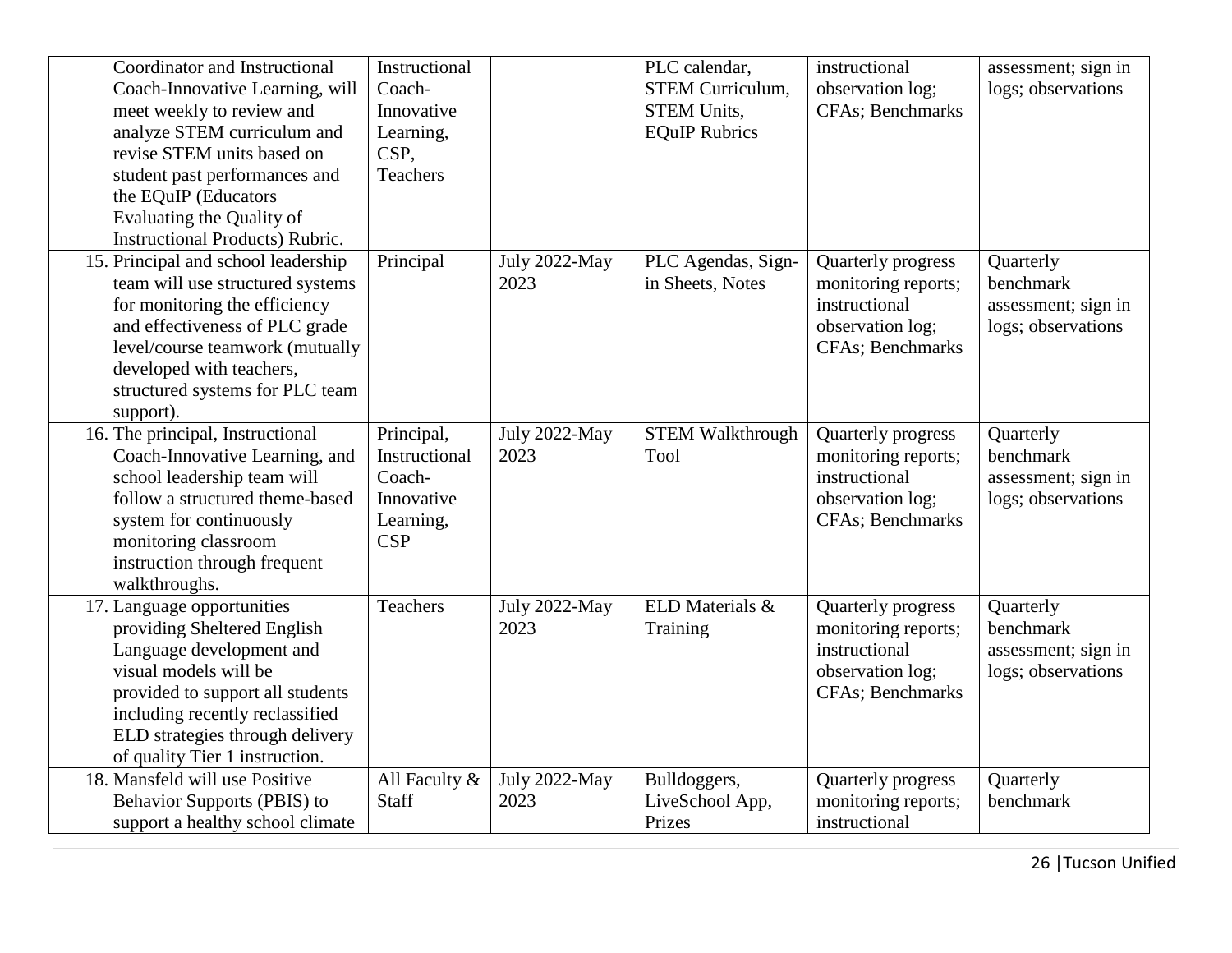| conducive to high levels of      |                 |             |                        | observation log;         | assessment; sign in |
|----------------------------------|-----------------|-------------|------------------------|--------------------------|---------------------|
| learning and to reinforce good   |                 |             |                        | <b>CFAs</b> ; Benchmarks | logs; observations  |
| citizenship and character        |                 |             |                        |                          |                     |
| development of all students in a |                 |             |                        |                          |                     |
| manner that is consistently      |                 |             |                        |                          |                     |
| implemented across all           |                 |             |                        |                          |                     |
| classroom/school environments.   |                 |             |                        |                          |                     |
| 19. Teachers who are new to      | Magnet          | July-August | <b>STEM Curriculum</b> | Quarterly progress       | Quarterly           |
| Mansfeld will participate in     | Coordinator,    | 2022        |                        | monitoring reports;      | benchmark           |
| summer training to build context | Instructional   |             |                        | instructional            | assessment; sign in |
| and skills around the STEM       | Coach-          |             |                        | observation log;         | logs; observations  |
| curriculum and instructional     | Innovative      |             |                        | <b>CFAs</b> ; Benchmarks |                     |
| approach.                        | Learning,       |             |                        |                          |                     |
|                                  | CSP,            |             |                        |                          |                     |
|                                  | <b>Teachers</b> |             |                        |                          |                     |
|                                  | New to          |             |                        |                          |                     |
|                                  | Mansfeld        |             |                        |                          |                     |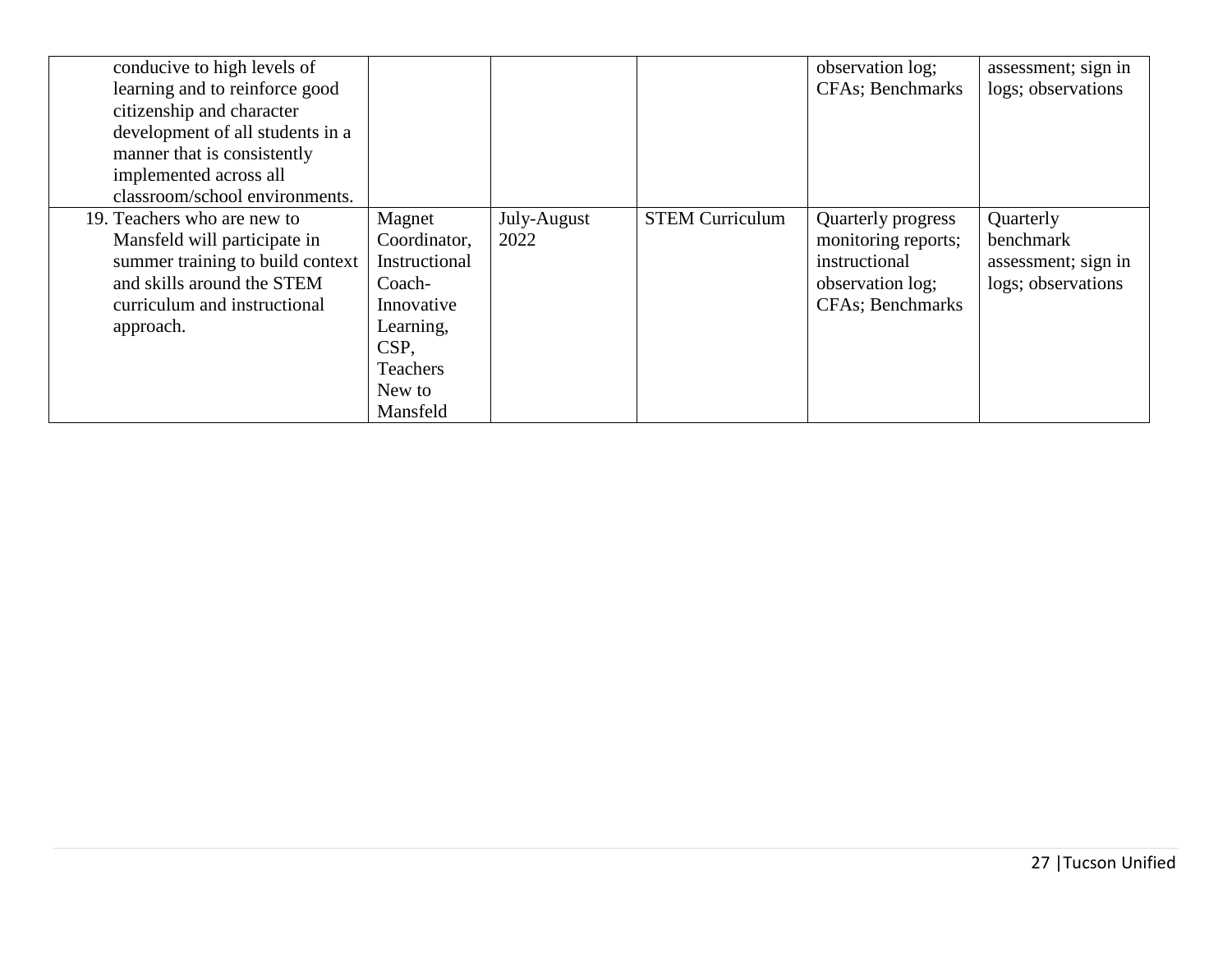| Action Steps to Implement, Monitor and Assess Strategies to Achieve SMART Goals for Overall Student Achievement: Strategy 2                                                                                                               |                                                                                                                                             |                                        |                                               |                                                       |                                                                                                                              |  |
|-------------------------------------------------------------------------------------------------------------------------------------------------------------------------------------------------------------------------------------------|---------------------------------------------------------------------------------------------------------------------------------------------|----------------------------------------|-----------------------------------------------|-------------------------------------------------------|------------------------------------------------------------------------------------------------------------------------------|--|
| Strategy 2: Maintain and strengthen before-, during-, and after-school Tier 2 and 3 interventions and enrichment.                                                                                                                         |                                                                                                                                             |                                        |                                               |                                                       |                                                                                                                              |  |
| <b>Action Steps to Implement Strategy</b>                                                                                                                                                                                                 | Person(s) to<br><b>Carry Out</b><br><b>Tasks</b>                                                                                            | <b>Timeline/Target</b><br><b>Dates</b> | <b>Resources</b><br><b>Needed</b>             | <b>Monitoring</b>                                     | <b>Evidence of</b><br><b>Assessment</b>                                                                                      |  |
| 1. Teachers will use data to plan<br>embedded interventions and<br>enrichments to support<br>instructional needs for all students<br>at the Tier 1 level.                                                                                 | Magnet<br>Coordinator,<br>Instructional<br>Coach-<br>Innovative<br>Learning,<br>CSP,<br>Teachers                                            | July 2022-May<br>2023                  | TUSD WebData,<br><b>PLC</b> Calendar          | <b>MTSS</b> Meeting<br>Minutes; PLC<br><b>Minutes</b> | Quarterly progress<br>monitoring<br>reports;<br>instructional<br>observation log;<br>CFA <sub>s</sub> ;<br><b>Benchmarks</b> |  |
| Mansfeld will use data to plan<br>2.<br>embedded interventions to support<br>instruction of students who are<br>identified to be below proficient<br>with learning standards.                                                             | Magnet<br>Coordinator,<br>Instructional<br>Coach-<br>Innovative<br>Learning,<br>CSP,<br>Teachers                                            | July 2022-May<br>2023                  | TUSD WebData,<br>PLC Calendar,<br><b>MTSS</b> | <b>MTSS Meeting</b><br>Minutes; PLC<br><b>Minutes</b> | Quarterly progress<br>monitoring<br>reports;<br>instructional<br>observation log;<br>CFAs;<br><b>Benchmarks</b>              |  |
| 3. MTSS teams will focus on<br>academic performance data<br>(school wide, grade level, and<br>classroom level Tier 1, 2, and 3<br>recommendations as a response to<br>data at the school wide, subgroup,<br>or individual student level). | <b>MTSS</b><br>Facilitator,<br>Student<br><b>Success</b><br>Specialist,<br>Dean of<br>Students,<br>Community<br>Liaison,<br><b>Teachers</b> | July 2022-May<br>2023                  | TUSD WebData,<br>PLC Calendar,<br><b>MTSS</b> | <b>MTSS Meeting</b><br>Minutes; PLC<br><b>Minutes</b> | Quarterly progress<br>monitoring<br>reports;<br>instructional<br>observation log;<br>CFA <sub>s</sub> :<br><b>Benchmarks</b> |  |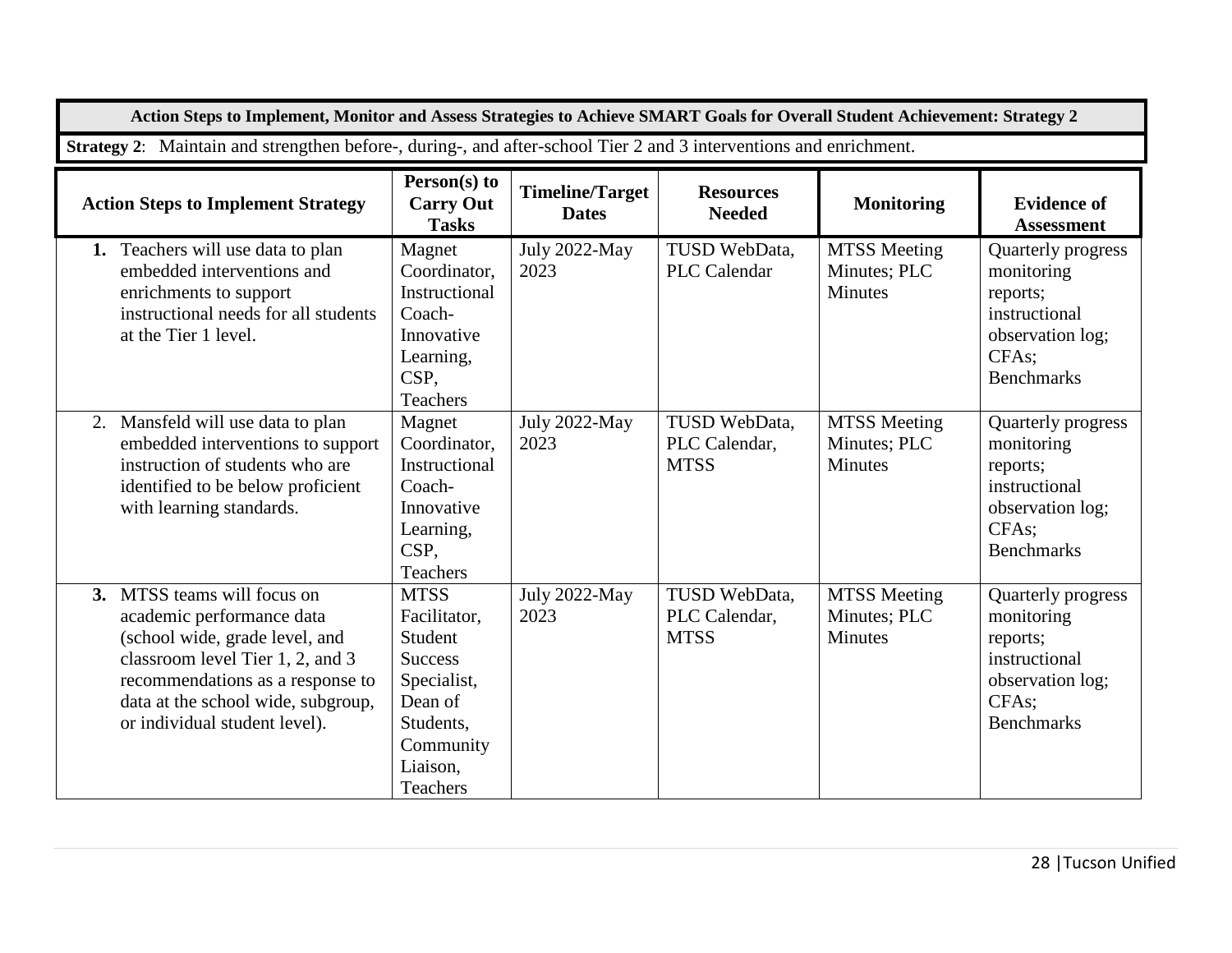|    | 4. Intervention and Supplemental    | <b>MTSS</b>    | July 2022-May | MTSS, UA Tutors,       | <b>MTSS</b> Meeting | Quarterly progress |
|----|-------------------------------------|----------------|---------------|------------------------|---------------------|--------------------|
|    | Services (Math and ELA) will be     | Facilitator,   | 2023          | Intervention           | Minutes; PLC        | monitoring         |
|    | offered during the school day to    | Student        |               | Classes                | <b>Minutes</b>      | reports;           |
|    | support students through Tier 2     | <b>Success</b> |               |                        |                     | instructional      |
|    | and 3 instruction.                  | Specialist,    |               |                        |                     | observation log;   |
|    |                                     | Dean of        |               |                        |                     | CFAs;              |
|    |                                     | Students,      |               |                        |                     | <b>Benchmarks</b>  |
|    |                                     | Community      |               |                        |                     |                    |
|    |                                     | Liaison,       |               |                        |                     |                    |
|    |                                     | Teachers       |               |                        |                     |                    |
| 5. | Supplemental Tier 2 instruction,    | <b>MTSS</b>    | July 2022-May | MTSS, UA Tutors,       | <b>MTSS Meeting</b> | Quarterly progress |
|    | including tutoring, will be         | Facilitator,   | 2023          | Intervention           | Minutes; PLC        | monitoring         |
|    | embedded in the school day for      | Student        |               | Classes                | <b>Minutes</b>      | reports;           |
|    | students who do not reach mastery   | <b>Success</b> |               |                        |                     | instructional      |
|    | on Tier 1 level formal formative    | Specialist,    |               |                        |                     | observation log;   |
|    | assessments, including tutoring.    | Dean of        |               |                        |                     | CFAs;              |
|    |                                     | Students,      |               |                        |                     | <b>Benchmarks</b>  |
|    |                                     | Community      |               |                        |                     |                    |
|    |                                     | Liaison,       |               |                        |                     |                    |
|    |                                     | Teachers       |               |                        |                     |                    |
|    | 6. Math & Reading Intervention      | Intervention   | July 2022-May | Student                | <b>MTSS</b> Meeting | Quarterly progress |
|    | Classes: Students who do not        | Teachers,      | 2023          | Achievement Data,      | Minutes; PLC        | monitoring         |
|    | master standards as measured by     | CSP,           |               | Student Schedules,     | <b>Minutes</b>      | reports;           |
|    | District benchmark or AzMERIT       | Counselors     |               | <b>Master Calendar</b> |                     | instructional      |
|    | will be enrolled in math/reading    |                |               |                        |                     | observation log;   |
|    | intervention classes. That focus on |                |               |                        |                     | CFAs;              |
|    | text connections and                |                |               |                        |                     | <b>Benchmarks</b>  |
|    | argumentation from evidence         |                |               |                        |                     |                    |
|    | (reading) and mastery of gap        |                |               |                        |                     |                    |
|    | standards (math).                   |                |               |                        |                     |                    |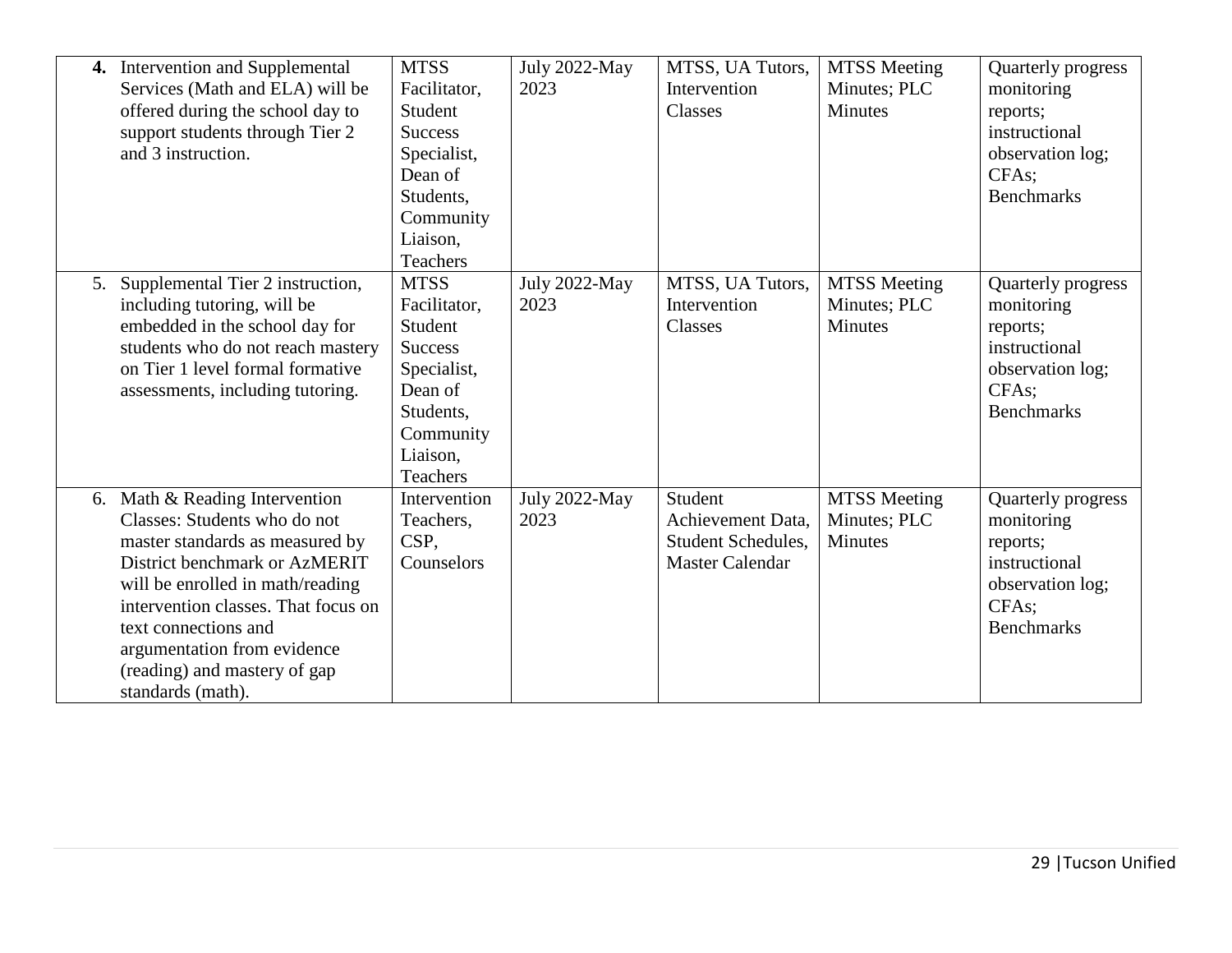### **V. Academic Performance for African American and Latino Students**

### **A. Gaps in USP Subgroups Performance (African American and Latino)**

### **Interpretive Summary - Academic Performance for African American and Latino Students (see data Pages 4-5).**

There are multiple data points and key information to support the site academic gap analysis that is specific to improved academic performance for African American and Latino students. This information will help to identify needs to increase overall school academic performance. This data summary includes:

- Latino students have academic gaps in both ELA and Mathematics
	- White students outperform Latino students in ELA by 31%
	- White students outperform Latino students in Mathematics by 31%
- African American students have academic gaps in both ELA and Math
	- White students outperform African American in ELA by 38%
	- White students outperform African American students in Mathematics by 31%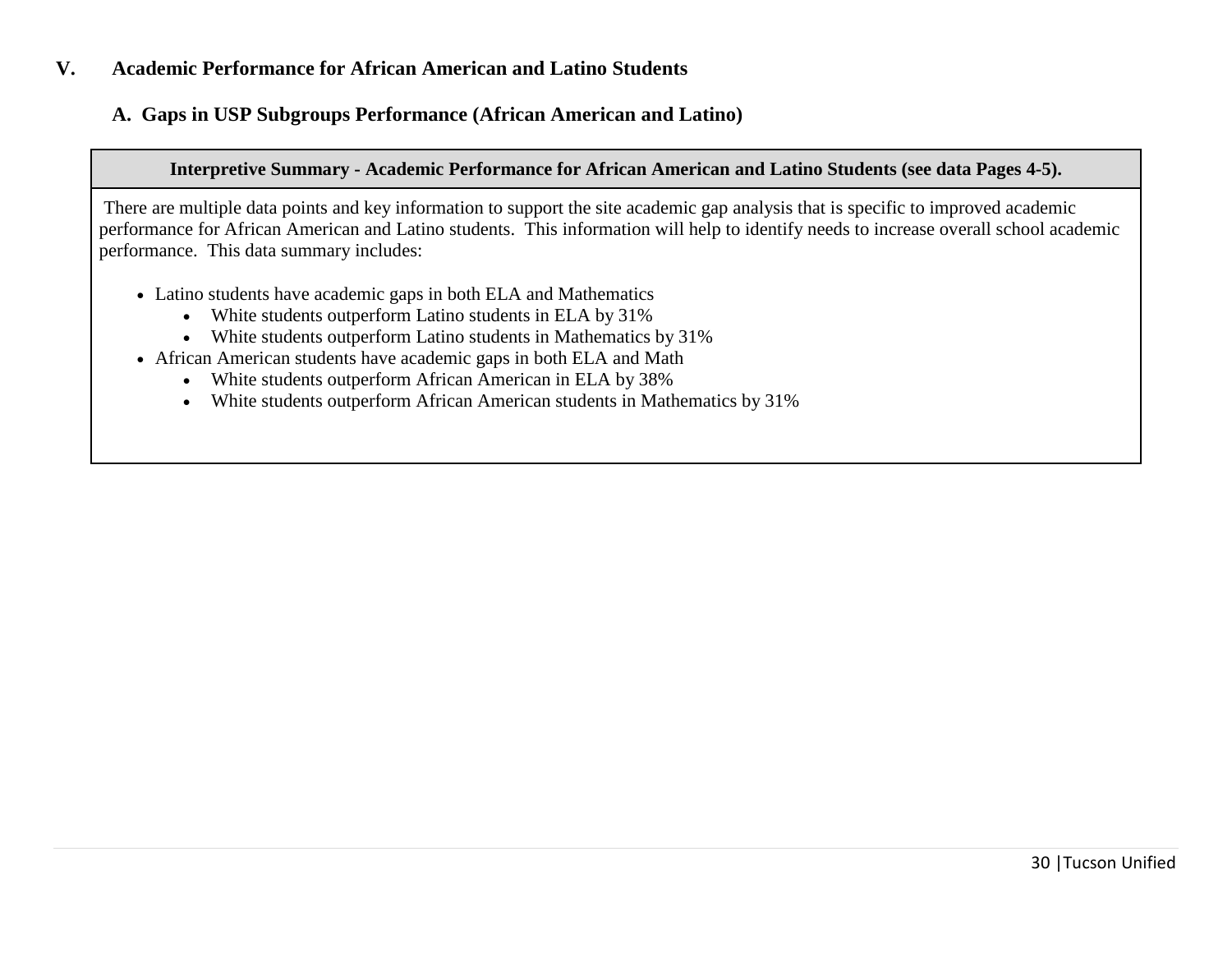| <b>Root Cause Analysis</b>                                                                         |                                                                                                                                                               |                                                                                                                              |  |  |  |  |
|----------------------------------------------------------------------------------------------------|---------------------------------------------------------------------------------------------------------------------------------------------------------------|------------------------------------------------------------------------------------------------------------------------------|--|--|--|--|
| <b>Identify Top Causes of these Gaps</b>                                                           | <b>Identify the Root of these Causes</b>                                                                                                                      | <b>Identify Foundational Causes</b>                                                                                          |  |  |  |  |
| Need of instructional effectiveness that<br>supports the SPARKS (Cultural<br>Relevance) framework. | Lack of frequent instructional<br>$\bullet$<br>observations with follow up<br>feedback and job embedded<br>coaching related to SPARKS<br>(Cultural Relevance) | Lack of structure that supports<br>$\bullet$<br>SPARKS (Cultural Relevance) on site                                          |  |  |  |  |
| Need of Academic Interventions<br>specific to African American and Latino<br>students              | Lack of school day interventions<br>$\bullet$<br>for African American and Latino<br>students                                                                  | PLCs do not filter benchmark and<br>$\bullet$<br>AZM2/AASA data by race/ethnicity<br>to allow for informed<br>interventions. |  |  |  |  |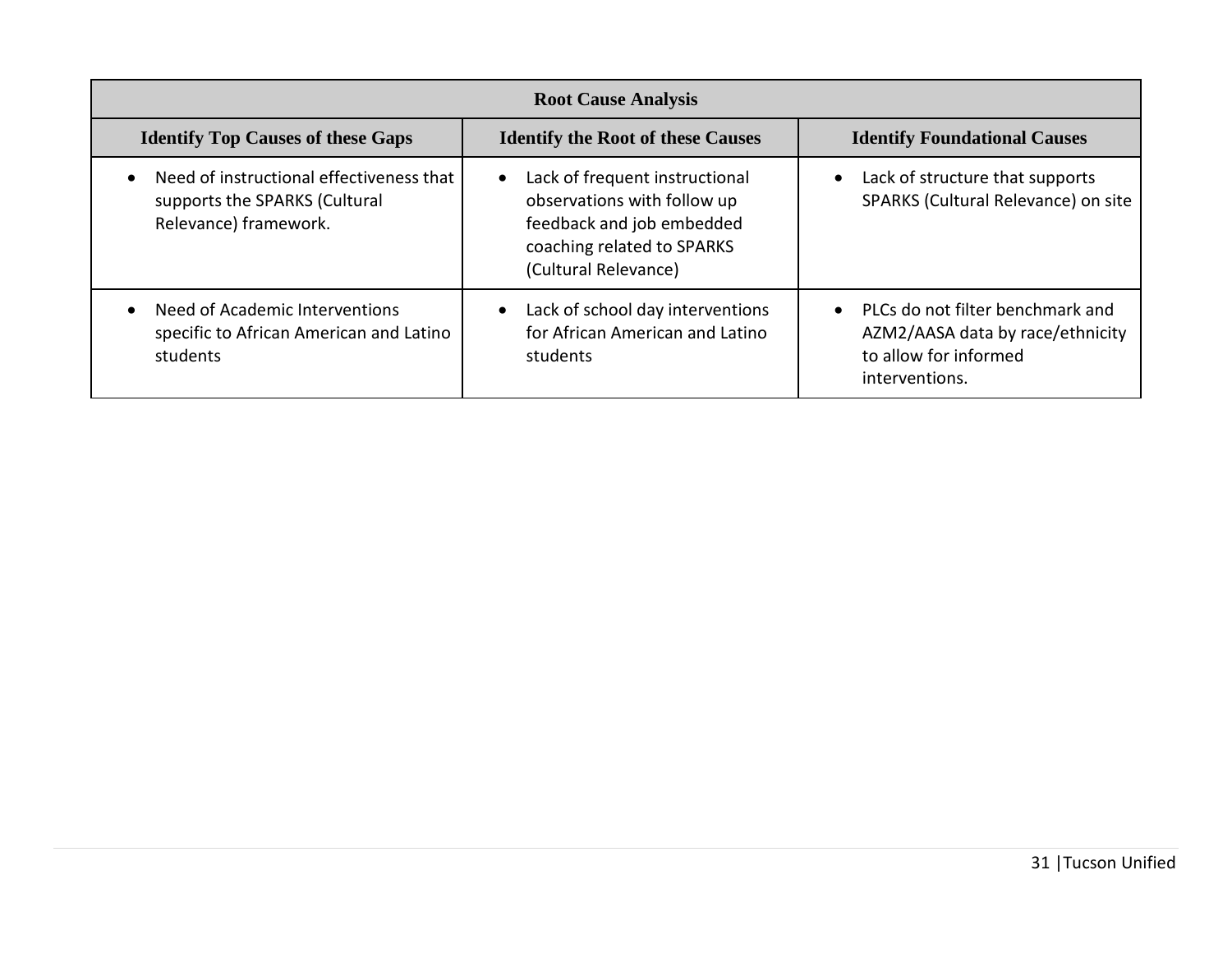# **B. SMART Goals for Reducing Achievement Gaps Among USP Subgroups**

| <b>SMART Goal Statements for Subgroups</b>                                                                                                                                                                                                                                                                       | <b>Evidence to Be Used to Assess Progress and Accomplishment</b> |
|------------------------------------------------------------------------------------------------------------------------------------------------------------------------------------------------------------------------------------------------------------------------------------------------------------------|------------------------------------------------------------------|
| 1. By June 2023, the reading achievement gap between<br>Latino students and White students will be closed by three<br>percentage points at each grade level in six through eighth<br>grade, as measured by the Arizona Academic Standards<br>Assessment.<br>2. By June 2023, the reading achievement gap between | 2023 AASA Scores                                                 |
| African American students and White students will be<br>closed by three percentage points at each grade level in<br>sixth through eighth grade, as measured by the Arizona<br>Academic Standards Assessment.                                                                                                     |                                                                  |
| 3. By June 2023, the mathematics achievement gap between<br>Latino students and White students will be closed by three<br>percentage points at each grade level in six through eighth<br>grade, as measured by the Arizona Academic Standards<br>Assessment.                                                     |                                                                  |
| 4. By June 2023, the mathematics achievement gap between<br>African American students and White students will be<br>closed by three percentage points at each grade level in six<br>through eighth grade, as measured by the Arizona<br>Academic Standards Assessment.                                           |                                                                  |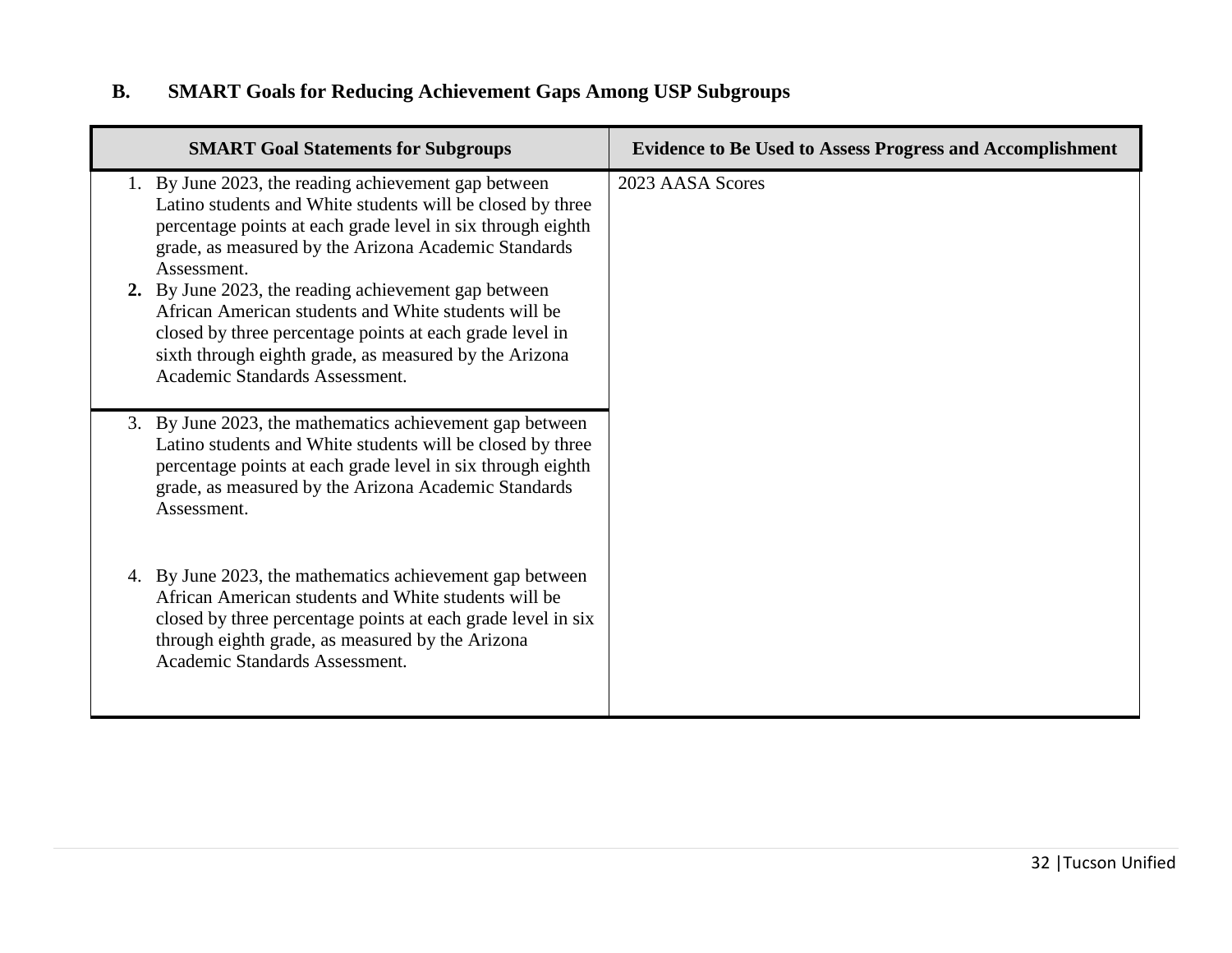# **C. Goal Attainment:**

# **1. Strategies to Achieve SMART Goals**

|                                                                                                                                                                                               | Strategies that help Magnet School Achieve Improvement for African American and Latino Students                                                                                                                                                                                                                                |  |  |  |  |  |
|-----------------------------------------------------------------------------------------------------------------------------------------------------------------------------------------------|--------------------------------------------------------------------------------------------------------------------------------------------------------------------------------------------------------------------------------------------------------------------------------------------------------------------------------|--|--|--|--|--|
| <b>Strategies</b>                                                                                                                                                                             | <b>Strengths and Obstacles</b>                                                                                                                                                                                                                                                                                                 |  |  |  |  |  |
| 1. Increase family involvement and communication regarding<br>community events (STEM Nights), academically-oriented events<br>(Open House, Parent-Teacher Conferences), and student progress. | <b>Supports:</b><br>1. Family and community participation in quarterly STEM Nights<br>2. Strong STEM-related community partnerships<br>3. Culture of academic excellence<br>4. Existing tier 2 interventions and personnel, including tutoring,<br>family liaison, student support specialist, and MTSS<br><b>Constraints:</b> |  |  |  |  |  |
|                                                                                                                                                                                               | 1. Time for teachers to collaborate with families<br>2. Difficulty engaging some families/caregivers<br>3. Language/transportation barriers                                                                                                                                                                                    |  |  |  |  |  |
| Increase culturally relevant instructional practice specific to<br>African American and Latino Students.                                                                                      | <b>Supports:</b><br>• District supports for culturally relevant instruction<br>• SPARKS                                                                                                                                                                                                                                        |  |  |  |  |  |
|                                                                                                                                                                                               | <b>Constraints:</b><br>• Gaps in instructional observation/feedback cycle specific<br>to the SPARKS framework<br>• Strong formative assessment model to inform instructional<br>practice                                                                                                                                       |  |  |  |  |  |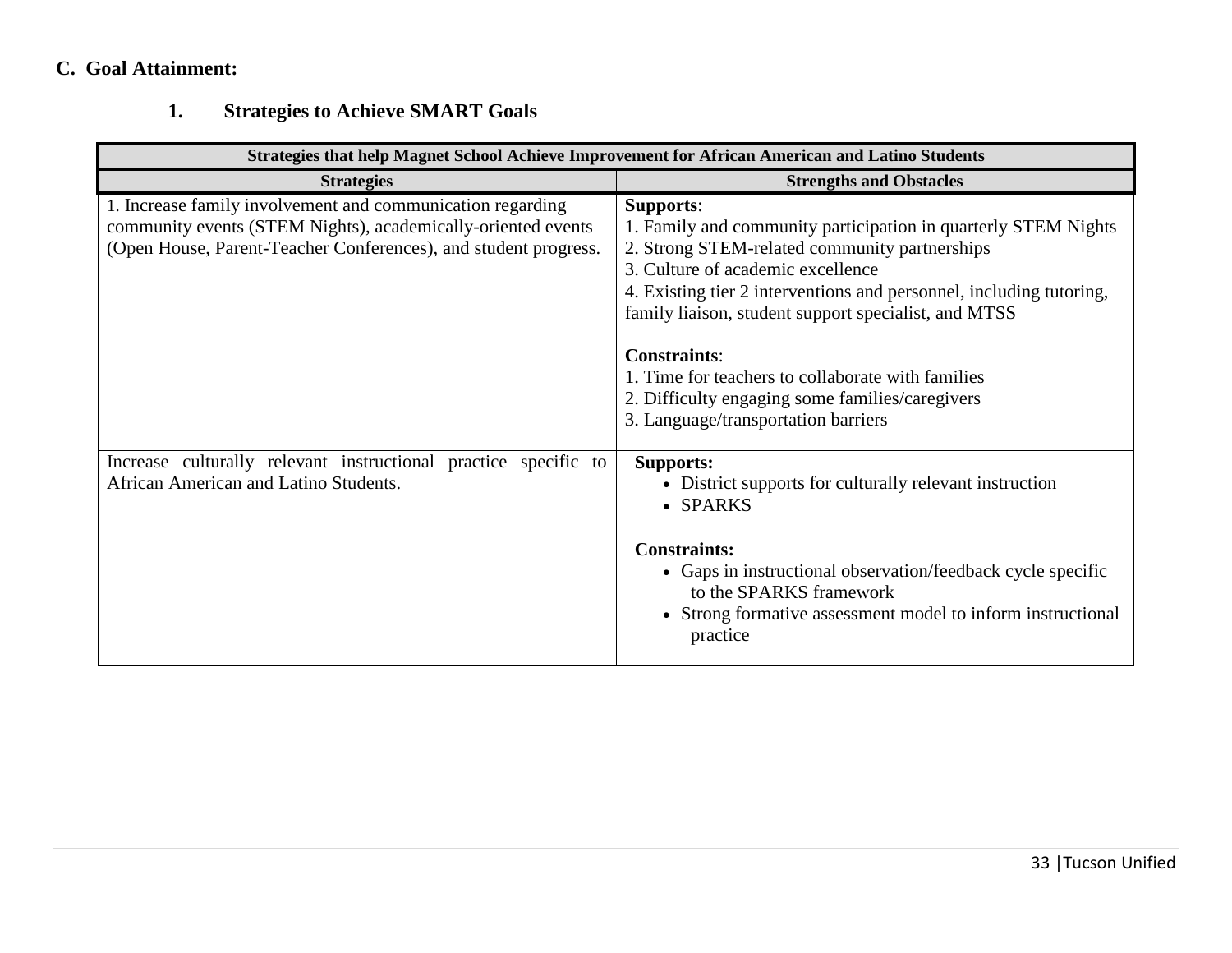| Ensure effective academic interventions for African American and | <b>Supports:</b>                                                               |
|------------------------------------------------------------------|--------------------------------------------------------------------------------|
| <b>Latino Students</b>                                           | • Benchmarking structure is in place<br>• Access to formative assessment tools |
|                                                                  |                                                                                |
|                                                                  | <b>Constraints:</b>                                                            |
|                                                                  | • Strong PLCs to support data informed interventions                           |
|                                                                  | • Lack of Tier II academic interventions specific to African                   |
|                                                                  | American and Latino students                                                   |
|                                                                  | • Lack of Tier III academic support classes to African American                |
|                                                                  | and Latino students                                                            |
|                                                                  |                                                                                |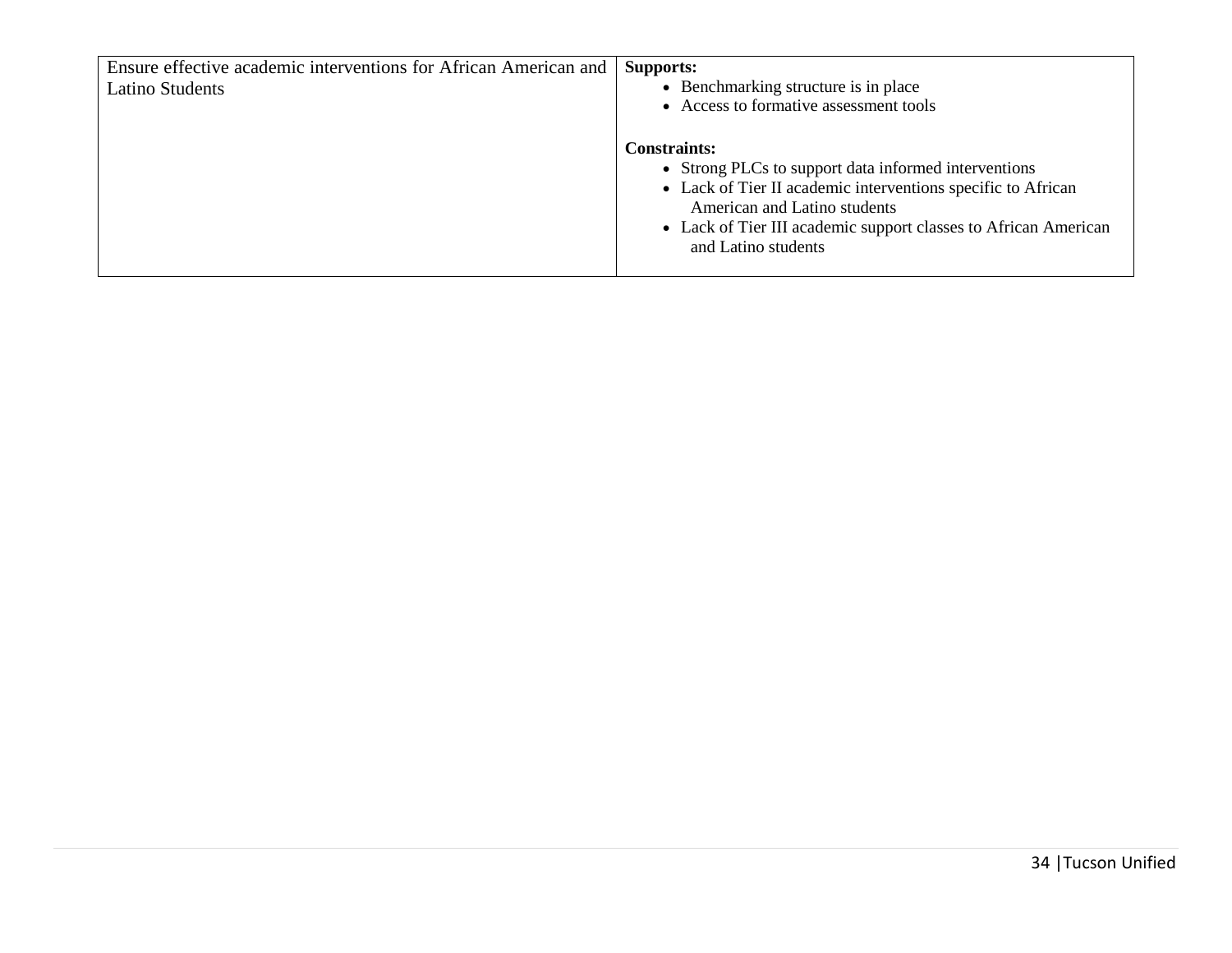## **2. Action Steps to Implement Strategies**

**Action Steps to Implement, Monitor and Assess Strategies for SMART Goals for African American and Latino students**

**Subgroup Strategy 1**: Increase family involvement and communication regarding community events (STEM Nights), academically-oriented events (Open House, Parent-Teacher Conferences), and student progress

| <b>Action Steps to Implement Strategy</b>                                                                                                                                                                                                                                                                                                                                                                 | Person(s) to<br><b>Carry Out</b><br><b>Tasks</b>         | <b>Timeline/Target</b><br><b>Dates</b> | <b>Resources</b><br><b>Needed</b>    | <b>Monitoring</b>                                                                            | <b>Evidence of</b><br><b>Assessment</b>                                      |
|-----------------------------------------------------------------------------------------------------------------------------------------------------------------------------------------------------------------------------------------------------------------------------------------------------------------------------------------------------------------------------------------------------------|----------------------------------------------------------|----------------------------------------|--------------------------------------|----------------------------------------------------------------------------------------------|------------------------------------------------------------------------------|
| The Magnet Coordinator will<br>organize quarterly STEM<br>Academic Family Nights with<br>community STEM partners.                                                                                                                                                                                                                                                                                         | Magnet<br>Coordinator                                    | July 2022-May<br>2023                  | Community<br>Partners,<br>Volunteers | Quarterly progress<br>monitoring related<br>to family and<br>community<br>partnership survey | Sign in logs from<br>stakeholder<br>groups; school<br>quality survey<br>data |
| The Leadership Team will<br>2.<br>support teachers in developing<br>and implementing structures for<br><b>Student-Led Conferences.</b>                                                                                                                                                                                                                                                                    | Leadership<br>Team                                       | July 2022-May<br>2023                  | Leadership Team,<br><b>Teachers</b>  | Quarterly progress<br>monitoring related<br>to family and<br>community<br>partnership survey | Sign in logs from<br>stakeholder<br>groups; school<br>quality survey<br>data |
| 3. The School Community Liaison<br>and Magnet Coordinator will<br>plan, implement, and oversee all<br>family and community<br>engagement activities and assist<br>families with resources and to<br>encourage them to be active<br>participants in their child's<br>educational experience, including<br>method for giving input on<br>interventions that are likely to be<br>successful for their child. | School<br>Community<br>Liaison,<br>Magnet<br>Coordinator | July 2022-May<br>2023                  | Community<br><b>Engagement Plan</b>  | Quarterly progress<br>monitoring related<br>to family and<br>community<br>partnership survey | Sign in logs from<br>stakeholder<br>groups; school<br>quality survey<br>data |
| The Community Liaison will<br>4.<br>collect, monitor, and document<br>data related to parent and                                                                                                                                                                                                                                                                                                          | School<br>Community<br>Liaison                           | July 2022-May<br>2023                  | Community<br><b>Engagement Plan</b>  | Quarterly progress<br>monitoring related<br>to family and                                    | Sign in logs from<br>stakeholder<br>groups; school                           |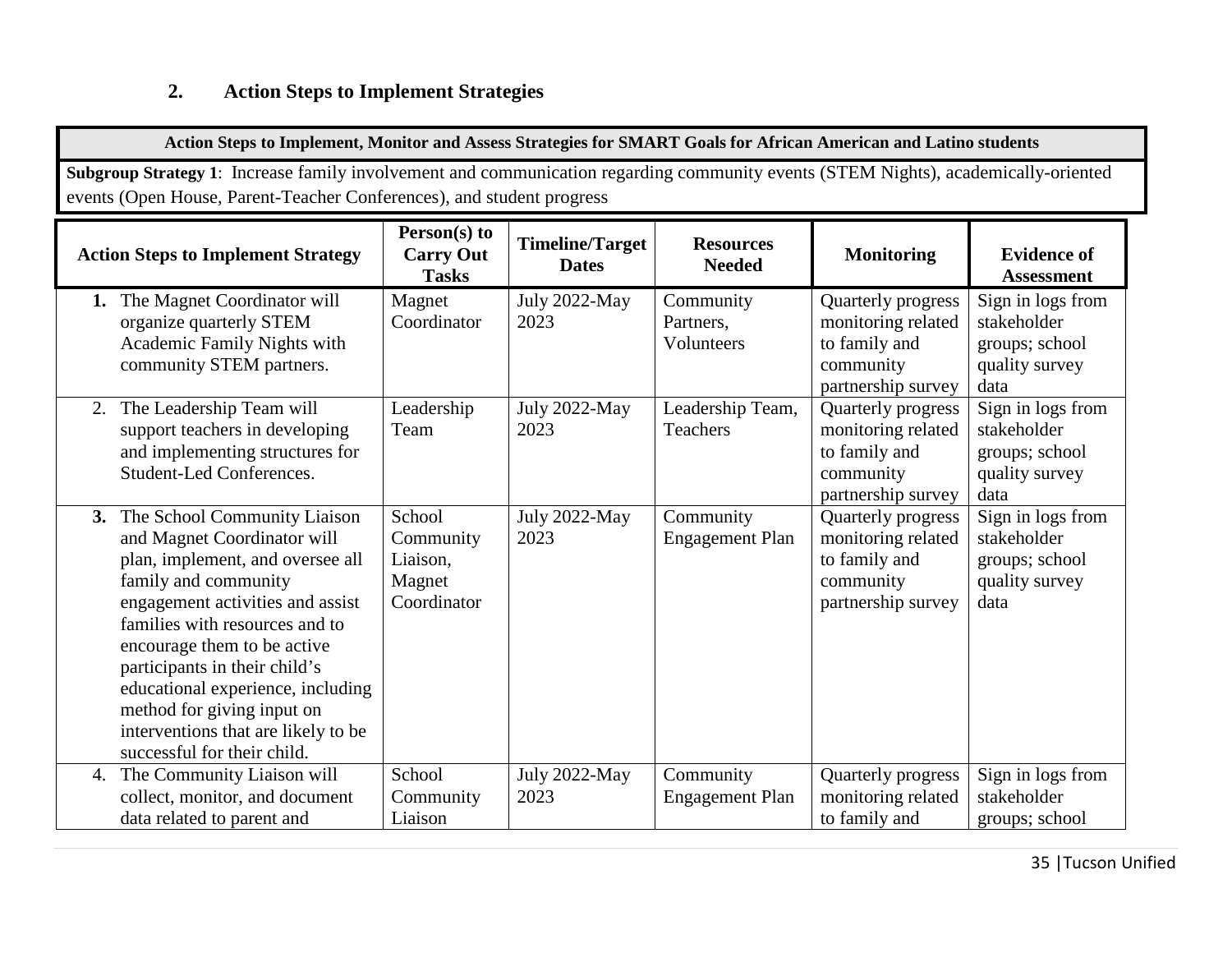|                | community involvement with<br>activates implemented.                                                                                                                                                                                                               |                        |                                                |                                                                                             | community<br>partnership survey                                                              | quality survey<br>data                                                       |
|----------------|--------------------------------------------------------------------------------------------------------------------------------------------------------------------------------------------------------------------------------------------------------------------|------------------------|------------------------------------------------|---------------------------------------------------------------------------------------------|----------------------------------------------------------------------------------------------|------------------------------------------------------------------------------|
| 5 <sub>1</sub> | Mansfeld will continue<br>partnerships with community<br>stakeholders who are currently<br>established and support the<br>school mission and vision.<br>(Arizona Trail Association, Sky<br>School, Women in Science and<br>Engineering, STEMAZing<br>Project, etc) | Magnet<br>Coordinator  | July 2022-May<br>2023                          | Community<br><b>Partner Interest</b><br>Form & Log                                          | Quarterly progress<br>monitoring related<br>to family and<br>community<br>partnership survey | Sign in logs from<br>stakeholder<br>groups; school<br>quality survey<br>data |
| 6.             | Mansfeld will establish additional<br>lines of communication to<br>families, community members,<br>and organizations.                                                                                                                                              | Principal              | <b>July 2022-May</b><br>2023                   | Newsletters,<br>Website,<br>ParentLink                                                      | Quarterly progress<br>monitoring related<br>to family and<br>community<br>partnership survey | Sign in logs from<br>stakeholder<br>groups; school<br>quality survey<br>data |
| 7.             | Mansfeld will continue to use<br>social media structures to connect<br>with students and families.                                                                                                                                                                 | Magnet<br>Coordinator  | July 2022-May<br>2023                          | Facebook Page &<br>Instagram                                                                | Quarterly progress<br>monitoring related<br>to family and<br>community<br>partnership survey | Sign in logs from<br>stakeholder<br>groups; school<br>quality survey<br>data |
|                | 8. Mansfeld will publicize and host<br>Open House and Parent/Teacher<br>conferences.                                                                                                                                                                               | Principal,<br>Teachers | August 2022,<br>October 2022,<br>February 2023 | Marketing<br>Materials.<br>Volunteers.<br>Family Contacts,<br>Communication<br><b>Tools</b> | Quarterly progress<br>monitoring related<br>to family and<br>community<br>partnership survey | Sign in logs from<br>stakeholder<br>groups; school<br>quality survey<br>data |
| 9.             | Mansfeld will host quarterly<br><b>Bulldog Saturdays for student</b><br>discipline, volunteer<br>opportunities, campus<br>beautification, and parent<br>professional development.                                                                                  | Leadership<br>Team     | August 2022-<br>May 2023                       | Volunteers, Staff,<br>Community<br>Resources                                                | Quarterly progress<br>monitoring related<br>to family and<br>community<br>partnership survey | Sign in logs from<br>stakeholder<br>groups; school<br>quality survey<br>data |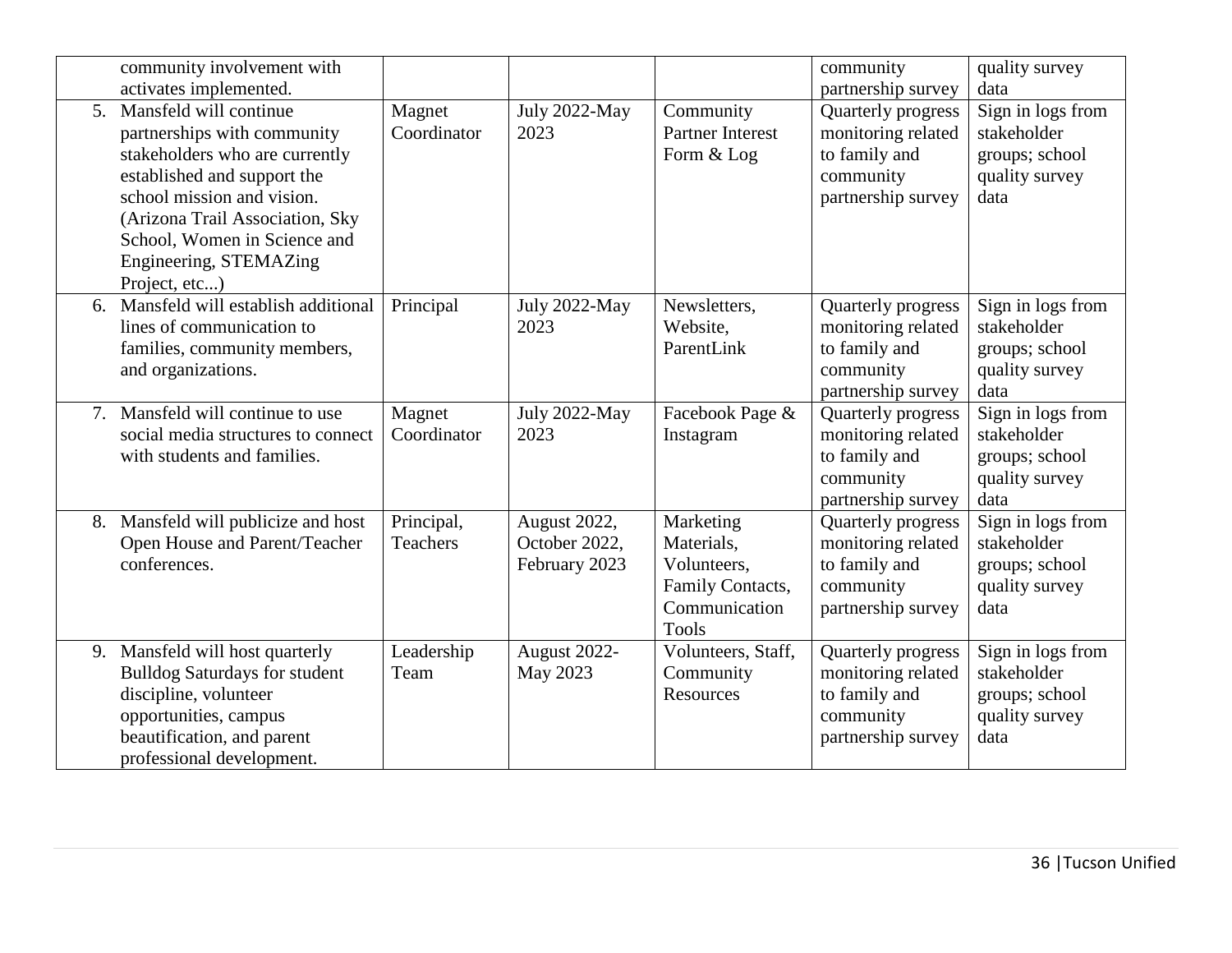| Action Steps to Implement, Monitor and Assess Improvement Strategies for Improvement Goal for African American and Latino students                                                                                                                            |                                                  |                                        |                                                            |                                                                                                                                                       |                                                       |  |
|---------------------------------------------------------------------------------------------------------------------------------------------------------------------------------------------------------------------------------------------------------------|--------------------------------------------------|----------------------------------------|------------------------------------------------------------|-------------------------------------------------------------------------------------------------------------------------------------------------------|-------------------------------------------------------|--|
| Subgroup Strategy 2: Increase culturally relevant instructional practice specific to African American and Latino Students.                                                                                                                                    |                                                  |                                        |                                                            |                                                                                                                                                       |                                                       |  |
| <b>Action Steps to Implement Strategy</b>                                                                                                                                                                                                                     | Person(s) to<br><b>Carry Out</b><br><b>Tasks</b> | <b>Timeline/Target</b><br><b>Dates</b> | <b>Resources Needed</b>                                    | <b>Monitoring</b>                                                                                                                                     | <b>Evidence of</b><br><b>Assessment</b>               |  |
| The Principal will schedule<br>professional development with<br>TUSD's Culturally Relevant<br>Curriculum department and<br>outside vendors to increase<br>cultural competencies among<br>staff and strengthen culturally<br>relevant instructional practices. | Principal                                        | July 2022-May<br>2023                  | TUSD's CRC<br>Department                                   | Instructional<br>observations                                                                                                                         | CFAs and<br><b>Benchmark results</b><br>for subgroups |  |
| Teachers will use pedagogical<br>2<br>approaches that include culturally<br>responsive instruction in addition<br>to theme-based instruction.                                                                                                                 | Teachers                                         | July 2022-May<br>2023                  | CR Training $\&$<br><b>STEM</b><br>Training/Curriculu<br>m | Teachers will use<br>pedagogical<br>approaches that<br>include culturally<br>responsive<br>instruction in<br>addition to theme-<br>based instruction. | Instructional<br>observations                         |  |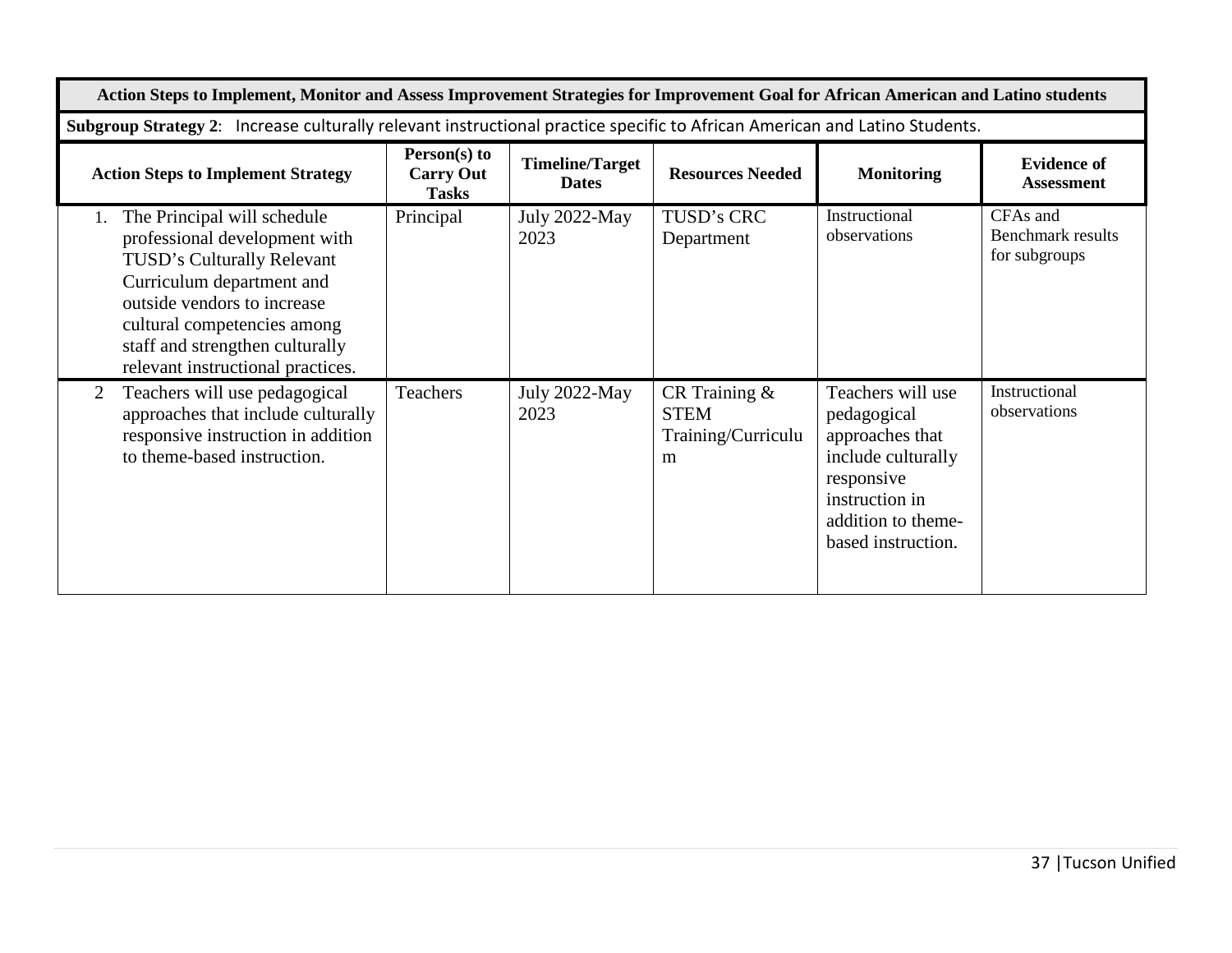| Action Steps to Implement, Monitor and Assess Improvement Strategies for Improvement Goal for African American and Latino students                                                                                                 |                                                                                                      |                          |                                                                |                                               |                                               |  |  |
|------------------------------------------------------------------------------------------------------------------------------------------------------------------------------------------------------------------------------------|------------------------------------------------------------------------------------------------------|--------------------------|----------------------------------------------------------------|-----------------------------------------------|-----------------------------------------------|--|--|
|                                                                                                                                                                                                                                    | Subgroup Strategy 3 Ensure effective academic interventions for African American and Latino Students |                          |                                                                |                                               |                                               |  |  |
| Person(s) to<br><b>Evidence of</b><br><b>Timeline/Target</b><br><b>Action Steps to Implement Strategy</b><br><b>Resources Needed</b><br><b>Monitoring</b><br><b>Carry Out</b><br><b>Dates</b><br><b>Assessment</b><br><b>Tasks</b> |                                                                                                      |                          |                                                                |                                               |                                               |  |  |
| Provide school day Tier III academic<br>interventions for African American<br>and Latino students.                                                                                                                                 | Principal;<br>Magnet<br>Coordinators;<br><b>Teachers</b>                                             | Weekly<br>August - May   | Lesson Plans<br>ELA/Math<br>connection;<br>interventionist FTE | Formative<br>assessment and<br>benchmark data | Formative<br>assessment and<br>benchmark data |  |  |
| Provide after school, targeted<br>2.<br>tutoring for African American and<br>Latino students.                                                                                                                                      | Principal;<br>Magnet<br>Coordinators;<br>$21$ <sup>s</sup> CCLC<br>Coordinator                       | Weekly<br>$August - May$ | Lesson Plans<br>ELA/Math<br>connection; added<br>duty          | Formative<br>assessment and<br>benchmark data | Formative<br>assessment and<br>benchmark data |  |  |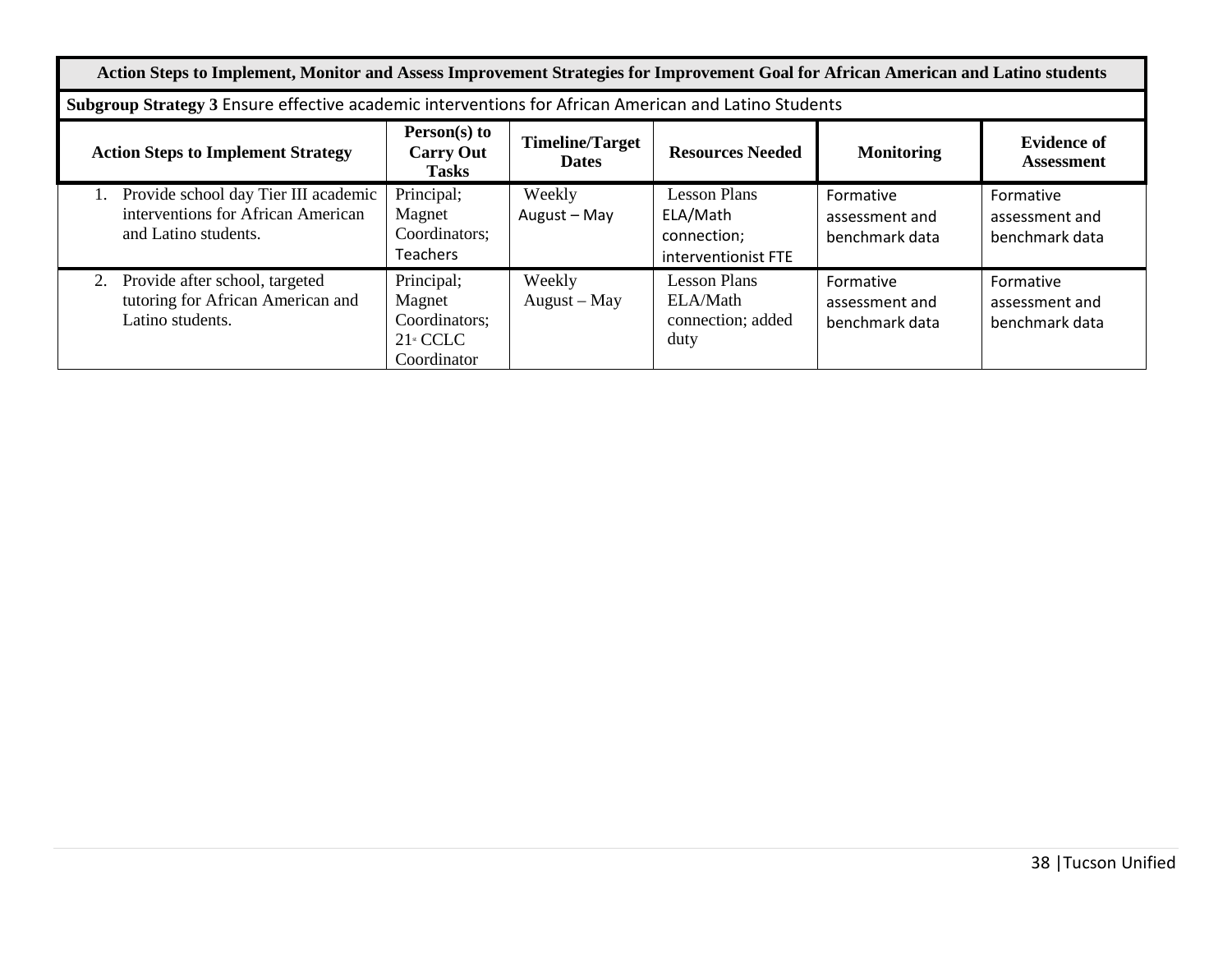## **VI. MAGNET SCHOOL BUDGET**

After review of site needs, the following budget is in addition to the regular District funding, as a supplement to support the achievement of Magnet Plans, goals, and strategies. List other school FTE to support the MSP Goals for integration and academic quality. Include 910(G) or non-910(G) FTE and other support staff that are assigned to your school by the District (e.g. Teacher Mentors, Technology Liaisons, AVID teachers, Master Teachers, Lead Teachers, School Community Liaison Lead, MTSS Lead, etc.):

### **Personnel**

|                                     | #Site Magnet Budget 2022-23 SY |                                              |                   |                        |  |  |
|-------------------------------------|--------------------------------|----------------------------------------------|-------------------|------------------------|--|--|
| <b>Description</b>                  | <b>Total</b><br><b>Purpose</b> |                                              | <b>MSA Pillar</b> | <b>Magnet Plan</b>     |  |  |
|                                     |                                |                                              | <b>Alignment</b>  | <b>Essential Focus</b> |  |  |
| <b>Magnet Teachers</b>              | \$300,000                      | In order to maintain and strengthen our      | AA, PL            | Student                |  |  |
|                                     |                                | focus on the STEM Practices, our program     |                   | Achievement            |  |  |
|                                     |                                | requires continued support of the 7-period   |                   |                        |  |  |
|                                     |                                | day allowing for PLC-CTT time during the     |                   |                        |  |  |
|                                     |                                | school day. During this time, PLC-CTTs       |                   |                        |  |  |
|                                     |                                | participate in STEM related lesson/unit      |                   |                        |  |  |
|                                     |                                | design, data analysis of benchmark results   |                   |                        |  |  |
|                                     |                                | as part of the continuous school             |                   |                        |  |  |
|                                     |                                | improvement model, as well as planning       |                   |                        |  |  |
|                                     |                                | interventions for students with academic     |                   |                        |  |  |
|                                     |                                | gaps. Magnet teachers support STEM           |                   |                        |  |  |
|                                     |                                | practices in related courses and the ability |                   |                        |  |  |
|                                     |                                | to run a 7-period day for PLC-CTTs to        |                   |                        |  |  |
|                                     |                                | meet daily.                                  |                   |                        |  |  |
| Other Certified (Curriculum Service | \$85,891                       | The Curriculum Service Provider supports     | AA, PL            | Student                |  |  |
| Provider & Magnet Coordinator)      |                                | Tier 1 and Tier 2 instruction through        |                   | Achievement &          |  |  |
|                                     |                                | professional development, job-embedded       |                   | Integration            |  |  |
|                                     |                                | coaching, and student data analysis.         |                   |                        |  |  |
|                                     |                                |                                              |                   |                        |  |  |
|                                     |                                | In order to maintain and strengthen our      |                   |                        |  |  |
|                                     |                                | focus on the STEM Practices our program      |                   |                        |  |  |
|                                     |                                | requires continued support from our          |                   |                        |  |  |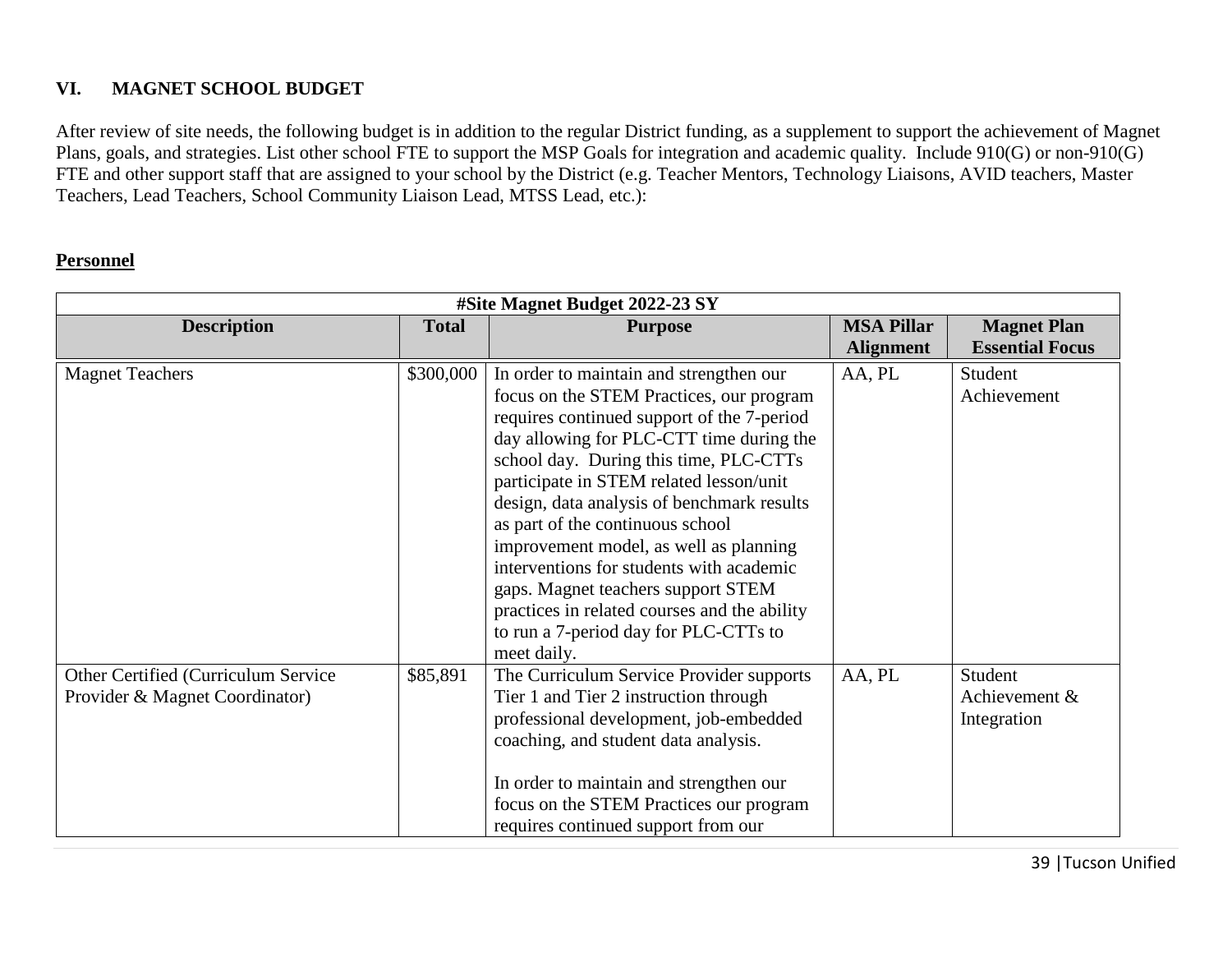|                                |          | Magnet Coordinator who stays up to date<br>on ways to integrate STEM into content<br>areas while supporting the AZCCRS with a<br>specific emphasis on standards not being<br>mastered by students. Magnet Coordinator<br>will continue to provide PD to staff and<br>facilitate PLC-CTTs that inform staff and<br>allow them to make connections across<br>content. One of the primary duties of the<br>Magnet Coordinator will be to continue to<br>recruit students from across the city in order<br>to integrate Mansfeld's student body.<br>Magnet Coordinator will also assist the<br>principal with the work and support of Tier<br>1 instruction and PLC- Collaborative<br><b>Teacher Teams</b> |        |                        |
|--------------------------------|----------|--------------------------------------------------------------------------------------------------------------------------------------------------------------------------------------------------------------------------------------------------------------------------------------------------------------------------------------------------------------------------------------------------------------------------------------------------------------------------------------------------------------------------------------------------------------------------------------------------------------------------------------------------------------------------------------------------------|--------|------------------------|
| Added Duty – Tutoring          | \$27,000 | Tutoring will be made available to all<br>students. Tutors will be made up of<br>interested Mansfeld faculty and augmented<br>by outside vendors as needed so that all<br>students can receive the necessary academic<br>support to be successful in all classes, pass<br>benchmark and state assessments, and be<br>college and career ready. 9 teachers x<br>\$25/hr x 4 hrs/wk x 30 wks                                                                                                                                                                                                                                                                                                             | AA, PL | Student<br>Achievement |
| Added Duty - Family Engagement | \$1,500  | Facilitation of family 4 STEM Nights that<br>allow students and their families to learn<br>and apply STEM practices and STEM<br>concepts outside school hours.                                                                                                                                                                                                                                                                                                                                                                                                                                                                                                                                         | PCI    | Student<br>Achievement |
| Added Duty - Recruitment       | \$3,000  | Recruiting students from across the city<br>requires our Magnet Coordinator to<br>facilitate and attend school and community<br>functions both on and off campus. These<br>events are often after contract hours so that<br>potential students and parents can learn<br>about Mansfeld's STEM Program.                                                                                                                                                                                                                                                                                                                                                                                                 | In     | Integration            |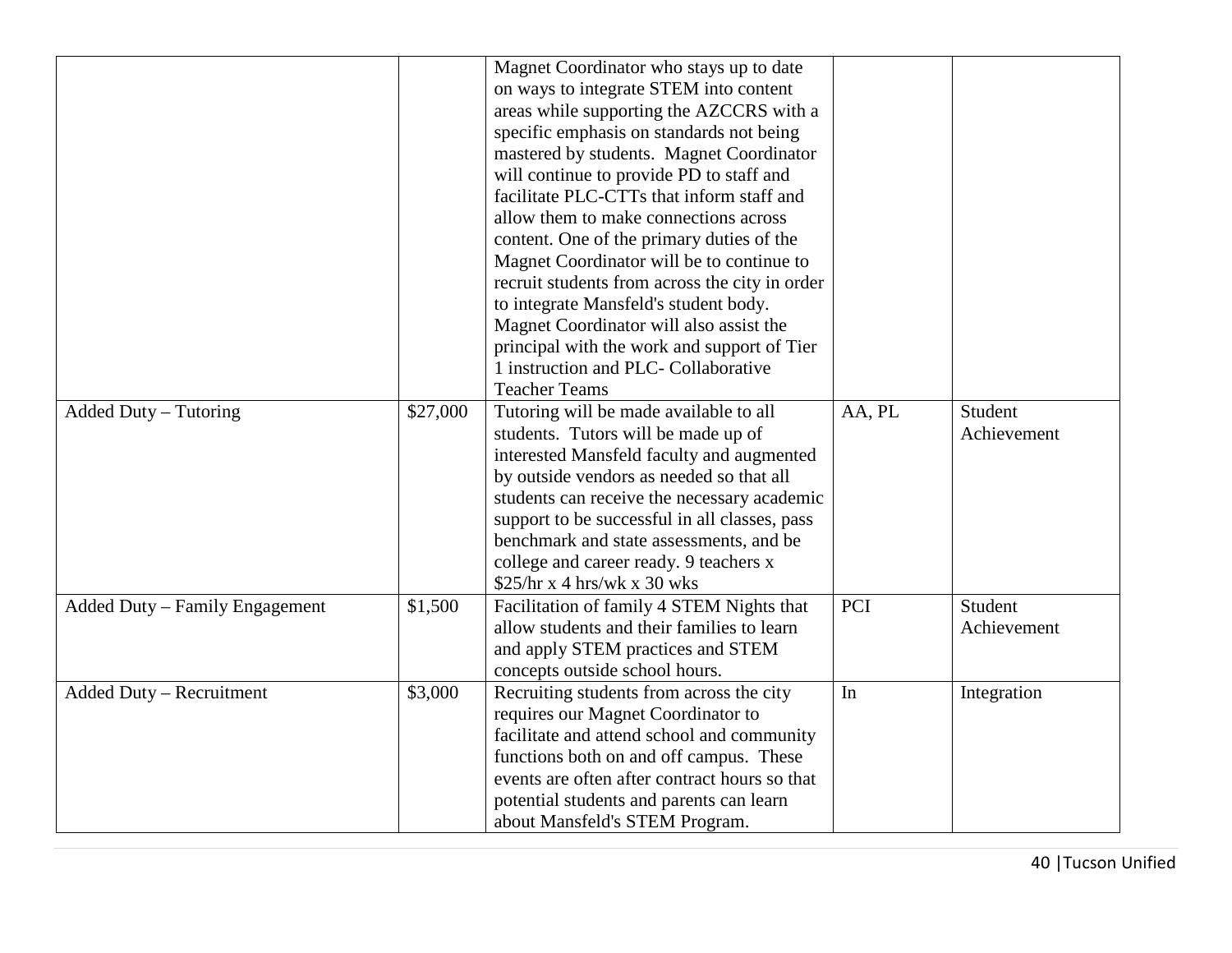| Mileage                  | \$300     | To reimburse Magnet Coordinator and         | <sub>1</sub> n | Integration |
|--------------------------|-----------|---------------------------------------------|----------------|-------------|
|                          |           | Magnet counselor for attending recruiting   |                |             |
|                          |           | events and targeted elementary schools      |                |             |
|                          |           | during the year, as well as to attend all   |                |             |
|                          |           | district sponsored Magnet recruiting fairs. |                |             |
| <b>Employee Benefits</b> | \$127,235 |                                             |                |             |
| <b>Total Budget</b>      | \$550,926 |                                             |                |             |
| <b>Total FTE</b>         | 8.0       |                                             |                |             |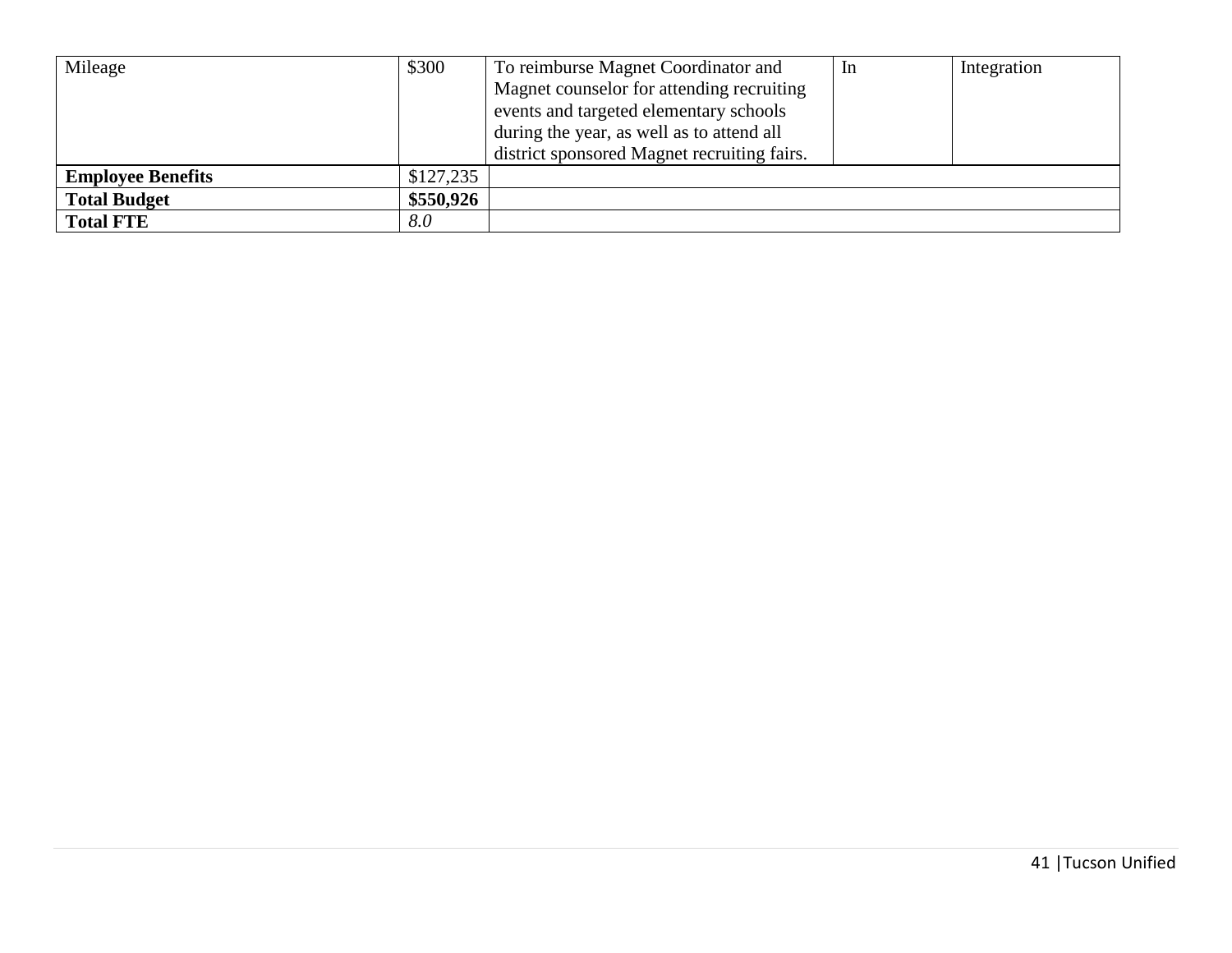| #Site Magnet Budget 2022-2023 SY      |               |                                                                                                                                                                                                                                                                             |                        |                                          |  |
|---------------------------------------|---------------|-----------------------------------------------------------------------------------------------------------------------------------------------------------------------------------------------------------------------------------------------------------------------------|------------------------|------------------------------------------|--|
| <b>Description</b>                    | <b>Amount</b> | <b>Purpose</b>                                                                                                                                                                                                                                                              | <b>MSA Pillar</b>      | <b>Magnet Plan</b><br>Principle #        |  |
| Registration - MSA                    | \$1,800       | Two (2) staff members will attend annual Magnet Schools<br>of America Conference to learn strategies from other<br>magnet school leaders across the country that enhance<br>magnet programs.                                                                                | In, AA, PCI,<br>PL, MT | Integration & Academic<br>Achievement    |  |
| Out of State Travel<br>$-$ MSA        | \$6,000       | Two (2) staff members will attend annual Magnet Schools<br>of America Conference to learn strategies from other<br>magnet school leaders across the country that enhance<br>magnet programs.                                                                                | In, AA, PCI,<br>PL, MT | Integration $\&$<br>Academic Achievement |  |
| <b>Instructional Aides</b>            | \$9,500       | Instructional aides will enhance our STEM curriculum.<br>Teachers will purchase instructional supplies that facilitate<br>STEM-based Problem-Based and Project-Based Learning,<br>including quarterly STEM units.                                                           | AA, MT                 | Academic Achievement                     |  |
| Technology<br>Supplies                | \$1,000       | Technology supplies will support technology integration in<br>our STEM theme, including our Verizon Innovative<br>Learning one-to-one iPad program. These supplies, such as<br>chargers and cables, are necessary to ensure we can<br>maintain our one-to-one iPad program. | AA, MT                 | Academic Achievement                     |  |
| <b>District Supplies</b>              | \$4,000       | Purchase STEM supplies and materials to supports STEM<br>classes.                                                                                                                                                                                                           | AA, MT                 | Academic Achievement                     |  |
| <b>UA Sky School</b>                  | \$4,400       | 20 - 7th and 8th grade students will participate in off-<br>campus learning activities with U of A Sky School in the<br>Sky Island Survey program.                                                                                                                          | AA, MT                 | Academic Achievement                     |  |
| $Technology -$<br><b>Under \$5000</b> | \$7,000       | To repair/replace several computers in our STEM core<br>class computer labs and replace laptops that were removed<br>from our campus and distributed to students at other sites<br>for remote learning during the 2020-2021 school year.                                    | AA, MT                 | Academic Achievement                     |  |
| <b>Field Trips</b>                    | \$3,600       | To provide transportation for students attending our<br>Summer School bridge program (summer school funded in<br>Title 1) and Sky School.                                                                                                                                   | In, AA                 | Integration & Academic<br>Achievement    |  |